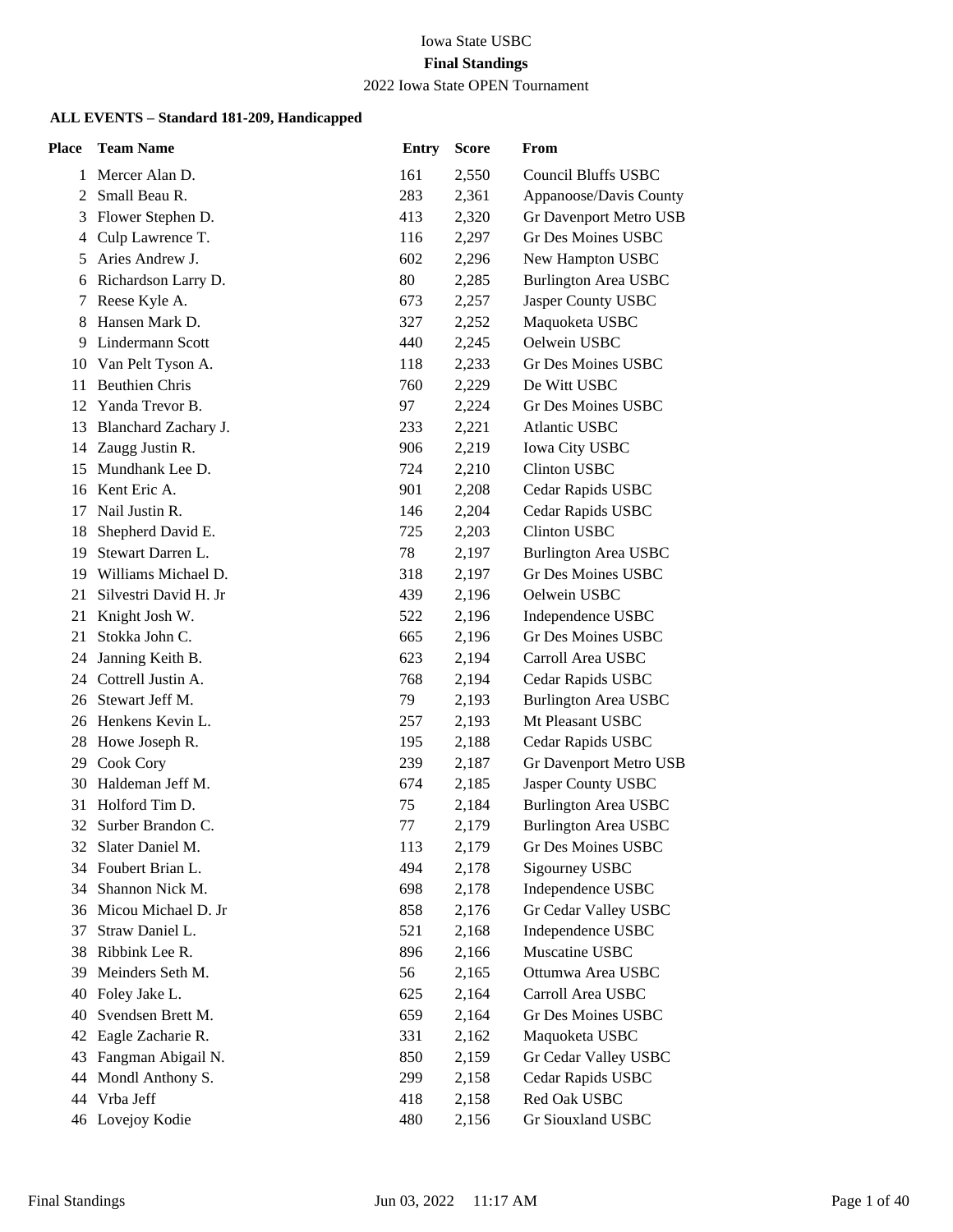### 2022 Iowa State OPEN Tournament

| <b>Place</b> | <b>Team Name</b>                      | <b>Entry</b> | <b>Score</b> | From                                         |
|--------------|---------------------------------------|--------------|--------------|----------------------------------------------|
|              | 47 Larsen Todd J.                     | 346          | 2,154        | Waukon USBC                                  |
| 48           | Swank Christin E.                     | 565          | 2,153        | Muscatine USBC                               |
| 49           | White Scott L.                        | 13           | 2,151        | Gr Des Moines USBC                           |
|              | 50 Moore Mike D.                      | 122          | 2,150        | Gr Mason City USBC                           |
| 51           | Wessling Douglas A.                   | 679          | 2,147        | Ida Grove USBC                               |
| 52           | Hofland Don A.                        | 172          | 2,145        | <b>St Ansgar USBC</b>                        |
| 52           | Charland Joe A.                       | 390          | 2,145        | Dubuque Area USBC                            |
|              | 54 Olson Kevin D.                     | 121          | 2,144        | Gr Mason City USBC                           |
| 55           | Schnoor David C.                      | 330          | 2,142        | Maquoketa USBC                               |
|              | 56 Ewoldt Jake                        | 537          | 2,141        | Manning USBC                                 |
| 57           | Kluesner Andrew M.                    | 252          | 2,139        | Dyersville USBC                              |
| 57           | Wilder Donald E. Jr                   | 540          | 2,139        | Marshalltown Area USBC                       |
| 59           | Gates Christopher M.                  | 25           | 2,138        | <b>Council Bluffs USBC</b>                   |
| 59           | Braun Christopher M.                  | 218          | 2,138        | <b>Burlington Area USBC</b>                  |
| 59           | Weber Ben                             | 438          | 2,138        | Oelwein USBC                                 |
|              | 59 Cook Jeremy J.                     | 652          | 2,138        | Dubuque Area USBC                            |
| 63           | Hein Derek J.                         | 421          | 2,137        | Iowa City USBC                               |
| 63           | Parsons Larry D. Jr                   | 634          | 2,137        | <b>Gr Des Moines USBC</b>                    |
| 63           | Brown Robert D.                       | 728          | 2,137        | Gr Davenport Metro USB                       |
|              | 66 Marshall Jerran C.                 | 73           | 2,136        | <b>Burlington Area USBC</b>                  |
| 67           | Bussell David J.                      | 548          | 2,135        | Spencer USBC                                 |
| 68           | Fishnick Eric M.                      | 12           | 2,134        | Gr Des Moines USBC                           |
| 69           | McDaniel Chad S.                      | 354          | 2,132        | Camanche USBC                                |
|              | 70 Rau Tyler S.                       | 754          | 2,131        | Gr Mason City USBC                           |
| 71           | Link Gary A.                          | 41           | 2,130        | Ames Area USBC                               |
| 71           | Pregler Jeff J.                       | 67           | 2,130        | Dubuque Area USBC                            |
| 73           | Graham Logan M.                       | 857          | 2,127        | Gr Cedar Valley USBC                         |
| 74           | Ewing Ivan                            | 75           | 2,126        | <b>Burlington Area USBC</b>                  |
| 74           | Cates Jason A.                        | 705          | 2,126        | <b>Gr Des Moines USBC</b>                    |
| 76           | Cerka David A.                        | 212          | 2,125        | Independence USBC                            |
| 77           | Humphrey Madison R.                   | 31           | 2,124        | Gr Des Moines USBC                           |
| 77           | Iverson Trevor A.                     | 515          | 2,124        | Estherville USBC                             |
|              | 77 Braga Emily K.                     | 673          | 2,124        | Jasper County USBC                           |
| 80           | Grismore Nathan A.                    | 97           | 2,123        | Gr Des Moines USBC                           |
| 80           | Harris John R.                        | 417          | 2,123        | Red Oak USBC                                 |
| 80           | Weber Randall C.                      | 639          | 2,123        | <b>Bellevue USBC</b>                         |
| 80           | Zahner Jason D.                       | 850          | 2,123        | Gr Cedar Valley USBC                         |
| 84           | Thompson Amos L.                      | 53           | 2,121        | Keokuk USBC                                  |
| 84           | Witham Mike                           | 293          | 2,121        | Charles City USBC                            |
| 84           | Gibson Jason                          | 335          | 2,121        | Maquoketa USBC                               |
| 87           | Slater Connor J.                      | 113          | 2,120        | Gr Des Moines USBC                           |
| 87           | Faust Thomas A.                       | 210          | 2,120        | Independence USBC                            |
| 89           | Flaherty Tim M.                       | 717          | 2,118        | Gr Davenport Metro USB<br>Gr Des Moines USBC |
| 90<br>91     | Thompson Cory L.<br>Beichley Duane K. | 116<br>42    | 2,117        | Marshalltown Area USBC                       |
| 91           | Wheeler Les D.                        | 230          | 2,116        | Gr Des Moines USBC                           |
|              |                                       |              | 2,116        |                                              |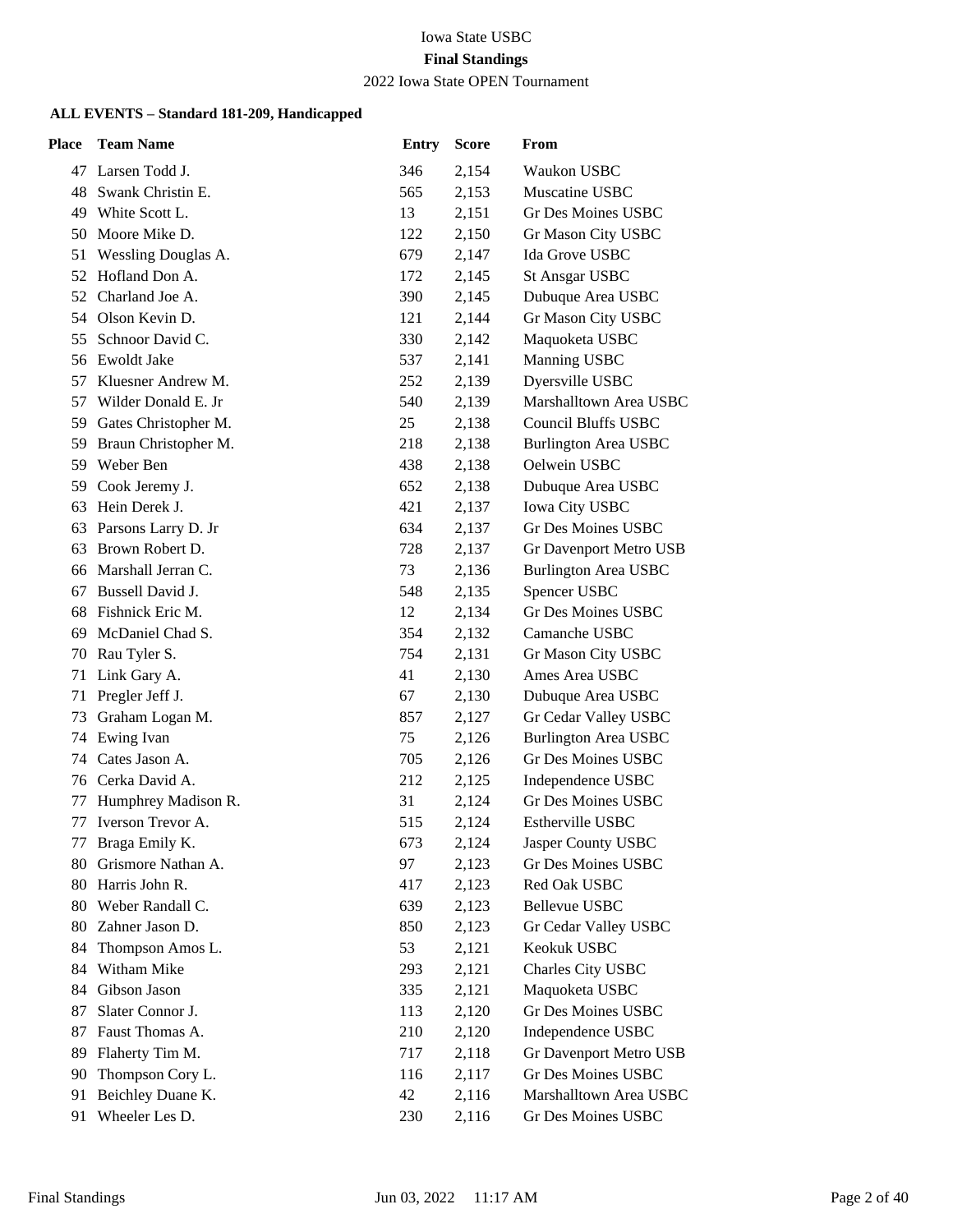# Iowa State USBC

# **Final Standings**

### 2022 Iowa State OPEN Tournament

| <b>Place</b> | <b>Team Name</b>         | <b>Entry</b> | <b>Score</b> | From                         |
|--------------|--------------------------|--------------|--------------|------------------------------|
|              | 91 Artis Jay J.          | 620          | 2,116        | Ames Area USBC               |
| 91           | Burgett Tommy A.         | 613          | 2,116        | Jasper County USBC           |
| 95           | Welter Allen L.          | 333          | 2,115        | Dubuque Area USBC            |
|              | 95 Reppert Lucas P.      | 353          | 2,115        | Camanche USBC                |
| 97           | Bennett Mark A.          | 207          | 2,114        | <b>Gr Des Moines USBC</b>    |
| 97           | Pieper Erin N.           | 445          | 2,114        | <b>Iowa City USBC</b>        |
| 99           | Promnitz Paul W.         | 345          | 2,113        | Waukon USBC                  |
|              | 99 Reynolds Terry L.     | 742          | 2,113        | Mt Pleasant USBC             |
| 101          | <b>Marks Trenton</b>     | 114          | 2,112        | Gr Des Moines USBC           |
|              | 101 Rohm Dylan J.        | 596          | 2,112        | Gr Davenport Metro USB       |
|              | 103 Grimes Cody P.       | 202          | 2,111        | <b>Gr Des Moines USBC</b>    |
|              | 103 Mast Eric            | 440          | 2,111        | Oelwein USBC                 |
|              | 105 Van Wyhe Ken L.      | 39           | 2,110        | Red Oak USBC                 |
|              | 106 Rother Mke J.        | 672          | 2,108        | Jasper County USBC           |
|              | 107 Huinker Cory A.      | 343          | 2,107        | Waukon USBC                  |
|              | 107 Hersom Tyler         | 372          | 2,107        | Fort Dodge Area USBC         |
| 107          | Sellers Randy L.         | 768          | 2,107        | Cedar Rapids USBC            |
|              | 110 Rook Jamie M.        | 772          | 2,106        | Monticello USBC              |
|              | 111 Burns Joshua R.      | 7            | 2,105        | <b>Iowa City USBC</b>        |
|              | 111 Bianchi Jeff L.      | 96           | 2,105        | Gr Des Moines USBC           |
| 111          | Funk Cody A.             | 407          | 2,105        | Tripoli USBC                 |
| 111          | Baines Dillon P.         | 618          | 2,105        | <b>Iowa Great Lakes USBC</b> |
|              | 111 Hermsen Andrew E.    | 523          | 2,105        | Independence USBC            |
|              | 111 Buerckley Raymond L. | 825          | 2,105        | <b>Boone County USBC</b>     |
| 117          | Connolly Patrick T.      | 464          | 2,104        | Dubuque Area USBC            |
| 117          | Christie Brad J.         | 624          | 2,104        | Carroll Area USBC            |
| 119          | Birch Kevin M.           | 462          | 2,103        | Dubuque Area USBC            |
| 120          | Sunderland Jacob J.      | 310          | 2,102        | Gr Des Moines USBC           |
| 121          | Welch Todd C.            | 186          | 2,101        | Gr Des Moines USBC           |
| 121          | Key Timothy A.           | 289          | 2,101        | Dubuque Area USBC            |
| 121          | Sackett Kirk E.          | 797          | 2,101        | <b>Gr Des Moines USBC</b>    |
|              | 124 Eudaley Devin J.     | 464          | 2,100        | Dubuque Area USBC            |
|              | 124 Murray Brian L.      | 857          | 2,100        | Gr Cedar Valley USBC         |
| 126          | Jensen Steven M.         | 426          | 2,099        | Osage USBC                   |
| 127          | Dye Tony L.              | 695          | 2,098        | Keokuk USBC                  |
| 128          | Jones Gregory A.         | 133          | 2,097        | Gr Mason City USBC           |
| 128          | Smith Kevin J.           | 512          | 2,097        | Estherville USBC             |
| 128          | Reding Cory J.           | 520          | 2,097        | Dubuque Area USBC            |
| 131          | Huber Dakota L.          | 140          | 2,096        | Cedar Rapids USBC            |
| 131          | Weiss Michael D.         | 422          | 2,096        | <b>Iowa City USBC</b>        |
| 133          | Cannon Cory              | 457          | 2,095        | West Union USBC              |
| 134          | Loving Roger L.          | 83           | 2,094        | Gr Davenport Metro USB       |
| 135          | Boyd Dewayne A.          | 57           | 2,093        | Ottumwa Area USBC            |
| 135          | Smith Steve J.           | 513          | 2,093        | Estherville USBC             |
| 137          | Sturtz Wayne A.          | 46           | 2,092        | <b>Stuart USBC</b>           |
| 137          | Snitker Ryan A.          | 345          | 2,092        | Waukon USBC                  |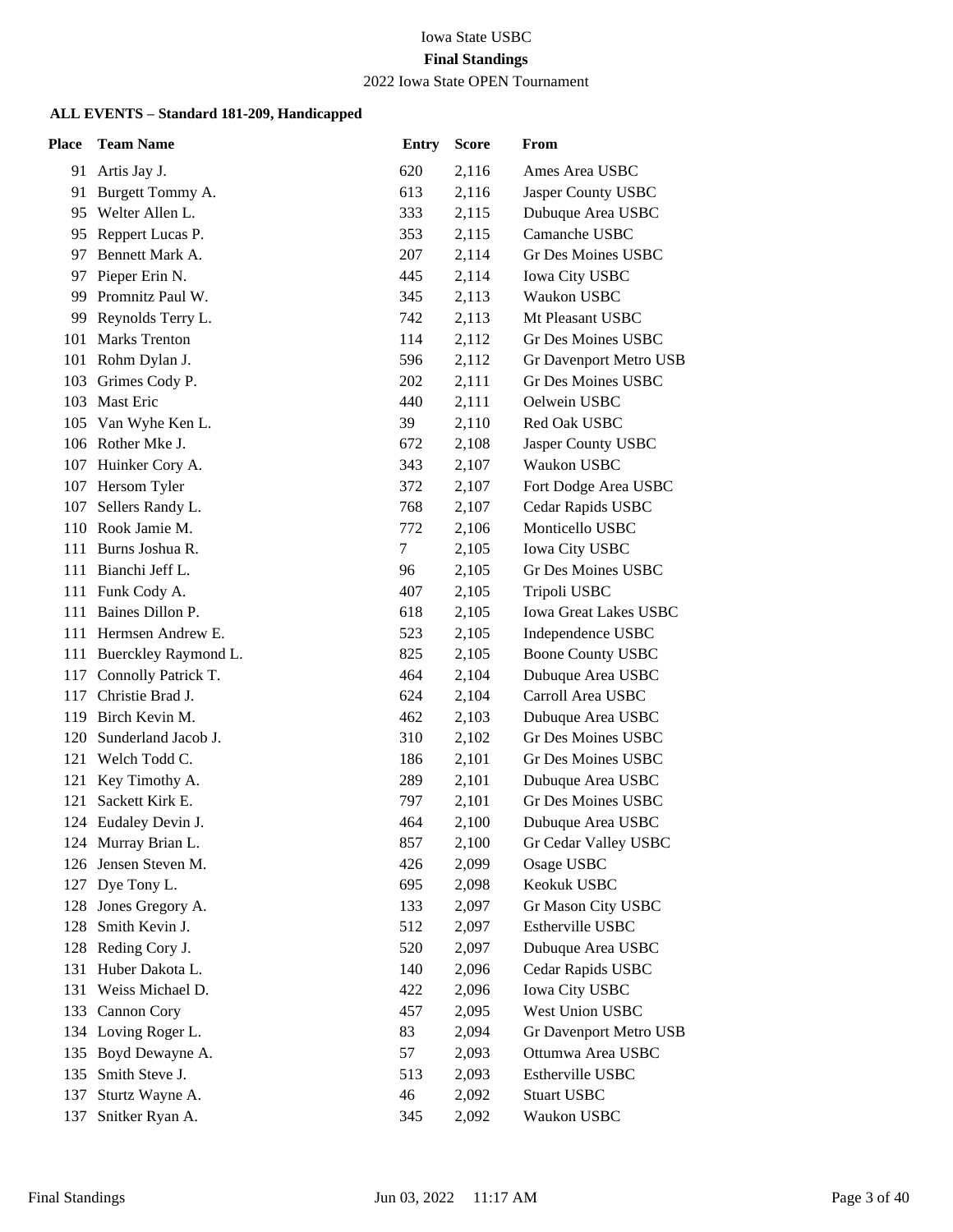### 2022 Iowa State OPEN Tournament

| <b>Place</b> | <b>Team Name</b>         | <b>Entry</b> | <b>Score</b> | From                        |
|--------------|--------------------------|--------------|--------------|-----------------------------|
|              | 137 Sanders Ryan J.      | 529          | 2,092        | Gr Mason City USBC          |
|              | 140 Depoorter Justin L.  | 149          | 2,091        | Cedar Rapids USBC           |
|              | 140 Jochum Tim J.        | 338          | 2,091        | Maquoketa USBC              |
|              | 140 Van Wey Dan P.       | 345          | 2,091        | Waukon USBC                 |
|              | 140 Moorman Tadd M.      | 434          | 2,091        | West Delaware USBC          |
|              | 144 Elwick Andrew M.     | 711          | 2,090        | Cedar Rapids USBC           |
|              | 145 Obiedzinski Andy O.  | 301          | 2,089        | Cedar Rapids USBC           |
|              | 146 Galle Brian G.       | 67           | 2,088        | Dubuque Area USBC           |
|              | 146 Johnson Jeremiah G.  | 97           | 2,088        | Gr Des Moines USBC          |
|              | 146 Brock Anthony J.     | 261          | 2,088        | Mt Pleasant USBC            |
|              | 149 Cook Jordan P.       | 179          | 2,087        | <b>Belmond USBC</b>         |
|              | 149 Corey Justin         | 649          | 2,087        | Cedar Rapids USBC           |
|              | 149 Fowler Tyler         | 785          | 2,087        | Iowa City USBC              |
|              | 152 Dixon David C.       | 214          | 2,086        | <b>Burlington Area USBC</b> |
|              | 152 Andrews Sonny J.     | 222          | 2,086        | <b>Burlington Area USBC</b> |
|              | 154 Halbur John L.       | 536          | 2,085        | Manning USBC                |
| 155          | Benesh Blane W.          | 6            | 2,083        | Iowa City USBC              |
|              | 155 Wessel Dana J.       | 679          | 2,083        | Ida Grove USBC              |
| 157          | Snodgrass Joshua M.      | 3            | 2,082        | Ames Area USBC              |
|              | 157 Warrington Austin H. | 237          | 2,082        | <b>Iowa City USBC</b>       |
| 157          | Holzwarth Benjamin D.    | 343          | 2,082        | Waukon USBC                 |
| 157          | Dubois Adam M.           | 903          | 2,082        | Pella USBC                  |
| 157          | Maynard Taylor           | 798          | 2,082        | De Witt USBC                |
|              | 162 Menster Bruce W.     | 898          | 2,081        | Monticello USBC             |
|              | 163 King Hunter A.       | 519          | 2,080        | Estherville USBC            |
| 163          | Hangartner Austin B.     | 774          | 2,080        | Monticello USBC             |
| 165          | Mc Intosh Scott A.       | 474          | 2,079        | <b>Council Bluffs USBC</b>  |
|              | 165 Heim John J.         | 414          | 2,079        | Gr Davenport Metro USB      |
|              | 167 Petersen Ben J.      | 515          | 2,078        | Estherville USBC            |
| 167          | Clayton Phillip D. Jr    | 572          | 2,078        | Greene County USBC          |
| 169          | Siedelmann Nick S.       | 532          | 2,076        | Manning USBC                |
|              | 169 Demmer Joshua J.     | 730          | 2,076        | Dubuque Area USBC           |
|              | 171 Sommerla Cary L.     | 484          | 2,075        | <b>Council Bluffs USBC</b>  |
| 172          | Stone Craig R.           | 191          | 2,074        | Cedar Rapids USBC           |
| 172          | Click Gary L. Jr         | 54           | 2,074        | Ottumwa Area USBC           |
|              | 174 De Joode Matt J.     | 137          | 2,072        | Cedar Rapids USBC           |
| 175          | Wayman James E. IV       | 161          | 2,071        | Council Bluffs USBC         |
| 175          | Nadermann Drew A.        | 384          | 2,071        | Dubuque Area USBC           |
| 175          | Beitz Roger L.           | 525          | 2,071        | Monticello USBC             |
| 178          | Steiner Zander           | 553          | 2,070        | Red Oak USBC                |
| 179          | Maurice Eric A.          | 160          | 2,069        | <b>Council Bluffs USBC</b>  |
| 179          | Armstrong James L.       | 206          | 2,069        | <b>Gr Des Moines USBC</b>   |
| 181          | Jenkins Dan K.           | 33           | 2,068        | Jasper County USBC          |
|              | 181 Ott Roger            | 282          | 2,068        | Greene County USBC          |
|              | 181 Vashaw Zachary C.    | 767          | 2,068        | Ames Area USBC              |
|              | 184 Pentico Ronald G.    | 186          | 2,067        | Gr Des Moines USBC          |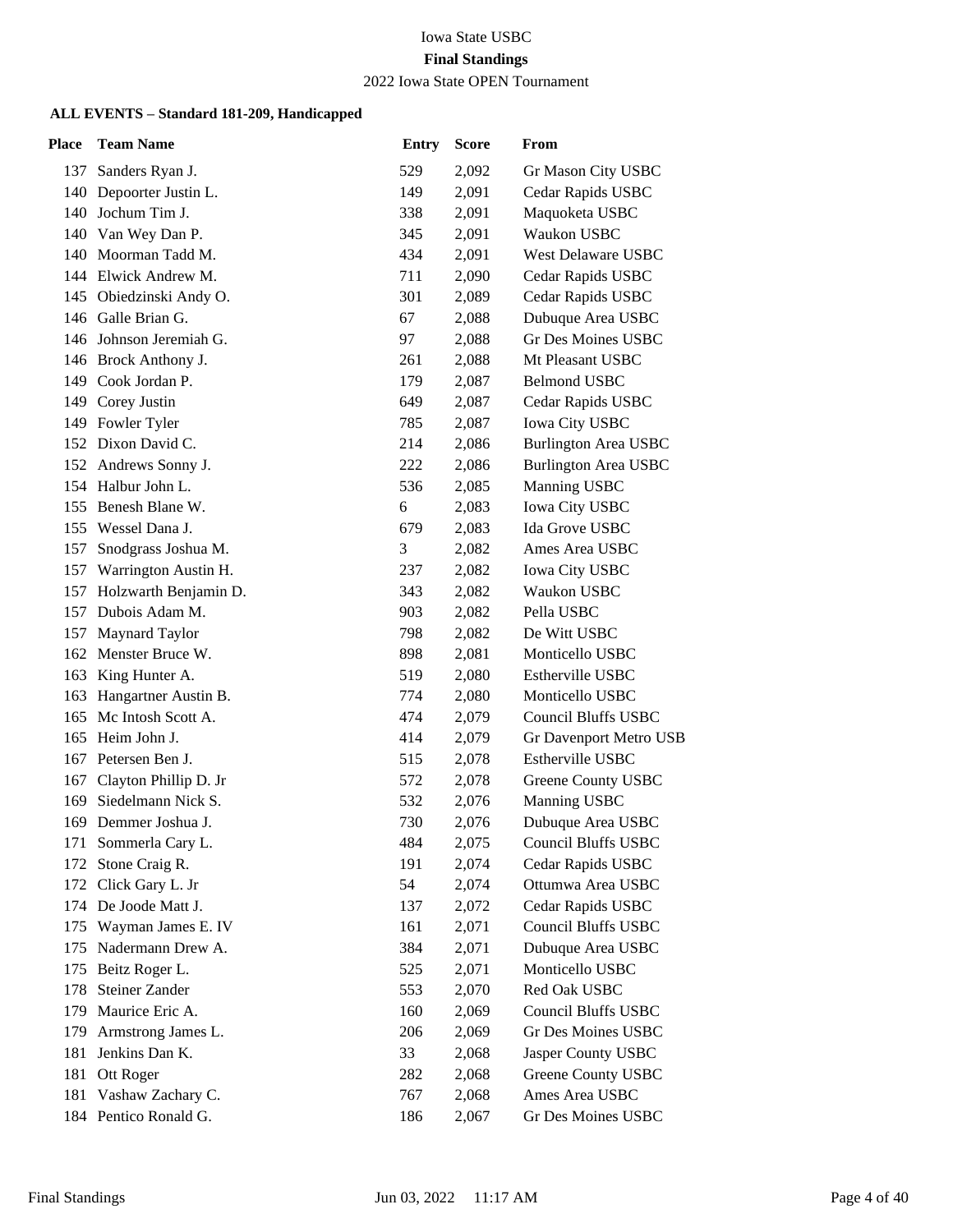### 2022 Iowa State OPEN Tournament

| <b>Place</b> | <b>Team Name</b>         | <b>Entry</b> | <b>Score</b> | From                          |
|--------------|--------------------------|--------------|--------------|-------------------------------|
|              | 184 Graves Ethan Z.      | 255          | 2,067        | Fort Dodge Area USBC          |
|              | 184 Dix Dakota           | 386          | 2,067        | Dubuque Area USBC             |
|              | 184 Morgan Jamie R.      | 521          | 2,067        | Independence USBC             |
|              | 184 Funk Shanne R.       | 596          | 2,067        | <b>Gr Davenport Metro USB</b> |
|              | 189 Walter Tim M.        | 118          | 2,066        | <b>Gr Des Moines USBC</b>     |
| 189          | Michels Robby D.         | 763          | 2,066        | Bellevue USBC                 |
|              | 191 Eastwood Chad A.     | 68           | 2,065        | Fort Dodge Area USBC          |
|              | 191 Rodenberg Blake W.   | 460          | 2,065        | West Union USBC               |
|              | 191 Haag Pete M.         | 829          | 2,065        | Sanborn USBC                  |
| 191          | Gerleman Tyler R.        | 176          | 2,065        | <b>Belmond USBC</b>           |
|              | 195 Beichley Brent R.    | 42           | 2,064        | Marshalltown Area USBC        |
|              | 195 Workman Brett        | 89           | 2,064        | North Lee County USBC         |
| 197          | Schreurs Thomas D.       | 273          | 2,063        | <b>Gr Des Moines USBC</b>     |
|              | 198 Daniels Jeffrey C.   | 185          | 2,062        | Gr Des Moines USBC            |
|              | 198 Heath Bryer D.       | 750          | 2,062        | Muscatine USBC                |
|              | 200 Wilke Jeff D.        | 48           | 2,059        | <b>Clinton USBC</b>           |
|              | 200 Umsted Mark D.       | 68           | 2,059        | Fort Dodge Area USBC          |
|              | 200 Parker Robert B.     | 71           | 2,059        | Ottumwa Area USBC             |
| 200          | Jensen Glenn L.          | 609          | 2,059        | Gr Davenport Metro USB        |
|              | 200 Mortimer Steven L.   | 713          | 2,059        | <b>Council Bluffs USBC</b>    |
|              | 200 Ribbink Cathy J.     | 893          | 2,059        | Muscatine USBC                |
|              | 200 Wells Nick L.        | 824          | 2,059        | <b>Boone County USBC</b>      |
|              | 207 Farrier Jason M.     | 48           | 2,058        | <b>Clinton USBC</b>           |
|              | 207 Mickey Don D. II     | 215          | 2,058        | <b>Burlington Area USBC</b>   |
| 207          | Juett Jonathon D.        | 420          | 2,058        | Cedar Rapids USBC             |
|              | 210 Saunders Tony A.     | 102          | 2,057        | Cedar Rapids USBC             |
|              | 210 Pendegraft Ronald E. | 479          | 2,057        | <b>Creston USBC</b>           |
|              | 210 Clark James A.       | 633          | 2,057        | Gr Des Moines USBC            |
|              | 210 Fisher Zachary A.    | 665          | 2,057        | Gr Des Moines USBC            |
|              | 210 Corbitt Cody J.      | 788          | 2,057        | Ames Area USBC                |
|              | 210 Hansen Travis L.     | 843          | 2,057        | Gr Cedar Valley USBC          |
|              | 216 Bodman Alan E.       | 556          | 2,056        | <b>Muscatine USBC</b>         |
|              | 216 Jeter David A.       | 5            | 2,056        | Cedar Rapids USBC             |
| 218          | Shannon James M.         | 234          | 2,055        | <b>Atlantic USBC</b>          |
|              | 218 Winke Ken            | 345          | 2,055        | Waukon USBC                   |
|              | 218 Ross Robert E.       | 572          | 2,055        | <b>Greene County USBC</b>     |
|              | 218 Glover Glen A.       | 694          | 2,055        | Gr Des Moines USBC            |
|              | 218 Herzog John B.       | 738          | 2,055        | Dubuque Area USBC             |
| 218          | Grobstick Tony W.        | 763          | 2,055        | <b>Bellevue USBC</b>          |
|              | 218 Klimowski Kevin M.   | 888          | 2,055        | Gr Cedar Valley USBC          |
| 225          | Jones Jason R.           | 113          | 2,054        | Gr Des Moines USBC            |
| 225          | Marchant Gordon L.       | 205          | 2,054        | <b>Gr Des Moines USBC</b>     |
| 225          | Jacobsen Josh J.         | 522          | 2,054        | Independence USBC             |
|              | 225 Kelso Chuck P.       | 747          | 2,054        | <b>Gr Des Moines USBC</b>     |
|              | 225 Latta Timothy J.     | 826          | 2,054        | <b>Boone County USBC</b>      |
|              | 230 Boettcher Brian D.   | 119          | 2,053        | Iowa City USBC                |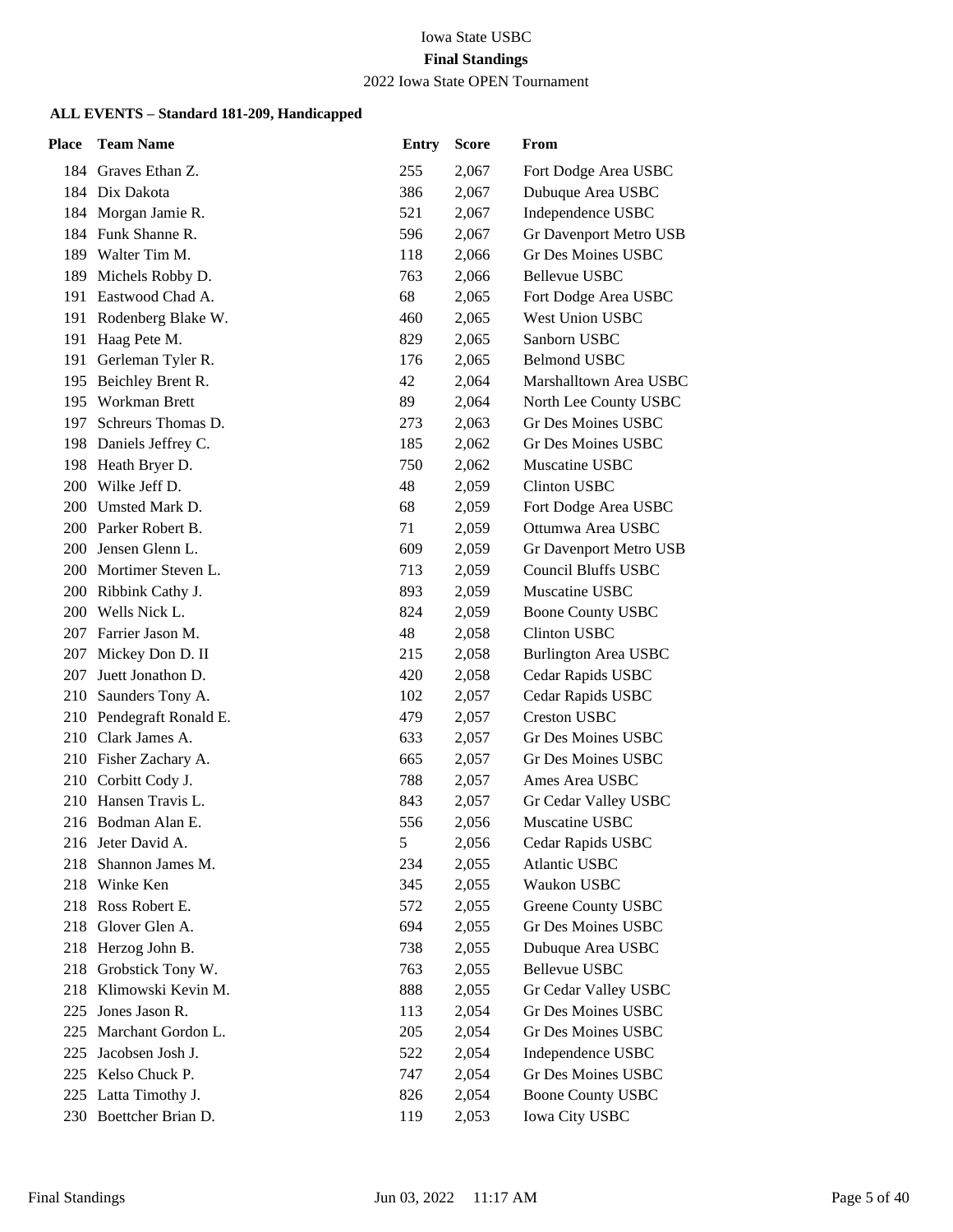### 2022 Iowa State OPEN Tournament

| <b>Place</b> | <b>Team Name</b>                       | <b>Entry</b>          | <b>Score</b>   | From                                           |
|--------------|----------------------------------------|-----------------------|----------------|------------------------------------------------|
|              | 230 Powell Jeffrey A.                  | 156                   | 2,053          | Gr Des Moines USBC                             |
|              | 230 Theisen Kevin T.                   | 383                   | 2,053          | Dubuque Area USBC                              |
|              | 230 Ford Stephen G.                    | 736                   | 2,053          | Gr Davenport Metro USB                         |
|              | 234 Dresselhaus Mark                   | 448                   | 2,052          | <b>Iowa City USBC</b>                          |
|              | 235 Vance Tony D.                      | 131                   | 2,051          | Gr Des Moines USBC                             |
| 235          | Arbaugh Joseph                         | 394                   | 2,051          | Ames Area USBC                                 |
| 235          | Jacobs Douglas E.                      | 573                   | 2,051          | <b>Greene County USBC</b>                      |
|              | 238 Cox Donald Paul                    | 125                   | 2,048          | Gr Davenport Metro USB                         |
|              | 238 Wolff Larry E. Jr                  | 447                   | 2,048          | <b>Iowa City USBC</b>                          |
|              | 238 Lewis James A.                     | 545                   | 2,048          | Spencer USBC                                   |
|              | 241 Forgy Matt J.                      | 113                   | 2,047          | Gr Des Moines USBC                             |
|              | 241 Sann Dwight A.                     | 178                   | 2,047          | <b>Belmond USBC</b>                            |
|              | 241 Pearson Geno R.                    | 321                   | 2,047          | Marshalltown Area USBC                         |
| 241          | Saylor Brian P.                        | 450                   | 2,047          | Iowa City USBC                                 |
|              | 241 Watson Keith                       | 697                   | 2,047          | Keokuk USBC                                    |
|              | 241 Belcher Chris P.                   | 703                   | 2,047          | Gr Des Moines USBC                             |
|              | 241 Hicks Marlin M.                    | 346                   | 2,047          | Waukon USBC                                    |
| 241          | Lyons Robert L.                        | 801                   | 2,047          | Marshalltown Area USBC                         |
|              | 249 Tolentino Danny                    | 164                   | 2,046          | <b>Council Bluffs USBC</b>                     |
|              | 249 Reeves Daron B.                    | 585                   | 2,046          | Guthrie County USBC                            |
|              | 249 Mclees Mike J.                     | 897                   | 2,046          | Dubuque Area USBC                              |
|              | 249 Kremenak Zach J.                   | 410                   | 2,046          | Cedar Rapids USBC                              |
|              | 253 Latta James J.                     | 826                   | 2,045          | <b>Boone County USBC</b>                       |
|              | 254 Espinoza Miguel J. Jr              | 476                   | 2,044          | <b>Council Bluffs USBC</b>                     |
|              | 254 Eagle Wade W.                      | 750                   | 2,044          | Muscatine USBC                                 |
|              | 256 Venteicher Brian J.                | 20                    | 2,043          | Gr Mason City USBC                             |
| 256          | Taylor Anthony M.                      | 235                   | 2,043          | Iowa City USBC                                 |
|              | 256 Cross Robert L.                    | 662                   | 2,043          | Gr Des Moines USBC                             |
|              | 259 Luensmann Eric A.                  | 246                   | 2,042          | Dyersville USBC                                |
| 259          | Eagleburger Dewayne K.                 | 526                   | 2,042          | Monticello USBC                                |
| 261          | Ruckman Shawn E.                       | 54                    | 2,041          | Ottumwa Area USBC                              |
|              | 261 Christoffersen Rick                | 233                   | 2,041          | Atlantic USBC                                  |
| 261          | Milder Keith W.                        | 304                   | 2,041          | Muscatine USBC                                 |
| 264          | Sapp Matt                              | 52                    | 2,040          | Keokuk USBC                                    |
|              | 264 Newhard Mason J.                   | 775                   | 2,040          | Monticello USBC                                |
|              | 266 Erickson Angela R.                 | 850                   | 2,039          | Gr Cedar Valley USBC                           |
|              | 267 Watters Steve C.                   | 194                   | 2,038          | Cedar Rapids USBC                              |
| 267          | Maiers Luke M.                         | 388                   | 2,038          | Dubuque Area USBC<br><b>Gr Des Moines USBC</b> |
| 267          | Weaver Terry L.                        | 694                   | 2,038          | Ottumwa Area USBC                              |
| 270          | Hopkins Bruce L.                       | 72                    | 2,037          | Muscatine USBC                                 |
| 270          | Gladwell Ryan K.                       | 896                   | 2,037          | Cedar Rapids USBC                              |
| 272          | Christensen Dan A.<br>Griffith Andy D. | $\overline{4}$<br>539 | 2,036<br>2,036 | Manning USBC                                   |
| 272          | 274 Kelso Michael E.                   | 76                    | 2,035          | <b>Burlington Area USBC</b>                    |
| 274          | Mayer John D.                          | 171                   | 2,035          | <b>St Ansgar USBC</b>                          |
| 274          | Milder Michael W.                      | 304                   | 2,035          | Muscatine USBC                                 |
|              |                                        |                       |                |                                                |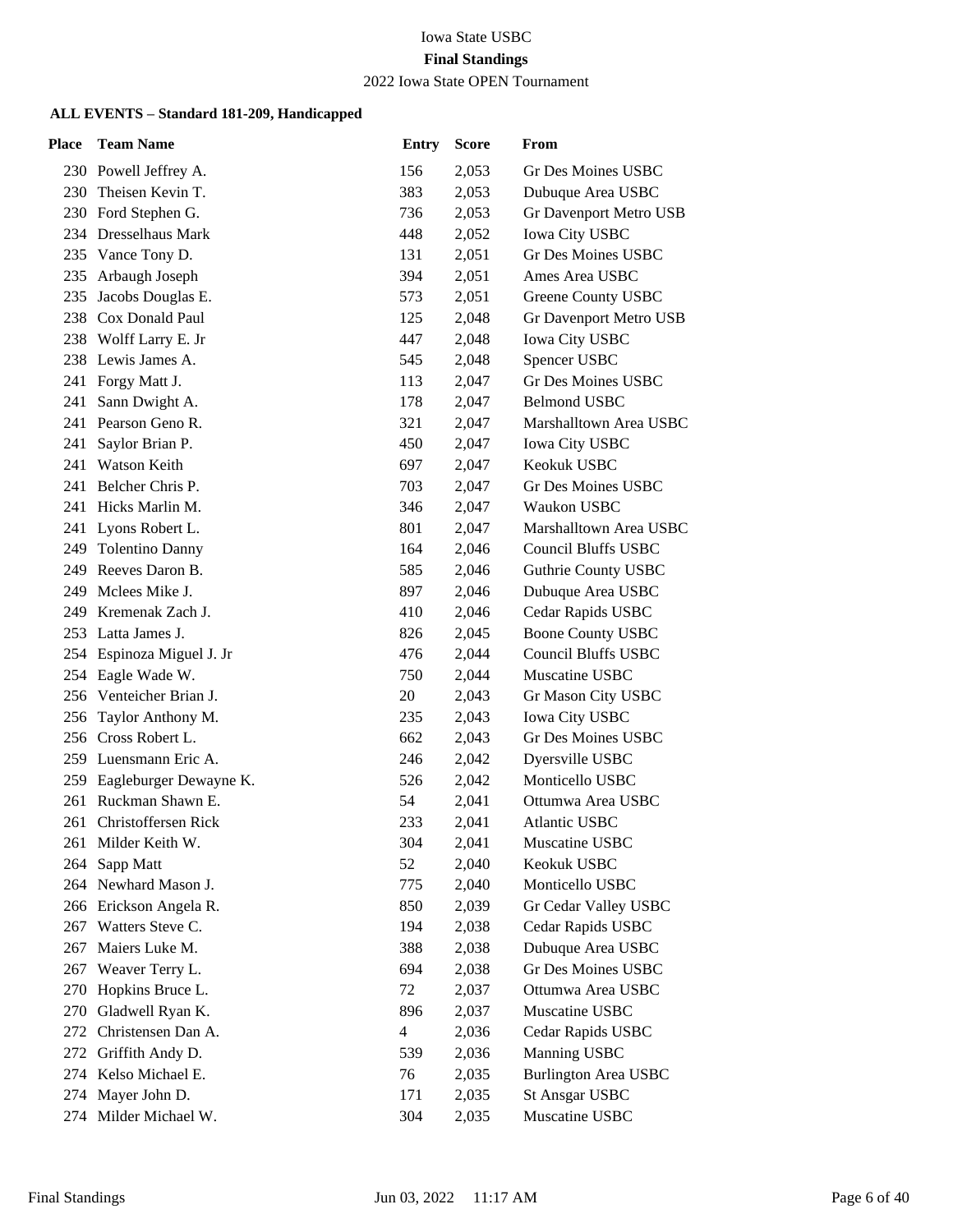### 2022 Iowa State OPEN Tournament

| <b>Place</b> | <b>Team Name</b>         | <b>Entry</b> | <b>Score</b> | From                        |
|--------------|--------------------------|--------------|--------------|-----------------------------|
|              | 274 Harris Samuel C.     | 561          | 2,035        | Muscatine USBC              |
|              | 274 Craun Denny          | 844          | 2,035        | Gr Cedar Valley USBC        |
| 279.         | Ramsdale Julie M.        | 414          | 2,034        | Gr Davenport Metro USB      |
|              | 280 Briggs Scott K.      | 489          | 2,033        | <b>Burlington Area USBC</b> |
| 280          | Scholten Ray             | 829          | 2,033        | Sanborn USBC                |
| 282          | Danner Dylon             | 127          | 2,032        | Sigourney USBC              |
| 282          | Schaefer Eric J.         | 170          | 2,032        | Cedar Rapids USBC           |
|              | 282 Summers Todd S.      | 305          | 2,032        | Cedar Rapids USBC           |
|              | 282 Molacek Shane        | 518          | 2,032        | Estherville USBC            |
|              | 282 Albertson Earl IV    | 634          | 2,032        | <b>Gr Des Moines USBC</b>   |
| 287          | Stout Bryan D.           | 96           | 2,031        | Gr Des Moines USBC          |
|              | 288 Holford Delwin H.    | 75           | 2,030        | <b>Burlington Area USBC</b> |
| 288          | Shannon Michael S.       | 220          | 2,030        | <b>Burlington Area USBC</b> |
| 288          | Knight Norman R.         | 535          | 2,030        | Manning USBC                |
| 288          | <b>Surber Auston</b>     | 879          | 2,030        | Gr Cedar Valley USBC        |
| 292          | Talbert Colton R.        | 236          | 2,029        | <b>Iowa City USBC</b>       |
|              | 292 Perdieu Lucas        | 240          | 2,029        | De Witt USBC                |
| 292          | Janssen Mat D.           | 498          | 2,029        | Gr Des Moines USBC          |
|              | 292 Foster Rodney        | 684          | 2,029        | Fort Dodge Area USBC        |
|              | 296 Campbell Charles T.  | 13           | 2,028        | Gr Des Moines USBC          |
|              | 296 Allen Matthew A.     | 224          | 2,028        | Manning USBC                |
|              | 298 Peper Lon G.         | 108          | 2,027        | Cedar Rapids USBC           |
|              | 298 Carriere Nathan      | 317          | 2,027        | <b>Gr Des Moines USBC</b>   |
|              | 298 Kramer Grant M.      | 387          | 2,027        | Dubuque Area USBC           |
|              | 298 Gage Logan G.        | 459          | 2,027        | <b>West Union USBC</b>      |
|              | 298 Renfeldt Tyler       | 657          | 2,027        | Gr Des Moines USBC          |
| 303          | Ewing Justin H.          | 75           | 2,026        | <b>Burlington Area USBC</b> |
|              | 303 Conner Michael V.    | 290          | 2,026        | Dubuque Area USBC           |
|              | 303 Keeney Richard M.    | 312          | 2,026        | <b>Gr Des Moines USBC</b>   |
|              | 306 Fann Tony R.         | 323          | 2,025        | Marshalltown Area USBC      |
| 307          | Steinmetz Lance R.       | 665          | 2,024        | Gr Des Moines USBC          |
| 308          | Ritter Corey A.          | 11           | 2,022        | Anamosa USBC                |
|              | 308 DeRuiter Austin J.   | 324          | 2,022        | Marshalltown Area USBC      |
| 308          | Gardemann Tristin T.     | 411          | 2,022        | Cedar Rapids USBC           |
| 311          | White Colton C.          | 187          | 2,021        | Gr Des Moines USBC          |
|              | 311 Ellingson Dan L.     | 314          | 2,021        | Gr Des Moines USBC          |
|              | 311 Goettsch Ryan L.     | 675          | 2,021        | Ida Grove USBC              |
|              | 311 Hefel Jeremy A.      | 899          | 2,021        | Dubuque Area USBC           |
| 311          | Lawson Erik M.           | 788          | 2,021        | Ames Area USBC              |
|              | 316 Pence John L.        | 74           | 2,020        | <b>Burlington Area USBC</b> |
|              | 316 Fitzsimmons Roger K. | 77           | 2,020        | <b>Burlington Area USBC</b> |
|              | 316 Doyle William B.     | 220          | 2,020        | <b>Burlington Area USBC</b> |
|              | 316 Chapman Jacob A.     | 501          | 2,020        | Jasper County USBC          |
|              | 316 Cecil Mike R.        | 644          | 2,020        | Muscatine USBC              |
|              | 316 Schmidt Jonathan J.  | 754          | 2,020        | Gr Mason City USBC          |
|              | 322 Lynch Christofer D.  | 202          | 2,019        | Gr Des Moines USBC          |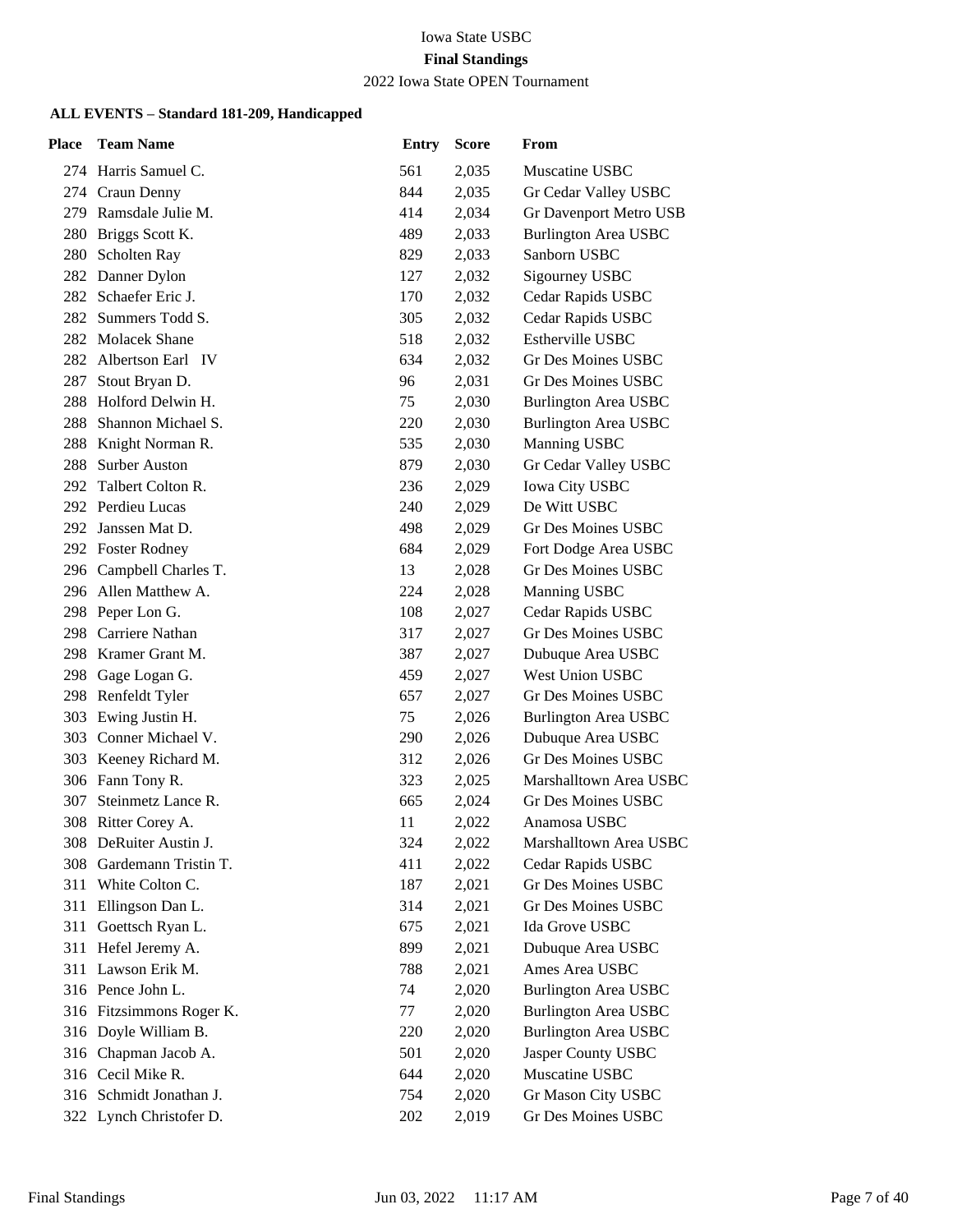### 2022 Iowa State OPEN Tournament

| <b>Place</b> | <b>Team Name</b>                        | <b>Entry</b> | <b>Score</b>   | From                                               |
|--------------|-----------------------------------------|--------------|----------------|----------------------------------------------------|
|              | 322 Phillips Greg                       | 231          | 2,019          | Gr Des Moines USBC                                 |
|              | 322 Powell Chase A.                     | 896          | 2,019          | Muscatine USBC                                     |
|              | 325 Petsch Joel J.                      | 783          | 2,018          | Dubuque Area USBC                                  |
|              | 326 Wagner Blair A.                     | 132          | 2,017          | Gr Des Moines USBC                                 |
|              | 326 Ransom Brian J.                     | 333          | 2,017          | Dubuque Area USBC                                  |
|              | 326 Sommerfelt Dillon                   | 438          | 2,017          | Oelwein USBC                                       |
|              | 326 Huffman Holden                      | 493          | 2,017          | Sigourney USBC                                     |
|              | 326 Ervin Ethan I.                      | 836          | 2,017          | Gr Des Moines USBC                                 |
|              | 331 Engelken Tyler D.                   | 379          | 2,016          | Dubuque Area USBC                                  |
|              | 331 Cunningham Kenneth R.               | 607          | 2,016          | Gr Davenport Metro USB                             |
| 333          | Hockaday Scott                          | 41           | 2,015          | Ames Area USBC                                     |
|              | 333 Gregerson Bill C.                   | 94           | 2,015          | Gr Des Moines USBC                                 |
| 333          | Alachniewicz Todd                       | 367          | 2,015          | Fort Dodge Area USBC                               |
|              | 333 Lombard Ed J.                       | 368          | 2,015          | Fort Dodge Area USBC                               |
|              | 333 Heacock Luke J.                     | 467          | 2,015          | Dubuque Area USBC                                  |
|              | 338 Fisher Mike D.                      | 500          | 2,014          | <b>Clinton USBC</b>                                |
|              | 339 Beery Allen R. Jr                   | 12           | 2,013          | Gr Des Moines USBC                                 |
|              | 339 Hendrickson Qwinten C.              | 98           | 2,013          | <b>Gr Des Moines USBC</b>                          |
| 339          | Medearis Baden T.                       | 308          | 2,013          | Gr Des Moines USBC                                 |
|              | 339 Nelson Philip                       | 323          | 2,013          | Marshalltown Area USBC                             |
|              | 339 Weirup Chad R.                      | 334          | 2,013          | Maquoketa USBC                                     |
| 339          | Breitbach Donald L.                     | 462          | 2,013          | Dubuque Area USBC                                  |
| 339          | Mikkelson Ethan L.                      | 480          | 2,013          | Gr Siouxland USBC                                  |
|              | 339 Hember Jay M.                       | 548          | 2,013          | Spencer USBC                                       |
|              | 339 Feldman Don E.                      | 645          | 2,013          | Muscatine USBC                                     |
| 348          | Hubka Jordan D.                         | 20           | 2,012          | Gr Mason City USBC                                 |
| 348          | Bildstein Todd J.                       | 244          | 2,012          | Dyersville USBC                                    |
|              | 348 Hopkins Drew E.                     | 568          | 2,012          | Greene County USBC                                 |
|              | 348 Belcher Nick L.                     | 703          | 2,012          | Gr Des Moines USBC                                 |
| 348          | Soy Scott M.                            | 728          | 2,012          | Gr Davenport Metro USB                             |
| 353          | Gregory Rick                            | 94           | 2,011          | Gr Des Moines USBC                                 |
| 353          | Bastow R. Keith                         | 229          | 2,011          | <b>Gr Des Moines USBC</b>                          |
|              | 353 Otto Angie M.                       | 801          | 2,011          | Marshalltown Area USBC                             |
| 356          | Mishler David S.                        | 97           | 2,010          | Gr Des Moines USBC                                 |
|              | 356 Chrisinger Ryan D.                  | 185          | 2,010          | Gr Des Moines USBC                                 |
|              | 356 Lombard Gary A.                     | 370          | 2,010          | Fort Dodge Area USBC<br><b>Council Bluffs USBC</b> |
| 359          | 359 Holder Brittany N.<br>Rook Jason W. | 161<br>283   | 2,009          |                                                    |
|              | Meisenburg Martin J.                    | 339          | 2,009<br>2,009 | Appanoose/Davis County<br>Maquoketa USBC           |
| 359<br>359   | Tesch Quentin D.                        | 551          | 2,009          | Spencer USBC                                       |
| 359          | Morris Jonathan                         | 714          | 2,009          | Council Bluffs USBC                                |
| 359          | Kruser John J.                          | 759          | 2,009          | Dubuque Area USBC                                  |
| 359          | <b>Lunning Marcus</b>                   | 122          | 2,009          | Gr Mason City USBC                                 |
|              | 359 Bents Jacob J.                      | 285          | 2,009          | Cedar Rapids USBC                                  |
| 359          | Ruchti Tony J.                          | 797          | 2,009          | Gr Des Moines USBC                                 |
| 368          | Elliott Craig S.                        | 41           | 2,008          | Ames Area USBC                                     |
|              |                                         |              |                |                                                    |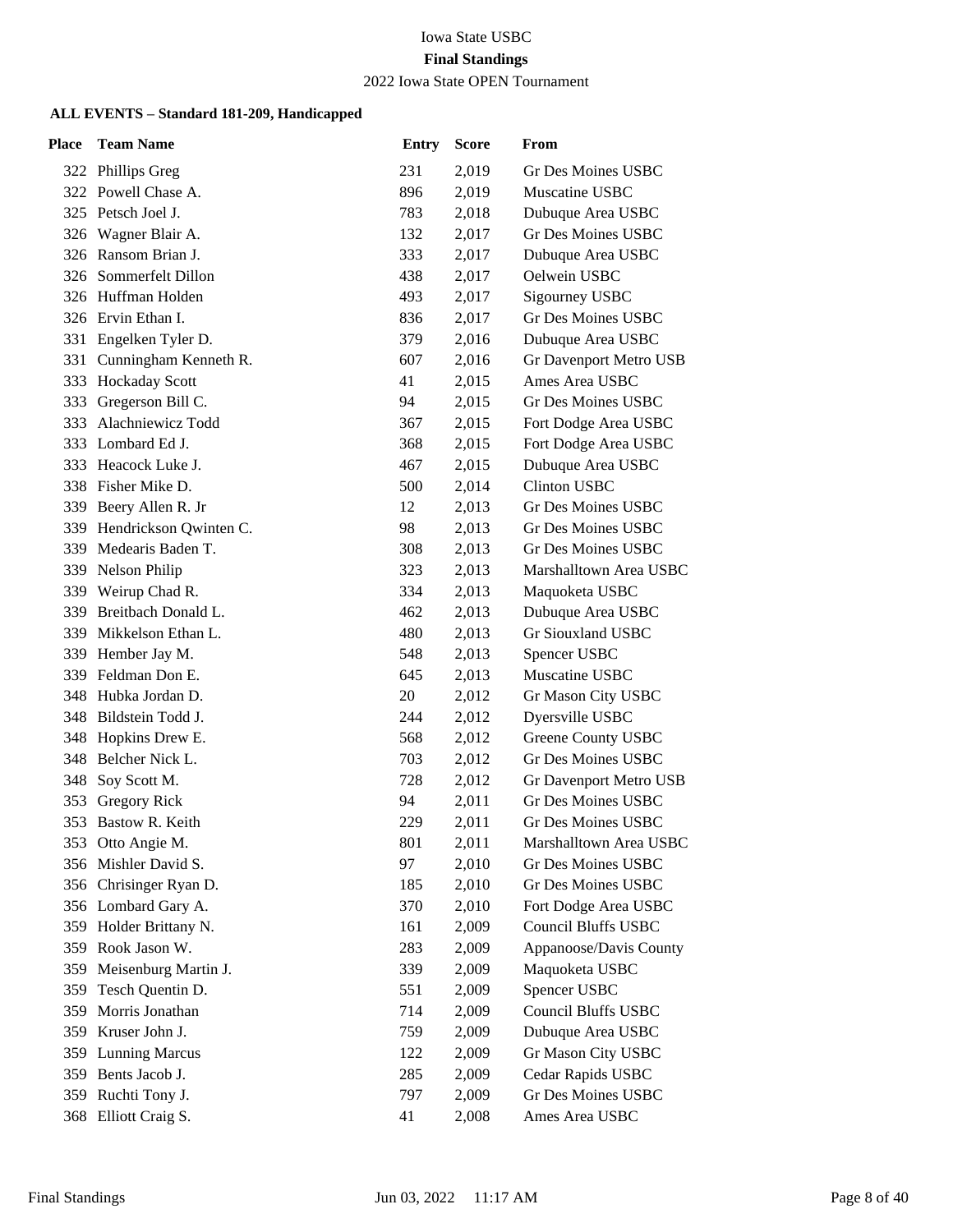### 2022 Iowa State OPEN Tournament

| <b>Place</b> | <b>Team Name</b>         | <b>Entry</b> | <b>Score</b> | From                        |
|--------------|--------------------------|--------------|--------------|-----------------------------|
|              | 368 Bridgman Tom J.      | 284          | 2,008        | Appanoose/Davis County      |
|              | 368 Arndt Tyler          | 760          | 2,008        | De Witt USBC                |
|              | 371 Eckman Jeff C.       | 21           | 2,007        | Gr Mason City USBC          |
|              | 371 Kane Scott A.        | 86           | 2,007        | Cedar Rapids USBC           |
|              | 371 Wernick Brian P.     | 200          | 2,007        | Camanche USBC               |
|              | 371 Heath Bryan J.       | 281          | 2,007        | Greene County USBC          |
| 371          | <b>Buck Aaron</b>        | 538          | 2,007        | Manning USBC                |
|              | 376 Nye Tony D.          | 217          | 2,006        | <b>Burlington Area USBC</b> |
|              | 376 Whitcher Dalton M.   | 553          | 2,006        | Red Oak USBC                |
|              | 376 Applegate Michael J. | 74           | 2,006        | Burlington Area USBC        |
|              | 379 Danner Clayton L.    | 127          | 2,005        | Sigourney USBC              |
|              | 379 DeJesus Anthony      | 223          | 2,005        | <b>Burlington Area USBC</b> |
| 381          | Solomon Dylan J.         | 294          | 2,004        | Charles City USBC           |
| 381          | Clasen Louie L.          | 330          | 2,004        | Maquoketa USBC              |
|              | 381 Palmer Adam L.       | 502          | 2,004        | Gr Mason City USBC          |
|              | 381 Furne Eric J.        | 607          | 2,004        | Gr Davenport Metro USB      |
|              | 385 Wear Draven M.       | 50           | 2,003        | Gr Des Moines USBC          |
|              | 385 Johnson Justin T.    | 56           | 2,003        | Ottumwa Area USBC           |
| 385          | Haar Larry D.            | 314          | 2,003        | <b>Gr Des Moines USBC</b>   |
|              | 385 Crees Mike L.        | 512          | 2,003        | <b>Estherville USBC</b>     |
|              | 385 Christensen Alex C.  | 547          | 2,003        | Spencer USBC                |
| 385          | Caspers Brett A.         | 712          | 2,003        | Cedar Rapids USBC           |
| 391          | Gates Brian M.           | 25           | 2,002        | <b>Council Bluffs USBC</b>  |
|              | 391 Nichols Darren S.    | 79           | 2,002        | <b>Burlington Area USBC</b> |
|              | 391 Grimm Jerry W.       | 144          | 2,002        | Cedar Rapids USBC           |
|              | 391 Homeyer Cody         | 180          | 2,002        | <b>Belmond USBC</b>         |
| 391          | Nyenhuis Chris M.        | 242          | 2,002        | Gr Davenport Metro USB      |
|              | 391 Orr Glenn A.         | 479          | 2,002        | <b>Creston USBC</b>         |
|              | 391 Case Michael W.      | 701          | 2,002        | Cedar Rapids USBC           |
|              | 398 Buckner Chris D.     | 101          | 2,001        | Greenfield USBC             |
|              | 398 Prather David C.     | 147          | 2,001        | Cedar Rapids USBC           |
|              | 398 Frank Thomas D.      | 155          | 2,001        | Gr Des Moines USBC          |
|              | 398 Nash Todd D.         | 180          | 2,001        | <b>Belmond USBC</b>         |
| 398          | Raushenberger Austin J.  | 557          | 2,001        | Muscatine USBC              |
| 398          | Bierman Jason W.         | 604          | 2,001        | New Hampton USBC            |
|              | 398 Wilhelm Ted B.       | 765          | 2,001        | Gr Des Moines USBC          |
|              | 398 Haefner Payten J.    | 769          | 2,001        | Cedar Rapids USBC           |
| 406          | Trecker Bill J.          | 536          | 2,000        | Manning USBC                |
| 407          | Folsom Delayne           | 38           | 1,999        | Gr Siouxland USBC           |
| 407          | Rolands Roland H.        | 346          | 1,999        | Waukon USBC                 |
| 407          | Hamersley Bruce A.       | 662          | 1,999        | Gr Des Moines USBC          |
|              | 410 Fowler Randy L.      | 198          | 1,998        | Marshalltown Area USBC      |
|              | 410 Faust Mitchell       | 210          | 1,998        | Independence USBC           |
|              | 410 McAllister Randy T.  | 245          | 1,998        | Dyersville USBC             |
| 410          | Stahl Mark R.            | 346          | 1,998        | Waukon USBC                 |
|              | 410 Zilmer Ashley L.     | 272          | 1,998        | Gr Des Moines USBC          |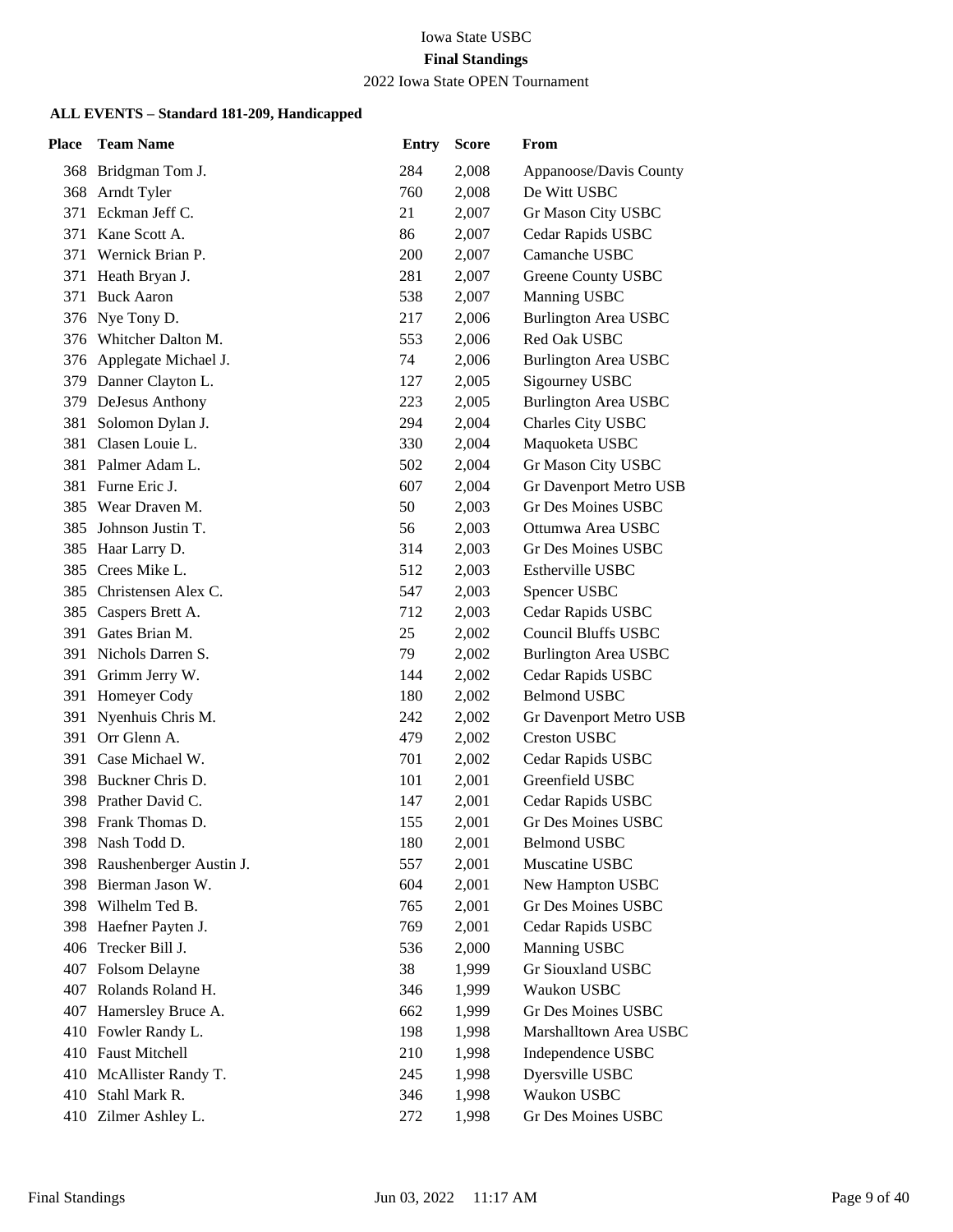### 2022 Iowa State OPEN Tournament

| Place | <b>Team Name</b>        | <b>Entry</b> | <b>Score</b> | From                        |
|-------|-------------------------|--------------|--------------|-----------------------------|
|       | 410 Clark Don L.        | 445          | 1,998        | <b>Iowa City USBC</b>       |
|       | 416 Redmond D'Carlos L. | 278          | 1,997        | Cedar Rapids USBC           |
|       | 416 Moyers Adam B.      | 490          | 1,997        | <b>Burlington Area USBC</b> |
|       | 416 Harrell Thomas J.   | 541          | 1,997        | Marshalltown Area USBC      |
|       | 416 Beck Brandon R.     | 633          | 1,997        | Gr Des Moines USBC          |
|       | 416 May David J.        | 652          | 1,997        | Dubuque Area USBC           |
|       | 421 Brown Charles C.    | 73           | 1,996        | <b>Burlington Area USBC</b> |
|       | 421 Moore Kevin M.      | 94           | 1,996        | <b>Gr Des Moines USBC</b>   |
|       | 421 Hotek Zachary W.    | 131          | 1,996        | Gr Des Moines USBC          |
|       | 421 Williams Steven     | 459          | 1,996        | <b>West Union USBC</b>      |
|       | 421 Nichols Dalton W.   | 260          | 1,996        | Mt Pleasant USBC            |
|       | 426 Cameron Craig R.    | 14           | 1,995        | Independence USBC           |
|       | 426 Eddy Dennis B.      | 101          | 1,995        | Greenfield USBC             |
|       | 426 Calkins Craig       | 119          | 1,995        | <b>Iowa City USBC</b>       |
|       | 426 Joblinske Connor L. | 182          | 1,995        | Independence USBC           |
|       | 430 Wahman Gregg D. Jr  | 45           | 1,994        | <b>Stuart USBC</b>          |
|       | 430 Fabor Eric T.       | 137          | 1,994        | Cedar Rapids USBC           |
|       | 430 Smith Tim J.        | 179          | 1,994        | <b>Belmond USBC</b>         |
|       | 430 McDowell Klint      | 492          | 1,994        | Sigourney USBC              |
|       | 430 Sundberg Carl L.    | 514          | 1,994        | Estherville USBC            |
|       | 430 Crouse Ronald D.    | 573          | 1,994        | Greene County USBC          |
|       | 430 Hubble Ryan         | 702          | 1,994        | Cedar Rapids USBC           |
| 437   | Frost John D.           | 26           | 1,993        | <b>Council Bluffs USBC</b>  |
|       | 437 Rook Bruce M.       | 198          | 1,993        | Marshalltown Area USBC      |
|       | 437 Cook Todd M.        | 306          | 1,993        | Gr Davenport Metro USB      |
| 437   | Funk Ryan               | 399          | 1,993        | Tripoli USBC                |
| 437   | Popp Marvin A.          | 754          | 1,993        | Gr Mason City USBC          |
|       | 437 Oakes Bryce J.      | 696          | 1,993        | Keokuk USBC                 |
|       | 443 Schminke Todd A.    | 5            | 1,992        | Cedar Rapids USBC           |
|       | 443 Kunkle Brian        | 438          | 1,992        | Oelwein USBC                |
| 443   | Springmier Erik L.      | 599          | 1,992        | New Hampton USBC            |
|       | 443 Brown Chris P.      | 762          | 1,992        | Gr Des Moines USBC          |
|       | 447 Cockburn Jim        | 101          | 1,991        | Greenfield USBC             |
| 447   | Coffman Gary W.         | 117          | 1,991        | Gr Des Moines USBC          |
| 447   | Ertz Aaron M.           | 489          | 1,991        | <b>Burlington Area USBC</b> |
| 447   | Steffen Tom J.          | 601          | 1,991        | New Hampton USBC            |
| 447   | Berry Stephen C.        | 712          | 1,991        | Cedar Rapids USBC           |
| 452   | Jump Gregory N.         | 856          | 1,990        | Gr Cedar Valley USBC        |
| 453   | Roloff Brent R.         | 14           | 1,989        | Independence USBC           |
| 453   | Collier Archie D.       | 23           | 1,989        | Cedar Rapids USBC           |
| 453   | Urbain Bill D.          | 380          | 1,989        | Dubuque Area USBC           |
| 453   | Jackson Rodney R.       | 649          | 1,989        | Cedar Rapids USBC           |
| 457   | Alger Matt W.           | 10           | 1,988        | Anamosa USBC                |
| 457   | Danner Travis L.        | 127          | 1,988        | Sigourney USBC              |
| 457   | Stewart Jason M.        | 309          | 1,988        | Gr Des Moines USBC          |
| 457   | Kiddoo Dustin R.        | 642          | 1,988        | Muscatine USBC              |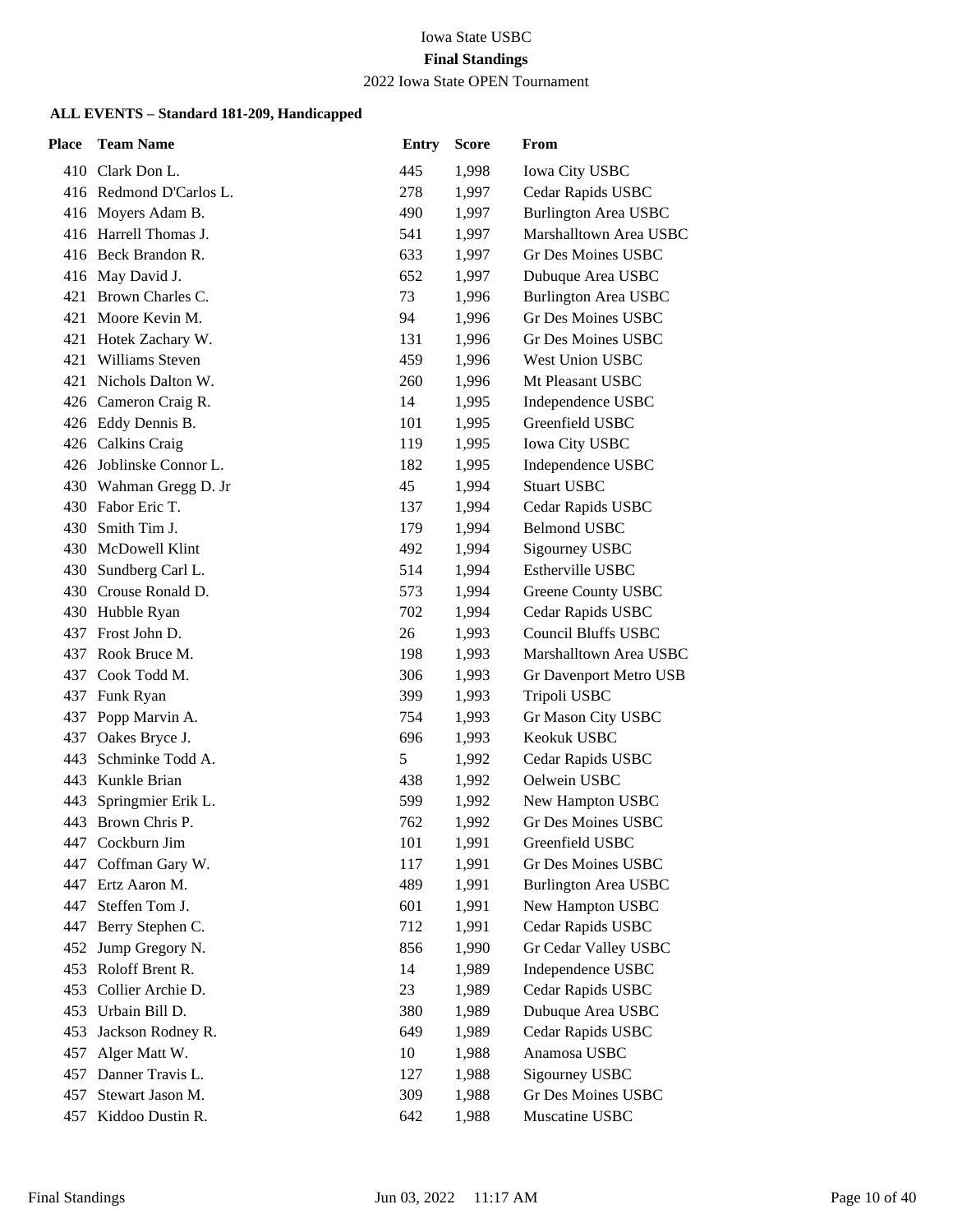### 2022 Iowa State OPEN Tournament

| Place | <b>Team Name</b>           | <b>Entry</b> | <b>Score</b> | From                        |
|-------|----------------------------|--------------|--------------|-----------------------------|
|       | 457 Bader Scott R.         | 701          | 1,988        | Cedar Rapids USBC           |
|       | 462 Coffman Steven H.      | 114          | 1,987        | <b>Gr Des Moines USBC</b>   |
|       | 462 Brott Travis D.        | 117          | 1,987        | <b>Gr Des Moines USBC</b>   |
|       | 462 Fults Luke G.          | 669          | 1,987        | Jasper County USBC          |
|       | 462 Bond Robert F.         | 847          | 1,987        | Gr Cedar Valley USBC        |
|       | 466 Diercks David F.       | 17           | 1,986        | Charles City USBC           |
|       | 466 Stanton Frank C.       | 72           | 1,986        | Ottumwa Area USBC           |
|       | 466 Karaba Erik S.         | 181          | 1,986        | <b>Belmond USBC</b>         |
|       | 466 Adkins Alan V.         | 188          | 1,986        | Gr Des Moines USBC          |
|       | 466 Teff Rob G. Jr         | 788          | 1,986        | Ames Area USBC              |
|       | 466 Willis Kyle P.         | 875          | 1,986        | Gr Cedar Valley USBC        |
|       | 472 Schmidt Erik D.        | 293          | 1,985        | Charles City USBC           |
|       | 472 Shondel Kevin J.       | 506          | 1,985        | Appanoose/Davis County      |
|       | 474 Bries Brian C.         | 152          | 1,984        | Cedar Rapids USBC           |
|       | 474 Alderson Scott W.      | 495          | 1,984        | Sigourney USBC              |
|       | 476 Uthoff Thomas B.       | 137          | 1,983        | Cedar Rapids USBC           |
|       | 476 Larson Tim L.          | 516          | 1,983        | Estherville USBC            |
|       | 476 Bieri Chad M.          | 555          | 1,983        | Muscatine USBC              |
|       | 476 Meyers Larry D.        | 683          | 1,983        | Fort Dodge Area USBC        |
|       | 476 Cheville Nathan M.     | 706          | 1,983        | <b>Grundy Center USBC</b>   |
|       | 476 McDermott Seth         | 477          | 1,983        | Maquoketa USBC              |
|       | 476 Eckhoff Jonathon J.    | 544          | 1,983        | <b>Iowa City USBC</b>       |
|       | 476 King David M.          | 797          | 1,983        | <b>Gr Des Moines USBC</b>   |
|       | 484 VonderLieth Kenneth L. | 38           | 1,982        | Gr Siouxland USBC           |
|       | 484 Penrod Billy M.        | 217          | 1,982        | <b>Burlington Area USBC</b> |
|       | 484 Kullen Joe             | 438          | 1,982        | Oelwein USBC                |
| 484   | Starcevic Ryan J.          | 705          | 1,982        | Gr Des Moines USBC          |
|       | 484 Robert Joshua J.       | 844          | 1,982        | Gr Cedar Valley USBC        |
|       | 489 Garrey Jack E.         | 15           | 1,981        | Ames Area USBC              |
|       | 489 Wiezorek Scott R.      | 178          | 1,981        | <b>Belmond USBC</b>         |
| 489   | Engelken Richard A.        | 379          | 1,981        | Dubuque Area USBC           |
|       | 489 Hentges Gordie L.      | 545          | 1,981        | Spencer USBC                |
| 489   | Michaelsen Matthew V.      | 798          | 1,981        | De Witt USBC                |
| 489   | Ruddy Makenzie C.          | 849          | 1,981        | Gr Cedar Valley USBC        |
| 495   | Folkmann Jordan G.         | 147          | 1,980        | Cedar Rapids USBC           |
|       | 495 Edwards Keith E.       | 242          | 1,980        | Gr Davenport Metro USB      |
|       | 495 Zenkovich Patrick J.   | 548          | 1,980        | Spencer USBC                |
| 495   | Wilson Kevin M.            | 886          | 1,980        | Gr Cedar Valley USBC        |
| 495   | Cocayne Michael J.         | 899          | 1,980        | Dubuque Area USBC           |
| 500   | Molony Mike J.             | 389          | 1,979        | Dubuque Area USBC           |
| 500   | Cubbage Earnest L. Jr      | 419          | 1,979        | Cedar Rapids USBC           |
| 500   | Nefzger Jeffrey F.         | 430          | 1,979        | West Delaware USBC          |
| 500   | Taylor Danny J.            | 465          | 1,979        | Dubuque Area USBC           |
| 500   | Walsted Dan J.             | 762          | 1,979        | Gr Des Moines USBC          |
| 505   | Kuntz Craig J.             | 63           | 1,978        | Iowa City USBC              |
| 506   | Wilbanks Duane V.          | 57           | 1,977        | Ottumwa Area USBC           |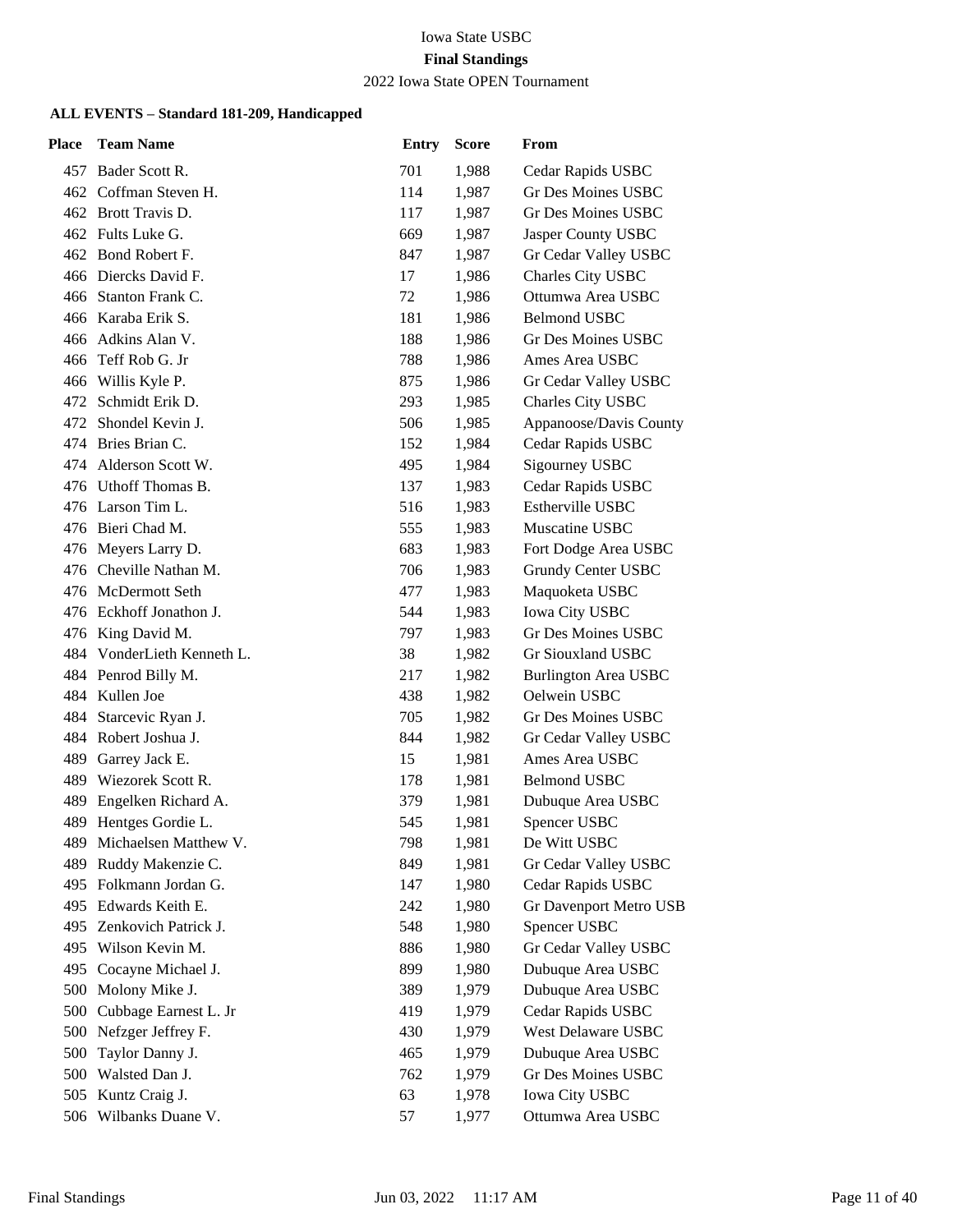### 2022 Iowa State OPEN Tournament

| Place | <b>Team Name</b>           | <b>Entry</b> | <b>Score</b> | From                        |
|-------|----------------------------|--------------|--------------|-----------------------------|
|       | 506 Olson Justin D.        | 77           | 1,977        | <b>Burlington Area USBC</b> |
|       | 506 Faux Jody L.           | 499          | 1,977        | Gr Des Moines USBC          |
| 509   | Smith David R.             | 62           | 1,976        | Iowa City USBC              |
|       | 509 Schanbacher Brian A.   | 191          | 1,976        | Cedar Rapids USBC           |
|       | 509 Lowary Mike D.         | 489          | 1,976        | <b>Burlington Area USBC</b> |
| 509   | Burgett Glen A.            | 613          | 1,976        | Jasper County USBC          |
| 509   | Smith Susan A.             | 647          | 1,976        | Eldora USBC                 |
|       | 509 Lubka Drew             | 879          | 1,976        | Gr Cedar Valley USBC        |
|       | 515 Erps Andrew J.         | $\mathbf{1}$ | 1,975        | Gr Des Moines USBC          |
|       | 515 Elliott Travis D.      | 456          | 1,975        | <b>West Union USBC</b>      |
|       | 515 Gingerich Nicholas S.  | 497          | 1,975        | Muscatine USBC              |
|       | 515 Medearis Hal K.        | 26           | 1,975        | <b>Council Bluffs USBC</b>  |
|       | 519 Munson Roger A.        | 91           | 1,974        | Gr Des Moines USBC          |
|       | 519 Bollman Dennis D.      | 400          | 1,974        | Tripoli USBC                |
|       | 519 Lamphier Todd          | 432          | 1,974        | West Delaware USBC          |
|       | 519 Ackerman Joseph M. Jr  | 552          | 1,974        | Spencer USBC                |
|       | 519 Frye Mark S.           | 644          | 1,974        | Muscatine USBC              |
|       | 519 Heuer Randy            | 894          | 1,974        | Muscatine USBC              |
| 525   | Young Austin J.            | 4            | 1,973        | Cedar Rapids USBC           |
|       | 525 David Jeff S.          | 344          | 1,973        | Waukon USBC                 |
|       | 525 Nelson Lucas L.        | 356          | 1,973        | Stacyville USBC             |
| 525   | Schwarting Christian A.    | 446          | 1,973        | Iowa City USBC              |
|       | 525 Ford Jesse J.          | 497          | 1,973        | Muscatine USBC              |
|       | 525 Carlyle Brian R.       | 723          | 1,973        | Fort Dodge Area USBC        |
|       | 525 Edwards Sanford (Alan) | 760          | 1,973        | De Witt USBC                |
|       | 525 Konrardy David A.      | 608          | 1,973        | Gr Davenport Metro USB      |
| 533   | Miller Jay S.              | 121          | 1,972        | Gr Mason City USBC          |
| 533   | Sheets Zachary S.          | 255          | 1,972        | Fort Dodge Area USBC        |
| 533   | Sheets Scott J.            | 422          | 1,972        | Iowa City USBC              |
| 533   | Heisterkamp Edwin W.       | 624          | 1,972        | Carroll Area USBC           |
| 533   | Ritchie Ryan D.            | 663          | 1,972        | Gr Des Moines USBC          |
| 533   | Dunham Lee D.              | 694          | 1,972        | Gr Des Moines USBC          |
|       | 539 Way Darryl W.          | 160          | 1,971        | <b>Council Bluffs USBC</b>  |
| 539   | Morrison William L.        | 259          | 1,971        | Mt Pleasant USBC            |
| 539   | Steele Eli C.              | 313          | 1,971        | <b>Gr Des Moines USBC</b>   |
|       | 539 Brown Steve            | 378          | 1,971        | Gr Mason City USBC          |
| 539   | Sommerla Austin J.         | 484          | 1,971        | <b>Council Bluffs USBC</b>  |
|       | 539 Cole Dixon G.          | 534          | 1,971        | Manning USBC                |
| 539   | Mellott Jennifer S.        | 664          | 1,971        | <b>Gr Des Moines USBC</b>   |
|       | 546 Marshall Dian K.       | 73           | 1,970        | <b>Burlington Area USBC</b> |
|       | 546 Moyer Kelly L.         | 299          | 1,970        | Cedar Rapids USBC           |
|       | 546 Schumacher Tyler J.    | 544          | 1,970        | <b>Iowa City USBC</b>       |
|       | 546 Harris David L.        | 562          | 1,970        | Muscatine USBC              |
|       | 546 Cottrell Jesse M.      | 768          | 1,970        | Cedar Rapids USBC           |
|       | 546 Duinink Jayme L.       | 792          | 1,970        | Pella USBC                  |
|       | 552 Hoch Heath M.          | 547          | 1,969        | Spencer USBC                |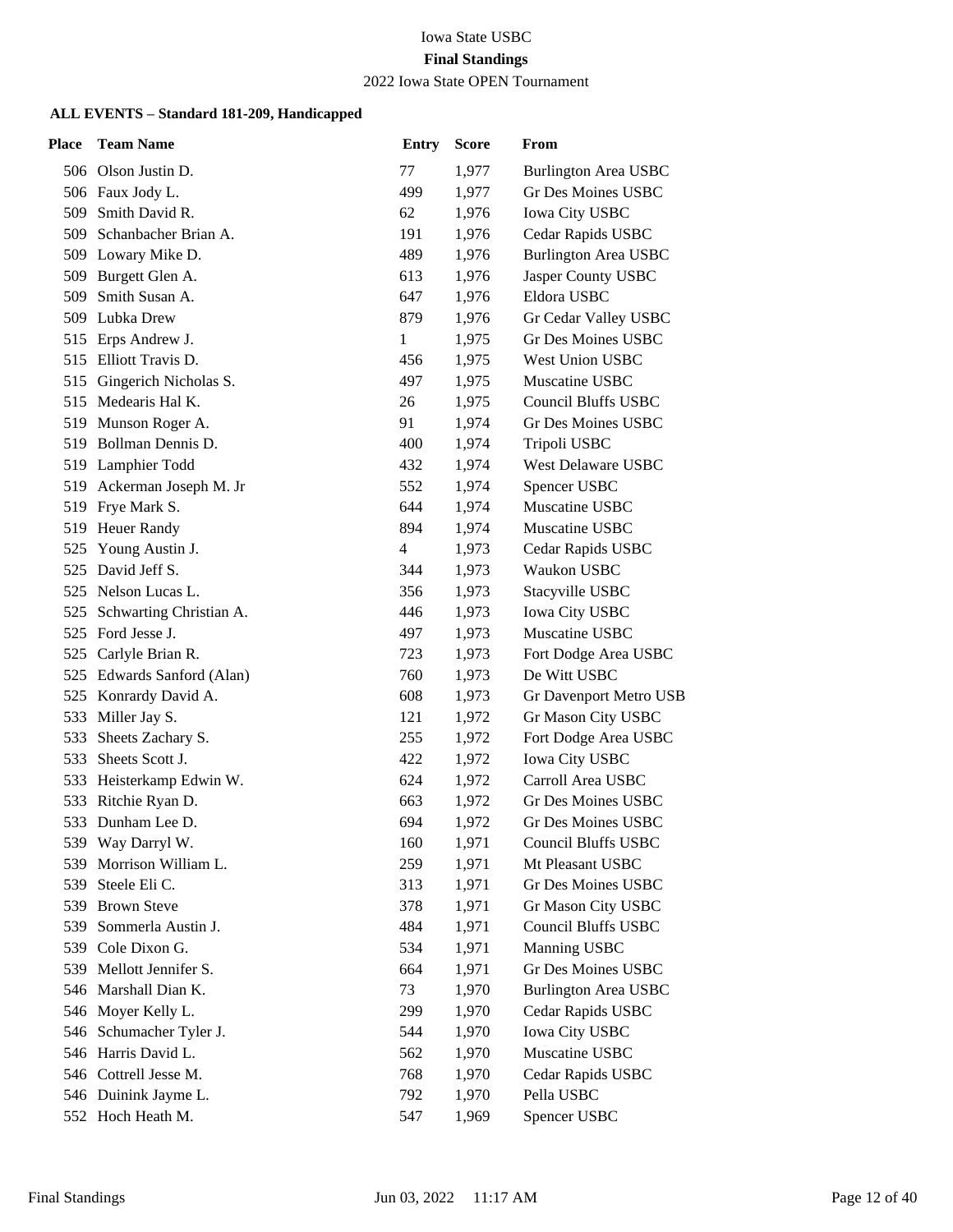### 2022 Iowa State OPEN Tournament

| Place | <b>Team Name</b>           | <b>Entry</b> | <b>Score</b> | From                        |
|-------|----------------------------|--------------|--------------|-----------------------------|
|       | 552 Wood Patrick L.        | 563          | 1,969        | Muscatine USBC              |
|       | 552 Thammarath Vritie V. T | 310          | 1,969        | Gr Des Moines USBC          |
| 555   | Sankey Kurtis              | 117          | 1,968        | Gr Des Moines USBC          |
| 555   | Schulz Skylar N.           | 184          | 1,968        | <b>Council Bluffs USBC</b>  |
| 555   | Lott Caleb E.              | 216          | 1,968        | <b>Burlington Area USBC</b> |
| 555   | Eggerss Robert P.          | 531          | 1,968        | Gr Des Moines USBC          |
| 555   | Jensen Jerry               | 532          | 1,968        | Manning USBC                |
| 555   | Shilling Tom L.            | 614          | 1,968        | Jasper County USBC          |
|       | 555 Olson Tony             | 684          | 1,968        | Fort Dodge Area USBC        |
| 555   | Almendinger David J. Jr    | 222          | 1,968        | <b>Burlington Area USBC</b> |
| 563   | Marion Chad R.             | 109          | 1,967        | Cedar Rapids USBC           |
| 563   | Nelson Dale                | 128          | 1,967        | Gr Siouxland USBC           |
| 563   | Jensen Matthew S.          | 169          | 1,967        | Cedar Rapids USBC           |
| 563   | Decker Ryan R.             | 182          | 1,967        | Independence USBC           |
| 563   | Clark Roger                | 493          | 1,967        | Sigourney USBC              |
| 563   | Boots David R.             | 511          | 1,967        | Cedar Rapids USBC           |
| 563   | Berger William J.          | 568          | 1,967        | Greene County USBC          |
| 563   | Naberhaus Michael          | 583          | 1,967        | Manning USBC                |
| 563   | Showalter Christopher      | 892          | 1,967        | Gr Cedar Valley USBC        |
| 563   | Williams Terry L.          | 848          | 1,967        | Gr Cedar Valley USBC        |
| 573   | Riddle Chris M. Sr         | 63           | 1,966        | Iowa City USBC              |
| 573   | Holliday Dustin R.         | 750          | 1,966        | Muscatine USBC              |
| 573   | Paulsen Matt R.            | 679          | 1,966        | Ida Grove USBC              |
|       | 576 Hingtgen Anthony J.    | 66           | 1,965        | Dubuque Area USBC           |
|       | 576 Dammeier Kameron       | 329          | 1,965        | Maquoketa USBC              |
|       | 576 Brink Gerald G.        | 340          | 1,965        | Waukon USBC                 |
|       | 576 Leach Corey            | 463          | 1,965        | Dubuque Area USBC           |
|       | 576 Smart Travis C.        | 745          | 1,965        | Cedar Rapids USBC           |
|       | 576 Summers J R W.         | 899          | 1,965        | Dubuque Area USBC           |
| 582   | Turnbull Shaun             | 90           | 1,964        | North Lee County USBC       |
|       | 582 Fredericks Brian L.    | 369          | 1,964        | Fort Dodge Area USBC        |
|       | 582 Bruck Darren M.        | 583          | 1,964        | Manning USBC                |
|       | 585 Vancil Travis M.       | 77           | 1,963        | <b>Burlington Area USBC</b> |
| 585   | Pearl Nick A.              | 253          | 1,963        | Fort Dodge Area USBC        |
| 585   | Nuss Dennis L.             | 440          | 1,963        | Oelwein USBC                |
| 585   | <b>Bader Brandon</b>       | 701          | 1,963        | Cedar Rapids USBC           |
| 585   | Miller Jeffrey D.          | 899          | 1,963        | Dubuque Area USBC           |
|       | 590 Uthoff Elizabeth M.    | 142          | 1,962        | Cedar Rapids USBC           |
| 590   | Thayer Mark E.             | 177          | 1,962        | <b>Belmond USBC</b>         |
| 590   | Boone Terry L.             | 321          | 1,962        | Marshalltown Area USBC      |
|       | 590 Cox Matt J.            | 490          | 1,962        | <b>Burlington Area USBC</b> |
| 590   | Thomsen Mitch L.           | 896          | 1,962        | Muscatine USBC              |
| 595   | Schatzman John B. III      | 199          | 1,961        | Marshalltown Area USBC      |
| 595   | Wessel Joshua D.           | 225          | 1,961        | Manning USBC                |
| 595   | Gerrard Keegan D.          | 255          | 1,961        | Fort Dodge Area USBC        |
| 595   | McFarland James R. Jr      | 905          | 1,961        | Iowa City USBC              |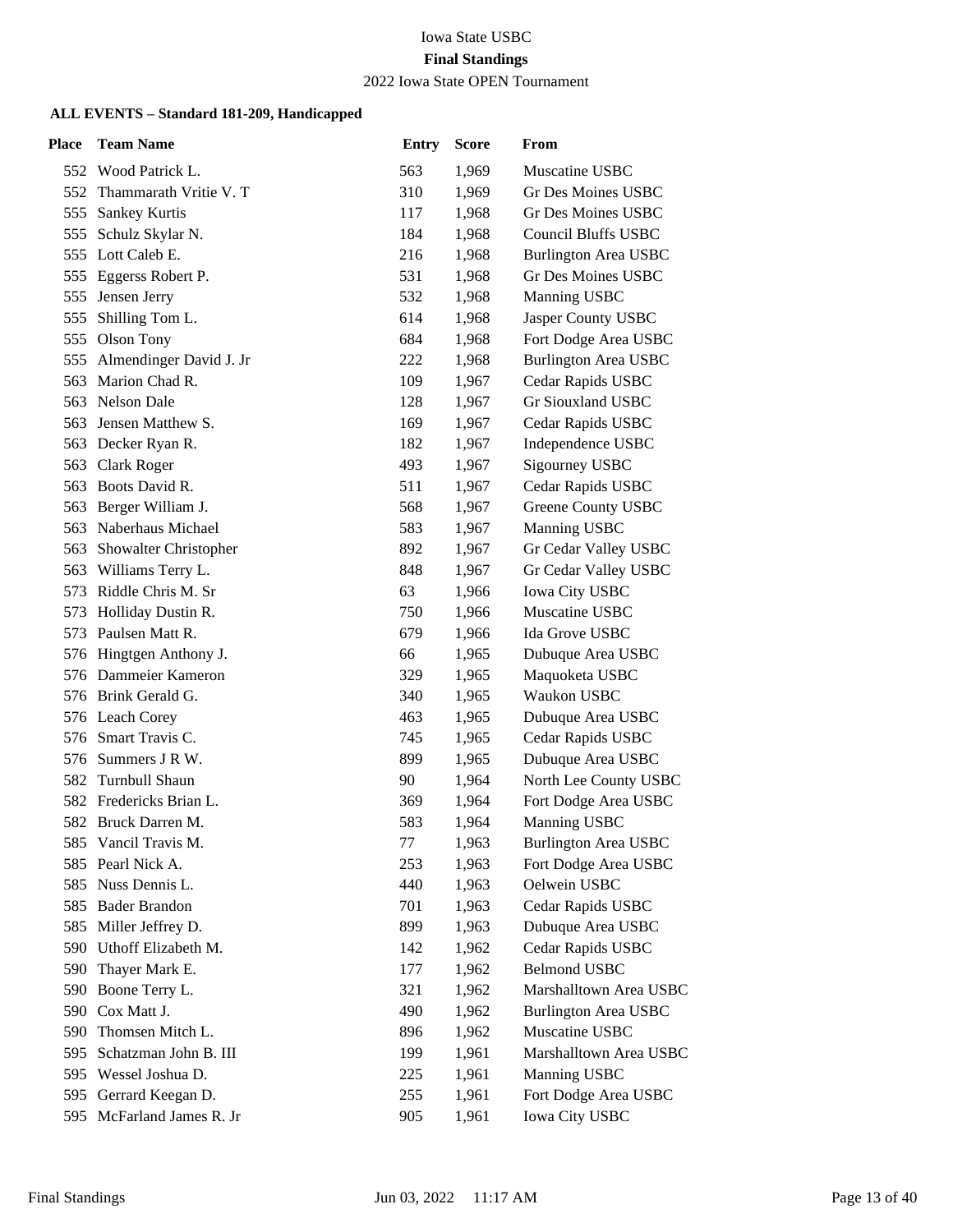### 2022 Iowa State OPEN Tournament

| <b>Place</b> | <b>Team Name</b>          | <b>Entry</b> | <b>Score</b> | From                       |
|--------------|---------------------------|--------------|--------------|----------------------------|
|              | 595 Pospisal Andrew L.    | 795          | 1,961        | Ames Area USBC             |
|              | 600 Richardson Andy A.    | 1            | 1,960        | Gr Des Moines USBC         |
|              | 600 Riessen Matt P.       | 225          | 1,960        | Manning USBC               |
|              | 600 Galloro Lucas C.      | 410          | 1,960        | Cedar Rapids USBC          |
|              | 603 Smith Bryce A.        | 115          | 1,959        | <b>Gr Des Moines USBC</b>  |
|              | 603 Wright Stanley C.     | 179          | 1,959        | <b>Belmond USBC</b>        |
|              | 603 Eischeid Frank G.     | 536          | 1,959        | Manning USBC               |
|              | 606 Myers Timothy E.      | 275          | 1,958        | Corydon USBC               |
|              | 606 Clayton Levi D.       | 575          | 1,958        | Greene County USBC         |
|              | 606 Chavez Justin         | 57           | 1,958        | Ottumwa Area USBC          |
|              | 606 Wittenberg Matthew L. | 751          | 1,958        | Muscatine USBC             |
|              | 610 Wax John R.           | 501          | 1,957        | Jasper County USBC         |
|              | 610 Anderson Bret W.      | 576          | 1,957        | Greene County USBC         |
|              | 610 Schulze Dennis E.     | 144          | 1,957        | Cedar Rapids USBC          |
|              | 610 Keller Richard J.     | 557          | 1,957        | Muscatine USBC             |
|              | 614 Palmer Bradley D.     | 31           | 1,956        | Gr Des Moines USBC         |
|              | 614 Lindstrom Kenneth T.  | 474          | 1,956        | <b>Council Bluffs USBC</b> |
|              | 614 Gifford Robert J.     | 517          | 1,956        | Estherville USBC           |
|              | 614 Husman Nick R.        | 410          | 1,956        | Cedar Rapids USBC          |
|              | 618 Meinders Tyler R.     | 56           | 1,955        | Ottumwa Area USBC          |
|              | 618 Brown Larry W. Jr     | 893          | 1,955        | Muscatine USBC             |
| 618          | Stanton Richard T.        | 787          | 1,955        | Gr Des Moines USBC         |
| 618          | Schuur Logan              | 805          | 1,955        | Fort Dodge Area USBC       |
|              | 622 Swenson Chad A.       | 135          | 1,954        | Ames Area USBC             |
|              | 622 Daniels Craig T.      | 185          | 1,954        | Gr Des Moines USBC         |
| 622          | Allen Adam J.             | 224          | 1,954        | Manning USBC               |
|              | 622 Carson Scott D.       | 416          | 1,954        | Gr Davenport Metro USB     |
|              | 622 Bird Justin J.        | 668          | 1,954        | Cedar Rapids USBC          |
|              | 622 Hawbaker Ben          | 444          | 1,954        | Iowa City USBC             |
|              | 628 Tomkins Matt J.       | 67           | 1,953        | Dubuque Area USBC          |
|              | 628 Leinen Brent L.       | 186          | 1,953        | Gr Des Moines USBC         |
|              | 628 Camamo Ted            | 367          | 1,953        | Fort Dodge Area USBC       |
|              | 628 Ellingson Mark R.     | 375          | 1,953        | Gr Mason City USBC         |
| 628          | Traylor James T. III      | 472          | 1,953        | <b>Council Bluffs USBC</b> |
| 628          | Janning Chris J.          | 623          | 1,953        | Carroll Area USBC          |
|              | 628 Gibbs Anthony E.      | 898          | 1,953        | Monticello USBC            |
|              | 628 Boone Daniel J.       | 787          | 1,953        | Gr Des Moines USBC         |
|              | 636 Wilbanks Payton M.    | 56           | 1,952        | Ottumwa Area USBC          |
| 636          | Stuekerjuergen Greg       | 87           | 1,952        | North Lee County USBC      |
|              | 636 Cox Eric S.           | 180          | 1,952        | <b>Belmond USBC</b>        |
|              | 636 Owens Matthew R.      | 195          | 1,952        | Cedar Rapids USBC          |
|              | 636 Basconcillo Romeo C.  | 204          | 1,952        | Gr Des Moines USBC         |
|              | 636 Juchter Jeffrey T.    | 608          | 1,952        | Gr Davenport Metro USB     |
|              | 636 Klostermann Logan M.  | 465          | 1,952        | Dubuque Area USBC          |
|              | 636 Pint Jerry L.         | 839          | 1,952        | Gr Cedar Valley USBC       |
| 644          | Bohr Brian L.             | 348          | 1,951        | Waukon USBC                |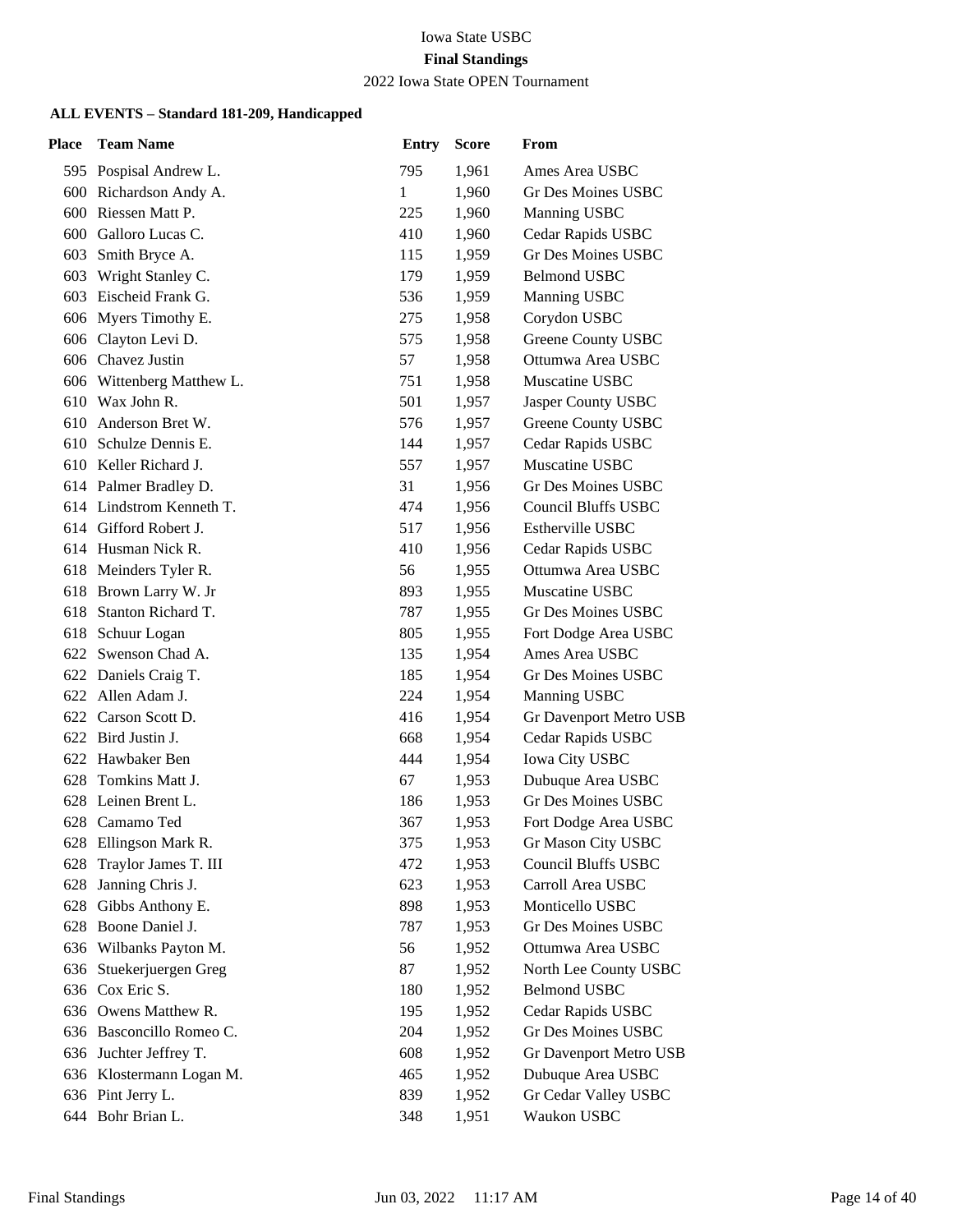### 2022 Iowa State OPEN Tournament

| Place | <b>Team Name</b>          | <b>Entry</b> | <b>Score</b> | From                        |
|-------|---------------------------|--------------|--------------|-----------------------------|
|       | 644 Huff Aaron L.         | 378          | 1,951        | Gr Mason City USBC          |
|       | 644 Fleming Daniel        | 418          | 1,951        | Red Oak USBC                |
|       | 644 Benjamin Gary L.      | 659          | 1,951        | <b>Gr Des Moines USBC</b>   |
|       | 644 Hudson Terry          | 819          | 1,951        | Camanche USBC               |
|       | 644 Johnson James L.      | 841          | 1,951        | Gr Cedar Valley USBC        |
|       | 650 Garden Aaron M.       | 17           | 1,950        | Charles City USBC           |
|       | 650 Kane Joe D.           | 76           | 1,950        | <b>Burlington Area USBC</b> |
|       | 650 Licht Ronnie G.       | 106          | 1,950        | <b>Iowa City USBC</b>       |
|       | 650 Waltz Dillon E.       | 153          | 1,950        | <b>Gr Des Moines USBC</b>   |
|       | 650 Luedtke Doug          | 202          | 1,950        | <b>Gr Des Moines USBC</b>   |
|       | 650 Valley Kenneth R.     | 421          | 1,950        | <b>Iowa City USBC</b>       |
|       | 650 Chapman John L.       | 432          | 1,950        | West Delaware USBC          |
|       | 650 Stolba Shannon L.     | 497          | 1,950        | Muscatine USBC              |
|       | 650 Long Chris            | 585          | 1,950        | <b>Guthrie County USBC</b>  |
|       | 650 Gibson Dana           | 616          | 1,950        | <b>Greene County USBC</b>   |
|       | 650 Freese Kendall        | 675          | 1,950        | Ida Grove USBC              |
|       | 650 Rousselow Aaron D.    | 888          | 1,950        | Gr Cedar Valley USBC        |
|       | 662 Rief Kevin            | 224          | 1,949        | Manning USBC                |
|       | 662 Howell Jeromy J.      | 339          | 1,949        | Maquoketa USBC              |
|       | 662 Miller Cory D.        | 378          | 1,949        | Gr Mason City USBC          |
|       | 662 Shoafstall Spencer M. | 778          | 1,949        | Gr Mason City USBC          |
|       | 666 Roper Donald L.       | 580          | 1,948        | Independence USBC           |
| 667   | Jergens Michael B.        | 288          | 1,947        | Sumner USBC                 |
| 667   | <b>Stefl Dave</b>         | 687          | 1,947        | Grundy Center USBC          |
| 667   | Bushore Alexandra M.      | 767          | 1,947        | Ames Area USBC              |
|       | 670 Bewley Tim L.         | 76           | 1,946        | <b>Burlington Area USBC</b> |
| 670   | Meisner Don A.            | 79           | 1,946        | Burlington Area USBC        |
|       | 670 Ties Charlie W. Jr    | 289          | 1,946        | Dubuque Area USBC           |
| 670   | Shannon Bryant C.         | 524          | 1,946        | Independence USBC           |
|       | 674 Peitz Nick            | 87           | 1,945        | North Lee County USBC       |
| 674   | Hougham Ryan A.           | 117          | 1,945        | <b>Gr Des Moines USBC</b>   |
|       | 674 Haskell Mike L.       | 284          | 1,945        | Appanoose/Davis County      |
|       | 674 Branchcomb Al         | 317          | 1,945        | Gr Des Moines USBC          |
| 674   | Thomas Howard J.          | 471          | 1,945        | <b>Council Bluffs USBC</b>  |
|       | 674 Kramer Timothy M.     | 625          | 1,945        | Carroll Area USBC           |
|       | 674 Maxwell Ryan J.       | 652          | 1,945        | Dubuque Area USBC           |
|       | 674 Watts John J.         | 127          | 1,945        | Sigourney USBC              |
| 674   | Swisher Troy G.           | 788          | 1,945        | Ames Area USBC              |
| 683   | Thurm Jennifer J.         | 400          | 1,944        | Tripoli USBC                |
| 683   | Bowlin Greg A.            | 685          | 1,944        | Gr Des Moines USBC          |
| 683   | Bogle Bruce A.            | 686          | 1,944        | Gr Des Moines USBC          |
| 683   | Mitchell Thomas E.        | 740          | 1,944        | Ames Area USBC              |
| 683   | Ellis Tom A.              | 154          | 1,944        | Gr Des Moines USBC          |
|       | 688 Routhe Robert L.      | 108          | 1,943        | Cedar Rapids USBC           |
| 688   | Bauer Warren K.           | 372          | 1,943        | Fort Dodge Area USBC        |
| 688   | Cleary Ryan S.            | 384          | 1,943        | Dubuque Area USBC           |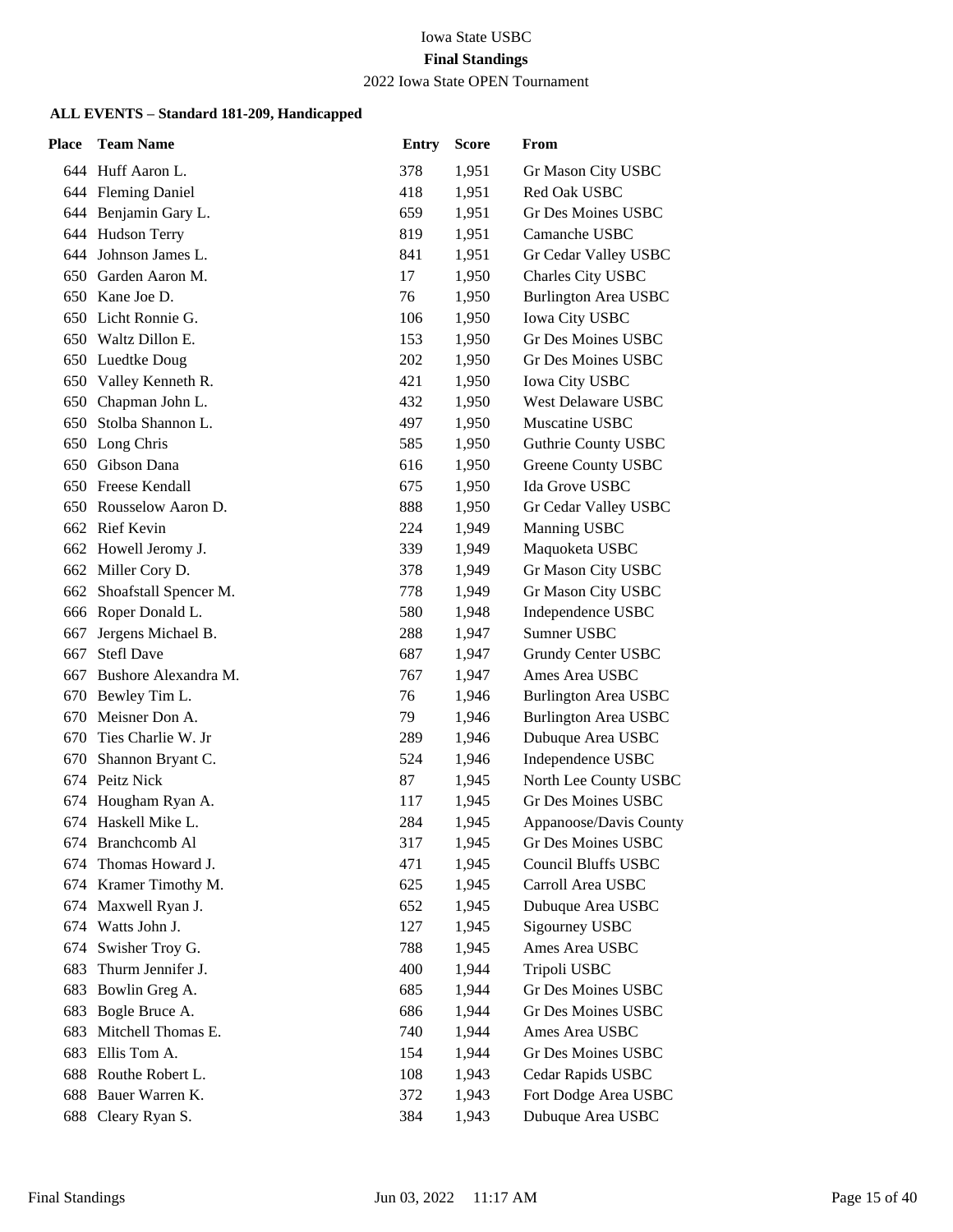### 2022 Iowa State OPEN Tournament

| Place | <b>Team Name</b>         | <b>Entry</b> | <b>Score</b> | From                          |
|-------|--------------------------|--------------|--------------|-------------------------------|
|       | 688 Rubel Monte A.       | 535          | 1,943        | Manning USBC                  |
| 688   | Knutson Michael B.       | 540          | 1,943        | Marshalltown Area USBC        |
| 693   | Trcka Tom F. Jr          | 60           | 1,942        | Cedar Rapids USBC             |
|       | 693 Keiper Jayson A.     | 180          | 1,942        | <b>Belmond USBC</b>           |
| 693   | Beener J. J.             | 205          | 1,942        | <b>Gr Des Moines USBC</b>     |
| 693   | Taylor Mickeal L.        | 235          | 1,942        | <b>Iowa City USBC</b>         |
| 693   | Waugh James R.           | 243          | 1,942        | <b>Gr Davenport Metro USB</b> |
|       | 693 Grimm Daniel L.      | 296          | 1,942        | Cedar Rapids USBC             |
| 693.  | Morford Thomas J.        | 323          | 1,942        | Marshalltown Area USBC        |
|       | 693 Dotson Jerrod J.     | 337          | 1,942        | Maquoketa USBC                |
|       | 693 Leiran Kevin T.      | 343          | 1,942        | Waukon USBC                   |
|       | 693 Ashbrook Russ A.     | 367          | 1,942        | Fort Dodge Area USBC          |
|       | 693 Michels Tyler A.     | 500          | 1,942        | <b>Clinton USBC</b>           |
|       | 693 Hershey Joshuwa      | 524          | 1,942        | Independence USBC             |
| 693   | Glawe Brian A.           | 732          | 1,942        | Cedar Rapids USBC             |
|       | 693 Begalske Ryan A.     | 887          | 1,942        | Gr Cedar Valley USBC          |
|       | 707 Coppinger Chad A.    | 81           | 1,941        | Gr Davenport Metro USB        |
|       | 707 Petersen Keith R.    | 242          | 1,941        | Gr Davenport Metro USB        |
|       | 707 Lemon John           | 279          | 1,941        | Cedar Rapids USBC             |
|       | 707 Viers Lance A.       | 286          | 1,941        | Cedar Rapids USBC             |
|       | 707 Hicks Terry L.       | 664          | 1,941        | Gr Des Moines USBC            |
|       | 707 Hoffmann Gary A.     | 778          | 1,941        | Gr Mason City USBC            |
| 707   | Baldus Rodney D.         | 824          | 1,941        | <b>Boone County USBC</b>      |
|       | 714 Forthmann Michael A. | 134          | 1,940        | Gr Mason City USBC            |
|       | 714 Long Scott A.        | 194          | 1,940        | Cedar Rapids USBC             |
|       | 714 Janning Mitch        | 537          | 1,940        | Manning USBC                  |
|       | 714 Gruhn Todd K.        | 539          | 1,940        | Manning USBC                  |
|       | 714 Fry Mike D. Jr       | 750          | 1,940        | Muscatine USBC                |
|       | 714 Schultes Tony J.     | 539          | 1,940        | Manning USBC                  |
| 720   | Johnson Shane A.         | 120          | 1,939        | Iowa City USBC                |
| 720   | Severson Dave            | 120          | 1,939        | Iowa City USBC                |
| 720   | Jensen Jay C.            | 460          | 1,939        | <b>West Union USBC</b>        |
|       | 720 Nelson Bret J.       | 712          | 1,939        | Cedar Rapids USBC             |
| 720   | Bray Zachery C.          | 807          | 1,939        | Cedar Rapids USBC             |
| 720   | Patterson Tony L.        | 869          | 1,939        | Gr Cedar Valley USBC          |
|       | 726 Budzyn Edmund D. Jr  | 214          | 1,938        | <b>Burlington Area USBC</b>   |
|       | 726 Stauffer Josh J.     | 265          | 1,938        | Mt Pleasant USBC              |
|       | 726 Milder Peter J.      | 319          | 1,938        | Iowa City USBC                |
|       | 726 Adams Kory D.        | 356          | 1,938        | Stacyville USBC               |
|       | 726 Arndt Chad L.        | 528          | 1,938        | Gr Mason City USBC            |
|       | 726 Miller Michael L.    | 617          | 1,938        | Greene County USBC            |
| 732   | Allen James M.           | 121          | 1,937        | <b>Gr Mason City USBC</b>     |
| 732   | Abben James P.           | 425          | 1,937        | Osage USBC                    |
| 732   | Robinson Randy A.        | 577          | 1,937        | Gr Mason City USBC            |
|       | 732 Sheridan Tim R.      | 658          | 1,937        | Gr Des Moines USBC            |
| 732   | Graves Craig E.          | 666          | 1,937        | Gr Des Moines USBC            |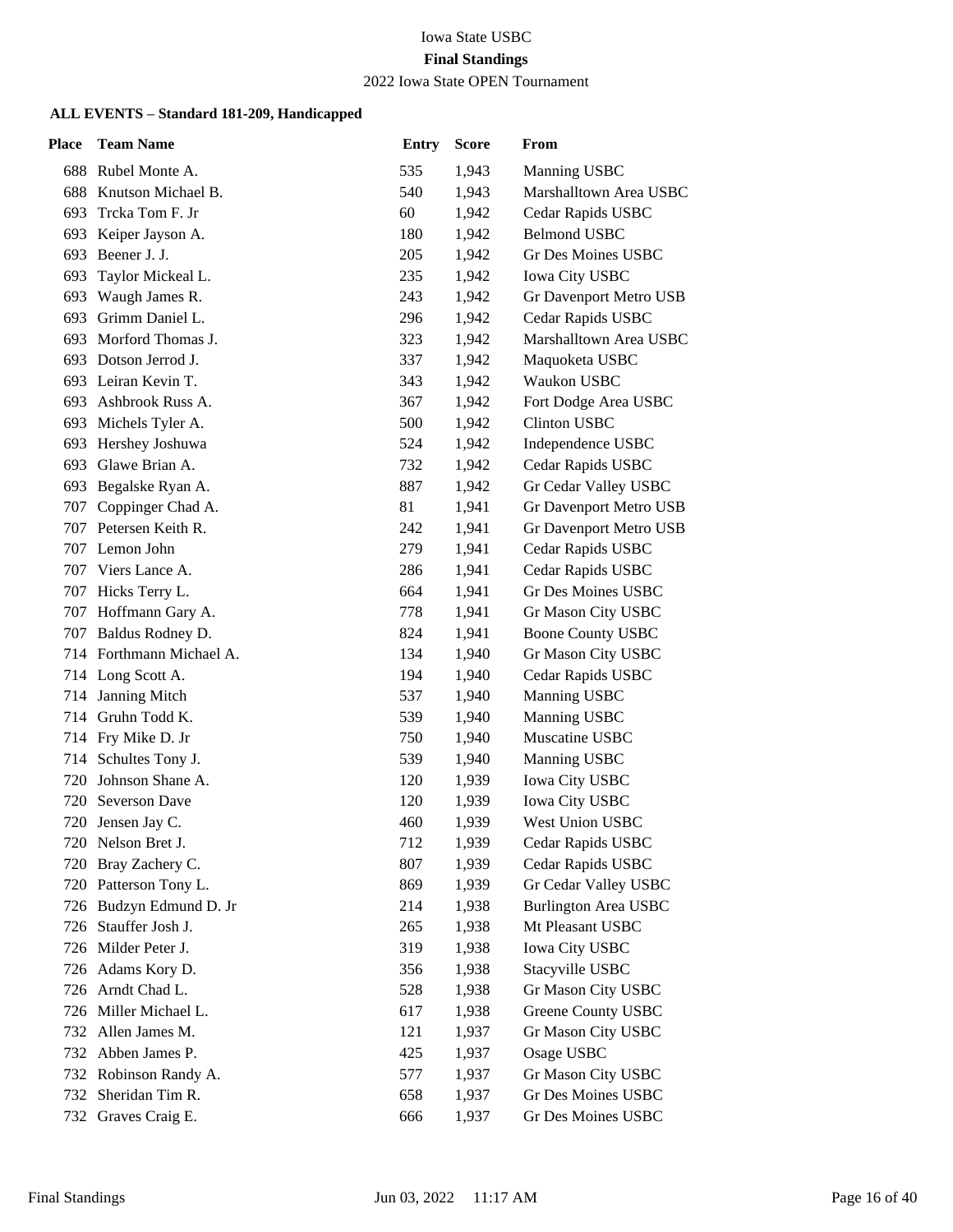### 2022 Iowa State OPEN Tournament

| Place | <b>Team Name</b>      | <b>Entry</b> | <b>Score</b> | From                        |
|-------|-----------------------|--------------|--------------|-----------------------------|
|       | 737 Pullen Ethan B.   | 75           | 1,936        | Burlington Area USBC        |
|       | 737 Hind Neki L.      | 214          | 1,936        | <b>Burlington Area USBC</b> |
| 737   | Davis Greg T.         | 370          | 1,936        | Fort Dodge Area USBC        |
| 737   | Morris Robert W. Jr   | 432          | 1,936        | West Delaware USBC          |
| 737   | Gifford Nathan B.     | 671          | 1,936        | Jasper County USBC          |
| 737   | Camarata David E.     | 793          | 1,936        | Gr Des Moines USBC          |
| 743   | Cryder Robert L.      | 15           | 1,935        | Ames Area USBC              |
| 743   | Starr Andrew M.       | 365          | 1,935        | Gr Des Moines USBC          |
| 743   | Kern Brian L.         | 607          | 1,935        | Gr Davenport Metro USB      |
| 743   | Aye Travis J.         | 625          | 1,935        | Carroll Area USBC           |
|       | 747 Butler Richard E. | 102          | 1,934        | Cedar Rapids USBC           |
| 747   | McDowell Don E.       | 110          | 1,934        | Iowa City USBC              |
| 747   | Wilson David J.       | 197          | 1,934        | Independence USBC           |
| 747   | Cuthbert Barry D.     | 214          | 1,934        | <b>Burlington Area USBC</b> |
| 747   | Rogers Greg           | 432          | 1,934        | West Delaware USBC          |
| 747   | Allen Brian (Bo)      | 320          | 1,934        | Iowa City USBC              |
|       | 753 Gardner Tony P.   | 50           | 1,933        | Gr Des Moines USBC          |
| 753   | Marshall Gerry G.     | 73           | 1,933        | <b>Burlington Area USBC</b> |
| 753   | Harwood Stacy A.      | 586          | 1,933        | <b>Guthrie County USBC</b>  |
|       | 756 Becker Alan C.    | 249          | 1,932        | Dyersville USBC             |
| 756   | Stuhrenberg Dean      | 370          | 1,932        | Fort Dodge Area USBC        |
| 756   | Stewart Tanner J.     | 439          | 1,932        | Oelwein USBC                |
|       | 756 Lawrence Devon    | 455          | 1,932        | West Union USBC             |
|       | 756 Habel Mike J.     | 467          | 1,932        | Dubuque Area USBC           |
|       | 756 Ingwersen Ken L.  | 499          | 1,932        | Gr Des Moines USBC          |
| 756   | Grant Mike D.         | 530          | 1,932        | Gr Des Moines USBC          |
| 763   | Lasher Susie C.       | 204          | 1,931        | Gr Des Moines USBC          |
|       | 763 Casey Tyler P.    | 657          | 1,931        | Gr Des Moines USBC          |
| 765   | Holland Scott J.      | 50           | 1,930        | Gr Des Moines USBC          |
| 765   | Glick Steve W.        | 55           | 1,930        | Ottumwa Area USBC           |
| 765   | Mayer Richard E. Sr   | 471          | 1,930        | <b>Council Bluffs USBC</b>  |
| 765   | Novinski Levi C.      | 606          | 1,930        | Gr Davenport Metro USB      |
| 765   | Van Arsdale Todd      | 696          | 1,930        | Keokuk USBC                 |
| 765   | Schmitz Benjamin V.   | 887          | 1,930        | Gr Cedar Valley USBC        |
| 765   | Watson James P.       | 308          | 1,930        | Gr Des Moines USBC          |
| 772   | Knop Chad A.          | 40           | 1,929        | Ames Area USBC              |
| 772   | Yusko Darren A.       | 607          | 1,929        | Gr Davenport Metro USB      |
| 772   | Vashaw Kelci J.       | 767          | 1,929        | Ames Area USBC              |
| 775   | Ingalls Cole          | 22           | 1,928        | Cedar Rapids USBC           |
| 775   | Mishler Nate A.       | 97           | 1,928        | Gr Des Moines USBC          |
| 775   | Moore Sean G.         | 260          | 1,928        | Mt Pleasant USBC            |
| 775   | Carlson Beau A.       | 642          | 1,928        | Muscatine USBC              |
| 775   | Pope Aaron J.         | 755          | 1,928        | Gr Mason City USBC          |
| 775   | Pederson David J.     | 299          | 1,928        | Cedar Rapids USBC           |
| 781   | Tye Jason N.          | 233          | 1,927        | <b>Atlantic USBC</b>        |
| 781   | Pearson Jay P.        | 279          | 1,927        | Cedar Rapids USBC           |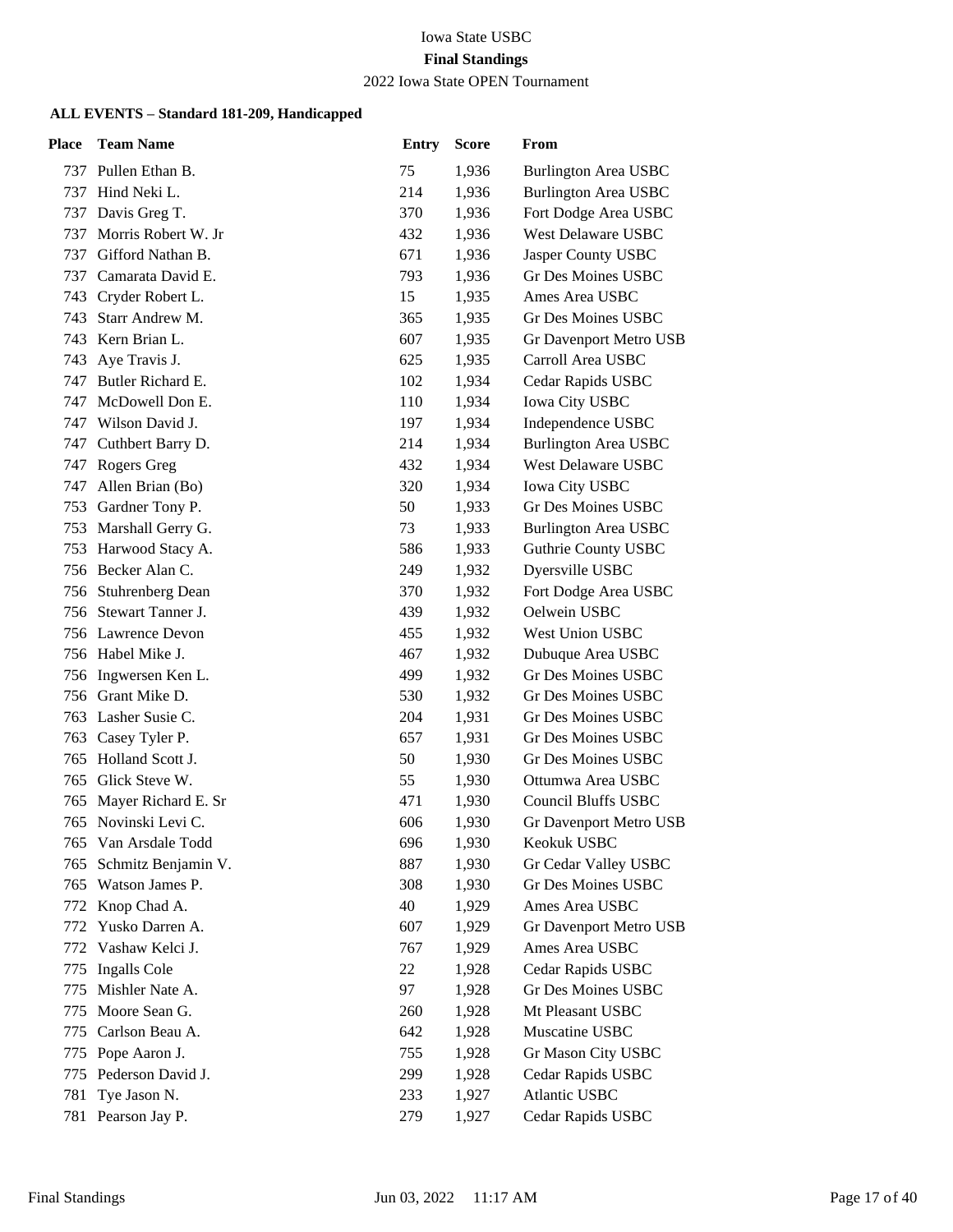### 2022 Iowa State OPEN Tournament

| Place | <b>Team Name</b>         | <b>Entry</b> | <b>Score</b> | From                        |
|-------|--------------------------|--------------|--------------|-----------------------------|
|       | 781 Drain Chris N.       | 218          | 1,927        | <b>Burlington Area USBC</b> |
| 781   | Simpson Chris M.         | 842          | 1,927        | Dubuque Area USBC           |
| 785   | Cox Christopher          | 527          | 1,926        | Red Oak USBC                |
| 785   | Crossland Brian N.       | 636          | 1,926        | Cedar Rapids USBC           |
| 785   | Soden Mason J.           | 702          | 1,926        | Cedar Rapids USBC           |
| 788   | Wear Don D.              | 50           | 1,925        | Gr Des Moines USBC          |
| 788   | Meierotto Dustin L.      | 90           | 1,925        | North Lee County USBC       |
| 788   | Woerdehoff James A. SR   | 243          | 1,925        | Gr Davenport Metro USB      |
| 788   | Waterworth William E.    | 347          | 1,925        | Waukon USBC                 |
| 788   | Franz Jeffrey A.         | 449          | 1,925        | Iowa City USBC              |
| 788   | Beireis Steve W.         | 525          | 1,925        | Monticello USBC             |
| 788   | <b>Blackwell Rodney</b>  | 758          | 1,925        | Cedar Rapids USBC           |
| 788   | Fowler Mathew J.         | 785          | 1,925        | Iowa City USBC              |
|       | 796 Koenen Eric C.       | 258          | 1,924        | Mt Pleasant USBC            |
|       | 796 Roberson Aaron D.    | 564          | 1,924        | Muscatine USBC              |
|       | 796 Sealine Douglas D.   | 824          | 1,924        | <b>Boone County USBC</b>    |
|       | 796 Aldrich Jon C.       | 747          | 1,924        | Gr Des Moines USBC          |
|       | 800 Powers Andrew D.     | 168          | 1,923        | <b>St Ansgar USBC</b>       |
|       | 800 Hancock Bob F.       | 390          | 1,923        | Dubuque Area USBC           |
|       | 800 Huffman Daniel J.    | 600          | 1,923        | New Hampton USBC            |
|       | 800 Willadsen Todd P.    | 602          | 1,923        | New Hampton USBC            |
|       | 800 Genung Eric S.       | 644          | 1,923        | Muscatine USBC              |
|       | 800 Dunning William Sr   | 695          | 1,923        | Keokuk USBC                 |
|       | 806 Diefenbach Ashlee N. | 125          | 1,922        | Gr Davenport Metro USB      |
|       | 806 Herington Collin E.  | 463          | 1,922        | Dubuque Area USBC           |
|       | 806 Buesing Marc D.      | 609          | 1,922        | Gr Davenport Metro USB      |
|       | 806 Stedman Dan A.       | 653          | 1,922        | Dubuque Area USBC           |
|       | 810 Brown Rodney A.      | 189          | 1,921        | Fort Dodge Area USBC        |
|       | 810 Witham Tom J.        | 373          | 1,921        | Gr Mason City USBC          |
|       | 810 Clayton Jason S.     | 422          | 1,921        | <b>Iowa City USBC</b>       |
| 810   | <b>Blough Jeff</b>       | 498          | 1,921        | <b>Gr Des Moines USBC</b>   |
|       | 810 Wulf Joseph E.       | 615          | 1,921        | <b>Greene County USBC</b>   |
|       | 810 Graves Zachary G.    | 666          | 1,921        | Gr Des Moines USBC          |
|       | 816 Vogt Cameron J.      | 196          | 1,920        | Cedar Rapids USBC           |
|       | 816 Rettig Thomas L.     | 220          | 1,920        | <b>Burlington Area USBC</b> |
|       | 816 Davis Justin R.      | 500          | 1,920        | Clinton USBC                |
|       | 816 Greve Karl A.        | 718          | 1,920        | Camanche USBC               |
|       | 816 Seibert Eric S.      | 903          | 1,920        | Pella USBC                  |
| 821   | Daniels Alyssa L.        | 185          | 1,919        | Gr Des Moines USBC          |
| 821   | Funk Caeden M.           | 407          | 1,919        | Tripoli USBC                |
| 821   | Long Gary A.             | 586          | 1,919        | <b>Guthrie County USBC</b>  |
| 821   | Boehmer Andrew G.        | 599          | 1,919        | New Hampton USBC            |
| 821   | Rempt Dave J. Sr         | 743          | 1,919        | Cedar Rapids USBC           |
| 821   | Fuessley Joshua D.       | 301          | 1,919        | Cedar Rapids USBC           |
| 821   | Haefner Kevin D.         | 769          | 1,919        | Cedar Rapids USBC           |
|       | 828 Harrison Terry W.    | 45           | 1,918        | <b>Stuart USBC</b>          |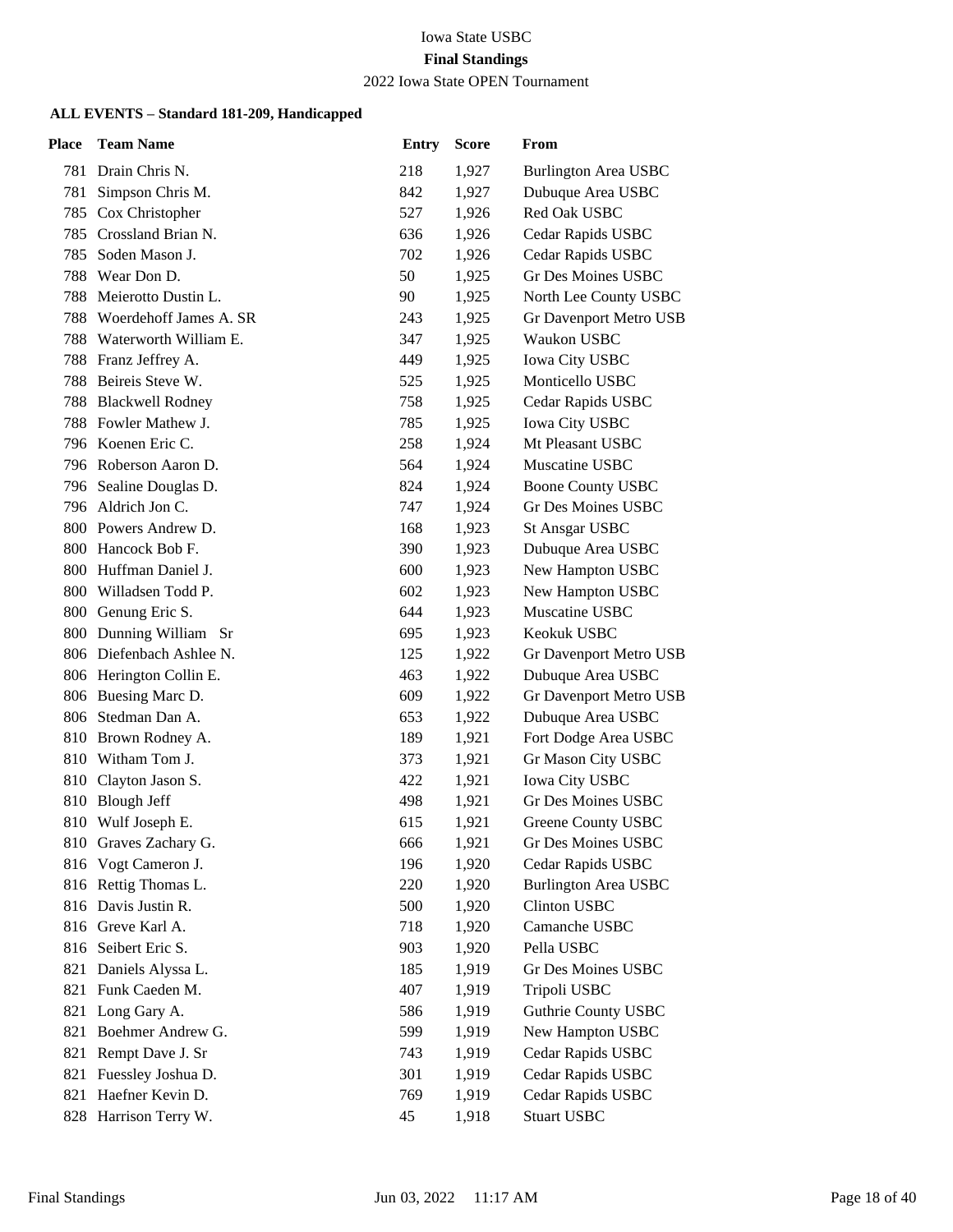### 2022 Iowa State OPEN Tournament

| Place | <b>Team Name</b>           | <b>Entry</b> | <b>Score</b> | From                       |
|-------|----------------------------|--------------|--------------|----------------------------|
|       | 828 Dannen Aaron W.        | 322          | 1,918        | Marshalltown Area USBC     |
|       | 828 Bunn Dan               | 450          | 1,918        | <b>Iowa City USBC</b>      |
|       | 828 Bahl Eric A.           | 637          | 1,918        | Cedar Rapids USBC          |
|       | 828 Collins Melissa A.     | 700          | 1,918        | Cedar Rapids USBC          |
|       | 828 Kenyon Joe W.          | 741          | 1,918        | Gr Des Moines USBC         |
|       | 828 Boysen Ross H.         | 800          | 1,918        | Forest City USBC           |
| 835   | Jeffries James(Jay)        | 134          | 1,917        | Gr Mason City USBC         |
|       | 835 Woerdehoff James J. Jr | 243          | 1,917        | Gr Davenport Metro USB     |
|       | 835 Mitchell Zachary B.    | 295          | 1,917        | Charles City USBC          |
|       | 835 Peters Brian J.        | 728          | 1,917        | Gr Davenport Metro USB     |
|       | 835 Blackwell Robby        | 758          | 1,917        | Cedar Rapids USBC          |
|       | 840 Zell Todd N.           | 63           | 1,916        | Iowa City USBC             |
|       | 840 Boege Nathan           | 428          | 1,916        | Grundy Center USBC         |
|       | 840 Lickly Thomas C.       | 475          | 1,916        | <b>Council Bluffs USBC</b> |
|       | 840 Holl Chris H.          | 517          | 1,916        | Estherville USBC           |
|       | 840 Graap Holly L.         | 736          | 1,916        | Gr Davenport Metro USB     |
|       | 845 Blakeman David M.      | 289          | 1,915        | Dubuque Area USBC          |
|       | 845 Carr Tony A.           | 335          | 1,915        | Maquoketa USBC             |
|       | 845 McDaniel Randy A.      | 354          | 1,915        | Camanche USBC              |
|       | 845 Heick Dalton P.        | 421          | 1,915        | Iowa City USBC             |
|       | 845 Johnson Robert O.      | 514          | 1,915        | Estherville USBC           |
|       | 845 Goreham David P.       | 566          | 1,915        | Muscatine USBC             |
|       | 851 Leyse Kelly J.         | 22           | 1,914        | Cedar Rapids USBC          |
|       | 851 Calkins Kenneth G. Jr  | 94           | 1,914        | Gr Des Moines USBC         |
|       | 851 Dostal Bob J.          | 109          | 1,914        | Cedar Rapids USBC          |
|       | 851 Duncan Marty A.        | 112          | 1,914        | Ames Area USBC             |
| 851   | Ely Sean T.                | 195          | 1,914        | Cedar Rapids USBC          |
|       | 851 Billman Wade D.        | 198          | 1,914        | Marshalltown Area USBC     |
|       | 851 Jewell Brandon         | 513          | 1,914        | Estherville USBC           |
|       | 851 Kuntz Derek E.         | 525          | 1,914        | Monticello USBC            |
| 851   | Rohwedder Kenneth N.       | 564          | 1,914        | Muscatine USBC             |
|       | 851 Cheville Matt E.       | 706          | 1,914        | Grundy Center USBC         |
|       | 861 Irvin Victor D.        | 95           | 1,913        | <b>Gr Des Moines USBC</b>  |
| 861   | Downing Dan                | 104          | 1,913        | Decorah USBC               |
|       | 861 Piere Karl R.          | 119          | 1,913        | Iowa City USBC             |
|       | 861 Franklin Elizabeth A.  | 265          | 1,913        | Mt Pleasant USBC           |
|       | 861 Junk James H.          | 889          | 1,913        | Gr Cedar Valley USBC       |
|       | 866 Pote Chad R.           | 44           | 1,912        | <b>Stuart USBC</b>         |
|       | 866 Walls Robert R.        | 44           | 1,912        | <b>Stuart USBC</b>         |
|       | 866 Gregory Roger L.       | 106          | 1,912        | <b>Iowa City USBC</b>      |
|       | 866 Engelken Kevin R.      | 246          | 1,912        | Dyersville USBC            |
|       | 866 Petsche Robert T.      | 463          | 1,912        | Dubuque Area USBC          |
| 866-  | Clark Mike D.              | 492          | 1,912        | Sigourney USBC             |
|       | 866 Paulsen Ryan R.        | 679          | 1,912        | Ida Grove USBC             |
|       | 866 Behrends Quinn S.      | 774          | 1,912        | Monticello USBC            |
|       | 866 Kelly Ian M.           | 781          | 1,912        | Cedar Rapids USBC          |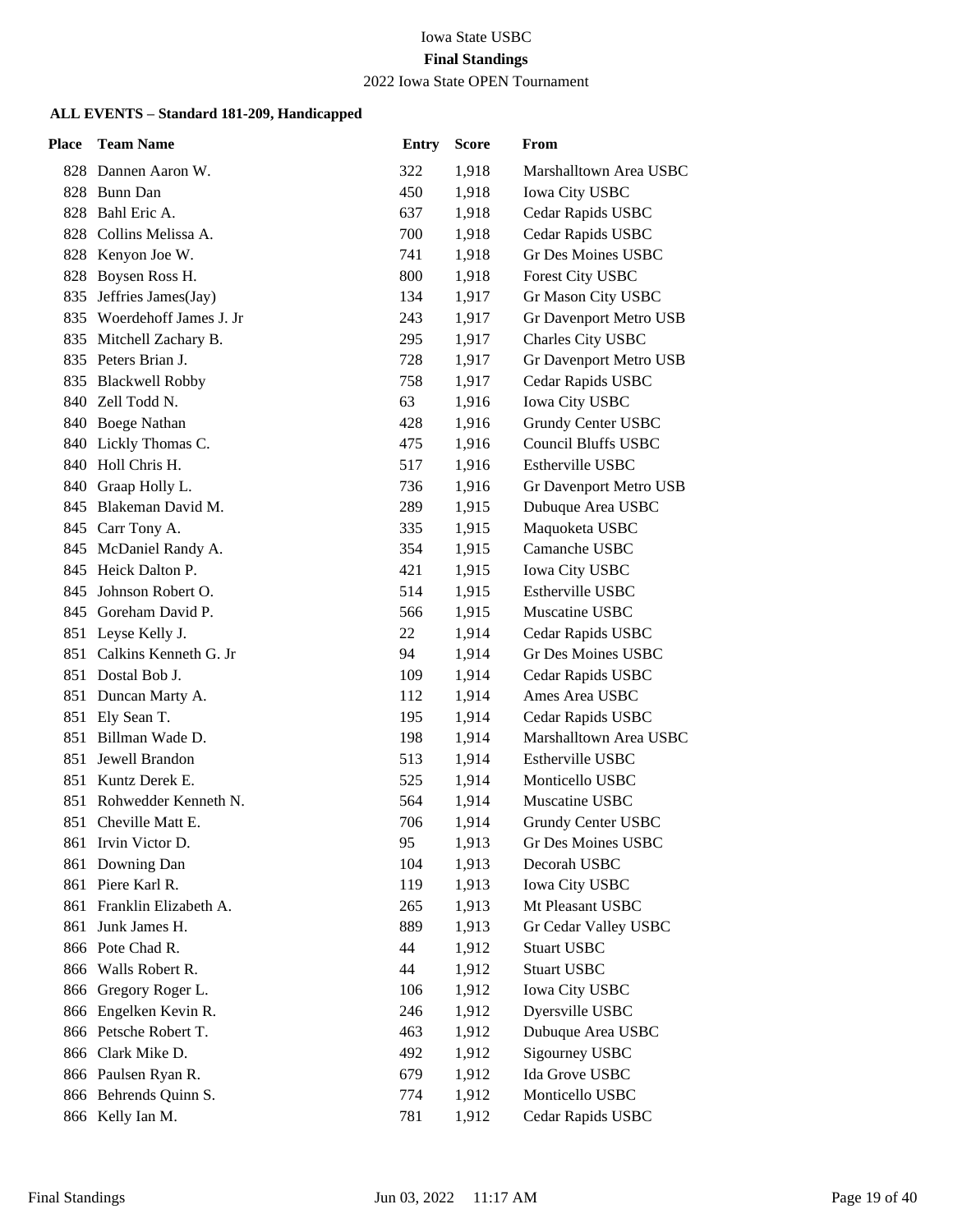### 2022 Iowa State OPEN Tournament

| Place | <b>Team Name</b>             | <b>Entry</b> | <b>Score</b> | From                          |
|-------|------------------------------|--------------|--------------|-------------------------------|
|       | 875 Waddell Chad A.          | 158          | 1,911        | <b>Stuart USBC</b>            |
|       | 875 Iverson Trace A.         | 515          | 1,911        | Estherville USBC              |
| 875   | Morgan Tia M.                | 812          | 1,911        | Ames Area USBC                |
|       | 878 Malloy Shawn R.          | 83           | 1,910        | Gr Davenport Metro USB        |
|       | 878 Dunn James D.            | 183          | 1,910        | <b>Council Bluffs USBC</b>    |
|       | 878 Hightower Mark D. Jr     | 497          | 1,910        | Muscatine USBC                |
|       | 881 Mormann Terry            | 14           | 1,909        | Independence USBC             |
|       | 881 Suhr Christopher A.      | 419          | 1,909        | Cedar Rapids USBC             |
|       | 881 Hackathorn Adam G.       | 670          | 1,909        | Jasper County USBC            |
|       | 881 Whittington Dustin R.    | 751          | 1,909        | Muscatine USBC                |
| 881   | Hoing Travis J.              | 832          | 1,909        | Lenox USBC                    |
|       | 881 McElmeel Luke T.         | 773          | 1,909        | Monticello USBC               |
|       | 881 Watkins-Schoenig Nile E. | 834          | 1,909        | Muscatine USBC                |
|       | 888 Elam James B.            | 416          | 1,908        | <b>Gr Davenport Metro USB</b> |
|       | 888 Uhl Justin M.            | 473          | 1,908        | <b>Council Bluffs USBC</b>    |
|       | 888 Mourlam Matt R.          | 768          | 1,908        | Cedar Rapids USBC             |
|       | 888 Jackson Barry L.         | 832          | 1,908        | Lenox USBC                    |
|       | 888 Hansen Kevin J.          | 847          | 1,908        | Gr Cedar Valley USBC          |
|       | 888 Hertel Bryan A.          | 863          | 1,908        | Gr Cedar Valley USBC          |
|       | 894 Van Andel Rusty L.       | 12           | 1,907        | <b>Gr Des Moines USBC</b>     |
|       | 894 Payne Thomas L.          | 134          | 1,907        | Gr Mason City USBC            |
|       | 894 Adams Michael P.         | 188          | 1,907        | <b>Gr Des Moines USBC</b>     |
|       | 894 Cooley Dustin W.         | 242          | 1,907        | Gr Davenport Metro USB        |
|       | 894 Johnson Chad L.          | 256          | 1,907        | Fort Dodge Area USBC          |
|       | 894 Rader Gary D.            | 402          | 1,907        | Tripoli USBC                  |
|       | 900 Johnson Douglas M.       | 31           | 1,906        | <b>Gr Des Moines USBC</b>     |
|       | 900 Paar Noah D.             | 291          | 1,906        | Dubuque Area USBC             |
|       | 900 Schmitt Jason P.         | 481          | 1,906        | <b>Gr Siouxland USBC</b>      |
|       | 900 Swatek-Briggs Dylan D.   | 865          | 1,906        | Gr Cedar Valley USBC          |
|       | 904 Allen Wendy E.           | 125          | 1,905        | Gr Davenport Metro USB        |
|       | 904 Brockman Tony            | 535          | 1,905        | Manning USBC                  |
|       | 904 Johnson James D.         | 638          | 1,905        | Dubuque Area USBC             |
|       | 907 Sigwarth Jared M.        | 66           | 1,904        | Dubuque Area USBC             |
| 907   | Foster Matthew L.            | 255          | 1,904        | Fort Dodge Area USBC          |
| 907   | McDowell Richard D.          | 525          | 1,904        | Monticello USBC               |
| 907   | Geigle Josh J.               | 554          | 1,904        | Muscatine USBC                |
| 907   | Mraz Sam M.                  | 699          | 1,904        | Cedar Rapids USBC             |
| 907   | Mallon Lonnie L.             | 889          | 1,904        | Gr Cedar Valley USBC          |
| 907   | Steward Michael G.           | 413          | 1,904        | <b>Gr Davenport Metro USB</b> |
| 907   | Smith Bruce W.               | 846          | 1,904        | Gr Cedar Valley USBC          |
|       | 907 MacLearn Brian L.        | 861          | 1,904        | Gr Cedar Valley USBC          |
|       | 916 Gates Justin A.          | 65           | 1,903        | Dubuque Area USBC             |
| 916   | Schleininger Ken             | 514          | 1,903        | Estherville USBC              |
|       | 916 Swanson Mark A.          | 540          | 1,903        | Marshalltown Area USBC        |
|       | 916 Louis Doug G. Jr         | 660          | 1,903        | Gr Des Moines USBC            |
|       | 916 Jones Justin H.          | 282          | 1,903        | Greene County USBC            |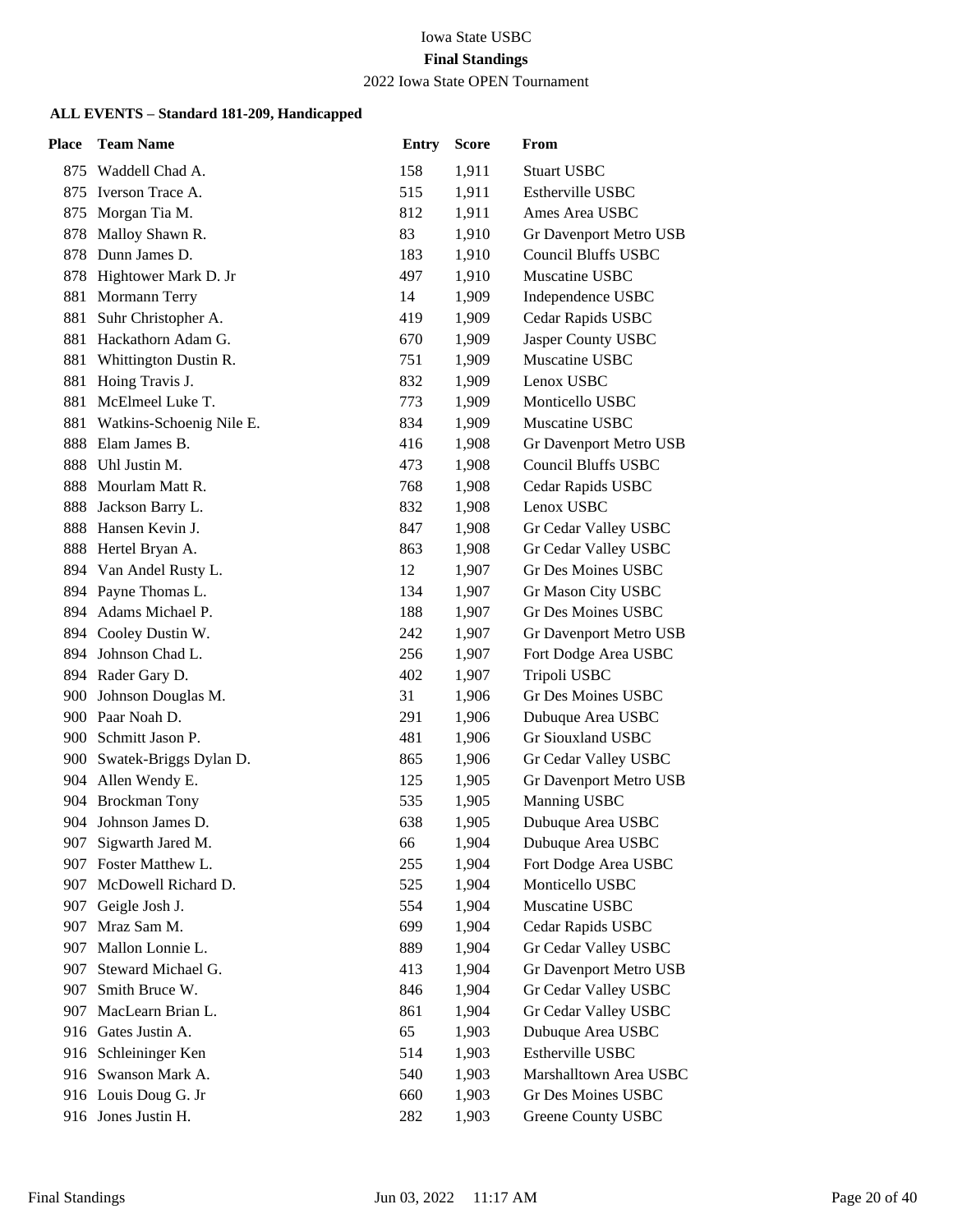### 2022 Iowa State OPEN Tournament

| Place | <b>Team Name</b>          | <b>Entry</b> | <b>Score</b> | From                       |
|-------|---------------------------|--------------|--------------|----------------------------|
|       | 916 Lyons Kim E.          | 801          | 1,903        | Marshalltown Area USBC     |
|       | 916 Kacena Thomas G.      | 806          | 1,903        | Cedar Rapids USBC          |
|       | 923 Rathke Daniel         | 160          | 1,902        | Council Bluffs USBC        |
|       | 923 Gordon Danny L.       | 186          | 1,902        | <b>Gr Des Moines USBC</b>  |
|       | 923 Posey Jake M.         | 313          | 1,902        | <b>Gr Des Moines USBC</b>  |
|       | 923 Bockenstedt Luke J.   | 380          | 1,902        | Dubuque Area USBC          |
| 927   | Allen Christopher L.      | 19           | 1,901        | Pella USBC                 |
|       | 927 Hofmeister Cory A.    | 37           | 1,901        | Gr Siouxland USBC          |
|       | 927 Wessels Mike F.       | 436          | 1,901        | West Delaware USBC         |
| 927   | Thomas Scott A.           | 471          | 1,901        | <b>Council Bluffs USBC</b> |
| 927   | Myhre Phil J.             | 756          | 1,901        | Gr Mason City USBC         |
|       | 927 Lindgren Tim R.       | 890          | 1,901        | Gr Cedar Valley USBC       |
|       | 927 Vander Heiden Gary L. | 903          | 1,901        | Pella USBC                 |
|       | 934 Ingalls Jacob A.      | 22           | 1,900        | Cedar Rapids USBC          |
|       | 934 Weets Brennan         | 355          | 1,900        | Camanche USBC              |
|       | 934 Huggins Cameron T.    | 670          | 1,900        | Jasper County USBC         |
|       | 937 Ely Laurel L.         | 6            | 1,899        | <b>Iowa City USBC</b>      |
|       | 937 Provin Jeremy M.      | 628          | 1,899        | Iowa City USBC             |
| 937   | Thilges David M.          | 732          | 1,899        | Cedar Rapids USBC          |
|       | 940 Anderson Walter L. Jr | 199          | 1,898        | Marshalltown Area USBC     |
|       | 940 Bak Brian D.          | 224          | 1,898        | Manning USBC               |
|       | 940 Teague Vernon D.      | 242          | 1,898        | Gr Davenport Metro USB     |
|       | 940 Kenney Marc           | 253          | 1,898        | Fort Dodge Area USBC       |
|       | 940 Kohl Kenneth J.       | 520          | 1,898        | Dubuque Area USBC          |
|       | 940 Backus Mark L.        | 530          | 1,898        | <b>Gr Des Moines USBC</b>  |
|       | 940 Becker Justin R.      | 727          | 1,898        | Dubuque Area USBC          |
|       | 940 Meyer Joseph          | 514          | 1,898        | Estherville USBC           |
|       | 940 Haag Tye J.           | 829          | 1,898        | Sanborn USBC               |
|       | 940 Brinker Jared         | 539          | 1,898        | Manning USBC               |
|       | 940 Harn Jim M.           | 847          | 1,898        | Gr Cedar Valley USBC       |
|       | 951 Lane Rudy L.          | 231          | 1,897        | Gr Des Moines USBC         |
|       | 951 Rinderspacher Ed      | 320          | 1,897        | Iowa City USBC             |
|       | 951 Davison Joel R.       | 327          | 1,897        | Maquoketa USBC             |
| 951   | Johnson Bruce W.          | 374          | 1,897        | Gr Mason City USBC         |
| 951   | Wright Antonio            | 430          | 1,897        | West Delaware USBC         |
|       | 951 Pelzer Mark E.        | 561          | 1,897        | Muscatine USBC             |
| 951   | Turney Jeff A.            | 641          | 1,897        | Bellevue USBC              |
| 951   | Harrell Joshua D.         | 757          | 1,897        | Eldora USBC                |
| 951   | Jacobson Coleton J.       | 697          | 1,897        | Keokuk USBC                |
| 960   | Saunders Travis J.        | 335          | 1,896        | Maquoketa USBC             |
| 960.  | Kingery Kelly D.          | 425          | 1,896        | Osage USBC                 |
| 960   | Foubert Mike L.           | 494          | 1,896        | Sigourney USBC             |
| 960   | Pillard Scott A.          | 783          | 1,896        | Dubuque Area USBC          |
|       | 964 Poldervaart Ronald L. | 68           | 1,895        | Fort Dodge Area USBC       |
|       | 964 Bries Kristopher      | 152          | 1,895        | Cedar Rapids USBC          |
| 964   | Scheibe Zach T.           | 329          | 1,895        | Maquoketa USBC             |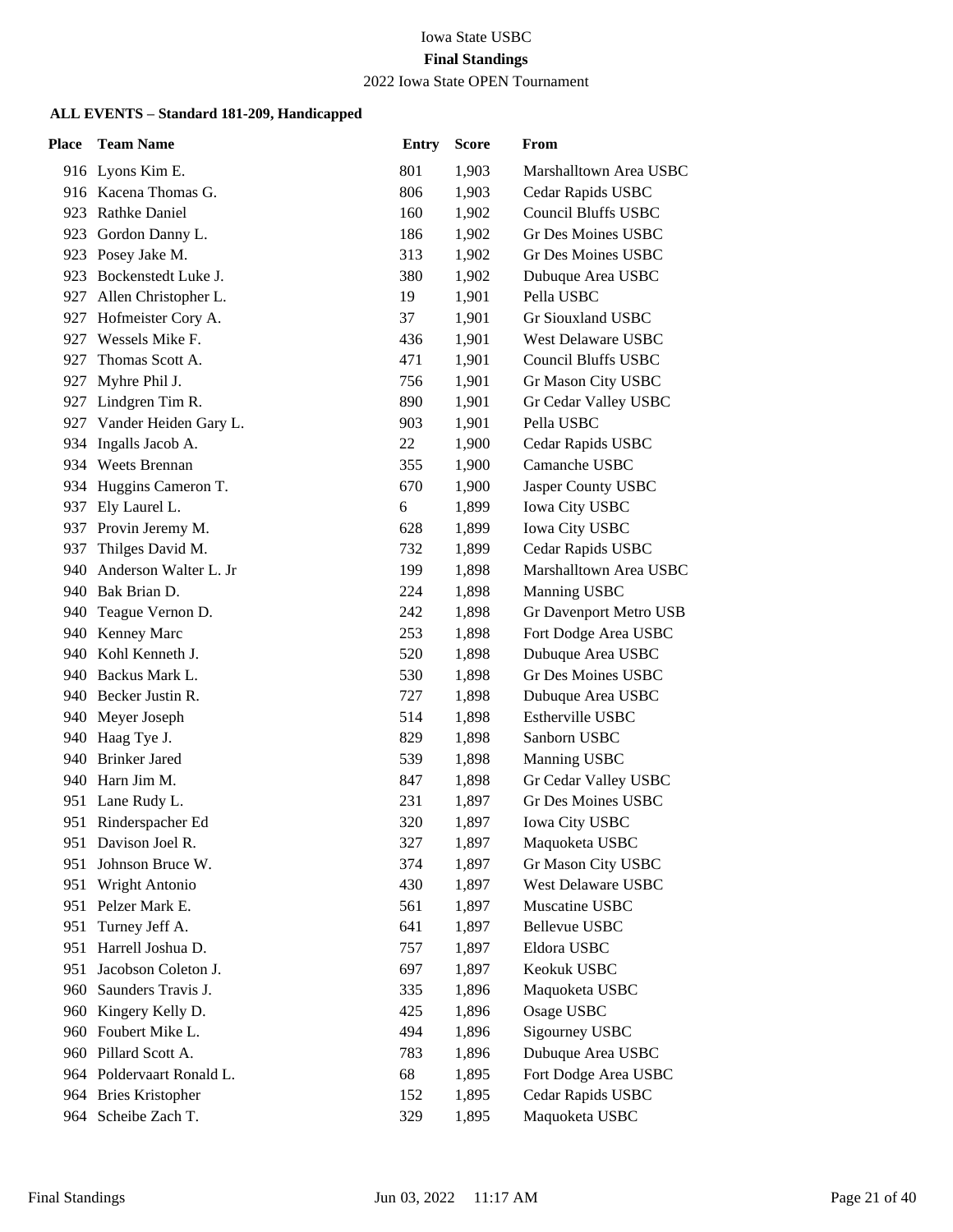### 2022 Iowa State OPEN Tournament

| Place | <b>Team Name</b>               | <b>Entry</b> | <b>Score</b> | From                        |
|-------|--------------------------------|--------------|--------------|-----------------------------|
|       | 964 White Justin D.            | 511          | 1,895        | Cedar Rapids USBC           |
|       | 964 Wagner Dell G.             | 559          | 1,895        | Muscatine USBC              |
|       | 964 Carrier-Gonzalez Shelby D. | 606          | 1,895        | Gr Davenport Metro USB      |
|       | 964 Mathes Haley J.            | 660          | 1,895        | <b>Gr Des Moines USBC</b>   |
|       | 964 Mallon Andrew J.           | 865          | 1,895        | Gr Cedar Valley USBC        |
|       | 972 Jorgensen John R.          | 481          | 1,894        | Gr Siouxland USBC           |
|       | 973 Kriegel Doug A.            | 140          | 1,893        | Cedar Rapids USBC           |
|       | 973 Rodriguez Salvador         | 195          | 1,893        | Cedar Rapids USBC           |
|       | 973 Sander Christopher         | 202          | 1,893        | <b>Gr Des Moines USBC</b>   |
|       | 973 Ferrell Jim H.             | 221          | 1,893        | <b>Burlington Area USBC</b> |
| 973.  | Hume Kevin J.                  | 420          | 1,893        | Cedar Rapids USBC           |
| 973.  | Jensen Brian L.                | 514          | 1,893        | Estherville USBC            |
|       | 973 Schneider Tad C.           | 605          | 1,893        | New Hampton USBC            |
|       | 973 Seabold Adam A.            | 696          | 1,893        | Keokuk USBC                 |
|       | 973 Newman Adam D.             | 678          | 1,893        | Ida Grove USBC              |
|       | 982 Thesing Tyler J.           | 343          | 1,892        | Waukon USBC                 |
|       | 982 Fowlkes Jeremy             | 441          | 1,892        | Oelwein USBC                |
|       | 982 Chapman Charlie            | 443          | 1,892        | Oelwein USBC                |
|       | 982 Simon Kevin M.             | 482          | 1,892        | <b>Gr Des Moines USBC</b>   |
|       | 982 Boyd Lonnie                | 607          | 1,892        | Gr Davenport Metro USB      |
|       | 987 Gates Carl E.              | 25           | 1,891        | <b>Council Bluffs USBC</b>  |
|       | 987 Prado Bradley M. Jr        | 57           | 1,891        | Ottumwa Area USBC           |
| 987   | Snyder Alex M.                 | 146          | 1,891        | Cedar Rapids USBC           |
|       | 987 Cappiello Tim J.           | 399          | 1,891        | Tripoli USBC                |
|       | 987 Pregler Zach R.            | 879          | 1,891        | Gr Cedar Valley USBC        |
|       | 987 Wagner Garry L.            | 285          | 1,891        | Cedar Rapids USBC           |
| 987 - | Morgan Aadam J.                | 812          | 1,891        | Ames Area USBC              |
|       | 994 Lasack Wayne M.            | 10           | 1,890        | Anamosa USBC                |
|       | 994 Reid Cory P.               | 28           | 1,890        | <b>Iowa City USBC</b>       |
|       | 994 True Eric                  | 375          | 1,890        | Gr Mason City USBC          |
|       | 994 Hall William C.            | 638          | 1,890        | Dubuque Area USBC           |
|       | 994 Huffman Paul E.            | 867          | 1,890        | Gr Cedar Valley USBC        |
|       | 999 Barnes Michael A.          | 152          | 1,889        | Cedar Rapids USBC           |
| 999   | Wheatly Thomas L.              | 307          | 1,889        | Gr Des Moines USBC          |
| 999   | Greimann Donald W.             | 578          | 1,889        | Gr Mason City USBC          |
|       | 999 Newell Brandon W.          | 620          | 1,889        | Ames Area USBC              |
|       | 999 Lewis Timothy C.           | 756          | 1,889        | Gr Mason City USBC          |
|       | 999 Naber Randy                | 558          | 1,889        | Muscatine USBC              |
| 1005  | Arnold Bill                    | 53           | 1,888        | Keokuk USBC                 |
|       | 1005 Swank Eric E.             | 74           | 1,888        | <b>Burlington Area USBC</b> |
|       | 1005 Meck Gene W.              | 139          | 1,888        | Cedar Rapids USBC           |
|       | 1005 Ehlers Tony J.            | 328          | 1,888        | Maquoketa USBC              |
|       | 1005 Funke Greg A.             | 437          | 1,888        | West Delaware USBC          |
|       | 1005 Mortimer Kenneth L.       | 713          | 1,888        | <b>Council Bluffs USBC</b>  |
|       | 1005 Yarrington Seth C.        | 777          | 1,888        | Monticello USBC             |
|       | 1005 Hutchens Barry R. Jr      | 801          | 1,888        | Marshalltown Area USBC      |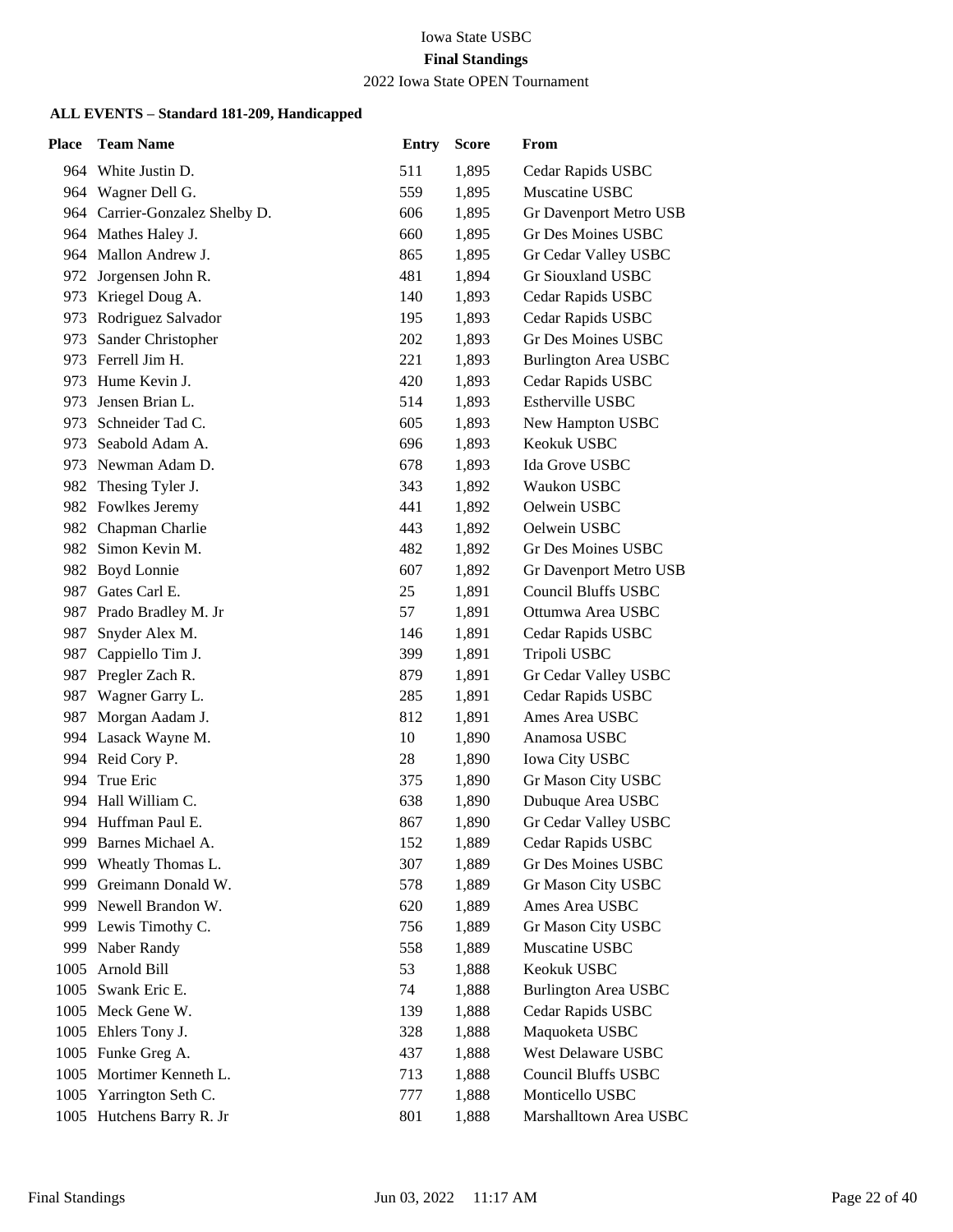### 2022 Iowa State OPEN Tournament

| Place | <b>Team Name</b>               | <b>Entry</b> | <b>Score</b> | From                         |
|-------|--------------------------------|--------------|--------------|------------------------------|
|       | 1005 Hudson Carter J.          | 819          | 1,888        | Camanche USBC                |
|       | 1005 Horsfall Timothy J.       | 846          | 1,888        | Gr Cedar Valley USBC         |
|       | 1015 Dresden Doug R.           | 52           | 1,887        | Keokuk USBC                  |
|       | 1015 Walter Adam               | 118          | 1,887        | Gr Des Moines USBC           |
|       | 1015 Fisher Andrew L.          | 140          | 1,887        | Cedar Rapids USBC            |
|       | 1015 Hessenius Jacob D.        | 170          | 1,887        | Cedar Rapids USBC            |
|       | 1015 Theisen Ben E.            | 382          | 1,887        | Dubuque Area USBC            |
|       | 1015 Hootman Thomas            | 448          | 1,887        | Iowa City USBC               |
|       | 1021 Sander Douglas R.         | 202          | 1,886        | Gr Des Moines USBC           |
|       | 1021 Lucht Dale A.             | 513          | 1,886        | <b>Estherville USBC</b>      |
|       | 1021 Lawrence Lance J.         | 578          | 1,886        | Gr Mason City USBC           |
|       | 1021 Lewis Rick J.             | 685          | 1,886        | <b>Gr Des Moines USBC</b>    |
|       | 1021 Wilson Jason D.           | 688          | 1,886        | Grundy Center USBC           |
|       | 1026 Schillinger William J.    | 318          | 1,885        | <b>Gr Des Moines USBC</b>    |
|       | 1026 Waugh Doug L.             | 328          | 1,885        | Maquoketa USBC               |
|       | 1026 Nosbisch Richard J.       | 485          | 1,885        | Anamosa USBC                 |
|       | 1026 Frelund Tom W.            | 705          | 1,885        | Gr Des Moines USBC           |
|       | 1026 Leafgreen Cody M.         | 718          | 1,885        | Camanche USBC                |
|       | 1026 Stejskal Thomas J.        | 732          | 1,885        | Cedar Rapids USBC            |
|       | 1032 Crawford John T.          | 155          | 1,884        | <b>Gr Des Moines USBC</b>    |
|       | 1032 Miell Bret                | 510          | 1,884        | Cedar Rapids USBC            |
|       | 1032 Hiles Cory J.             | 568          | 1,884        | Greene County USBC           |
|       | 1035 Wellington Kevin G.       | 262          | 1,883        | Mt Pleasant USBC             |
|       | 1035 Hassman Randy L.          | 374          | 1,883        | Gr Mason City USBC           |
|       | 1035 Miller Alex R.            | 446          | 1,883        | <b>Iowa City USBC</b>        |
|       | 1035 Miller Randy L.           | 454          | 1,883        | West Union USBC              |
|       | 1035 Harris Doug M.            | 455          | 1,883        | <b>West Union USBC</b>       |
|       | 1035 Pape Drew D.              | 603          | 1,883        | New Hampton USBC             |
|       | 1035 Van Lenning Sam L.        | 618          | 1,883        | <b>Iowa Great Lakes USBC</b> |
|       | 1035 Reiland Rick              | 720          | 1,883        | Fort Dodge Area USBC         |
|       | 1035 Kacena Joshua T.          | 806          | 1,883        | Cedar Rapids USBC            |
|       | 1044 Sellman Ben H.            | 47           | 1,882        | <b>Stuart USBC</b>           |
|       | 1044 Robb Jeff A.              | 83           | 1,882        | Gr Davenport Metro USB       |
|       | 1044 Stuekerjuergen William P. | 87           | 1,882        | North Lee County USBC        |
|       | 1044 Foster Michael A.         | 216          | 1,882        | <b>Burlington Area USBC</b>  |
|       | 1044 Ukasick Blaine J.         | 513          | 1,882        | Estherville USBC             |
|       | 1044 Gonzalez Jason O.         | 521          | 1,882        | Independence USBC            |
|       | 1044 Furgison Larry D.         | 613          | 1,882        | Jasper County USBC           |
|       | 1044 Knee Tiffany R.           | 752          | 1,882        | Muscatine USBC               |
|       | 1044 Hackbarth Michael C.      | 757          | 1,882        | Eldora USBC                  |
|       | 1053 Reighard Brian            | 240          | 1,881        | De Witt USBC                 |
|       | 1053 Arnold Todd M.            | 252          | 1,881        | Dyersville USBC              |
|       | 1053 Fuller Bill J.            | 279          | 1,881        | Cedar Rapids USBC            |
|       | 1053 Cheers Alexander B.       | 478          | 1,881        | <b>Creston USBC</b>          |
|       | 1053 White Steve J.            | 496          | 1,881        | Sigourney USBC               |
|       | 1053 Krieger Andrew J.         | 572          | 1,881        | Greene County USBC           |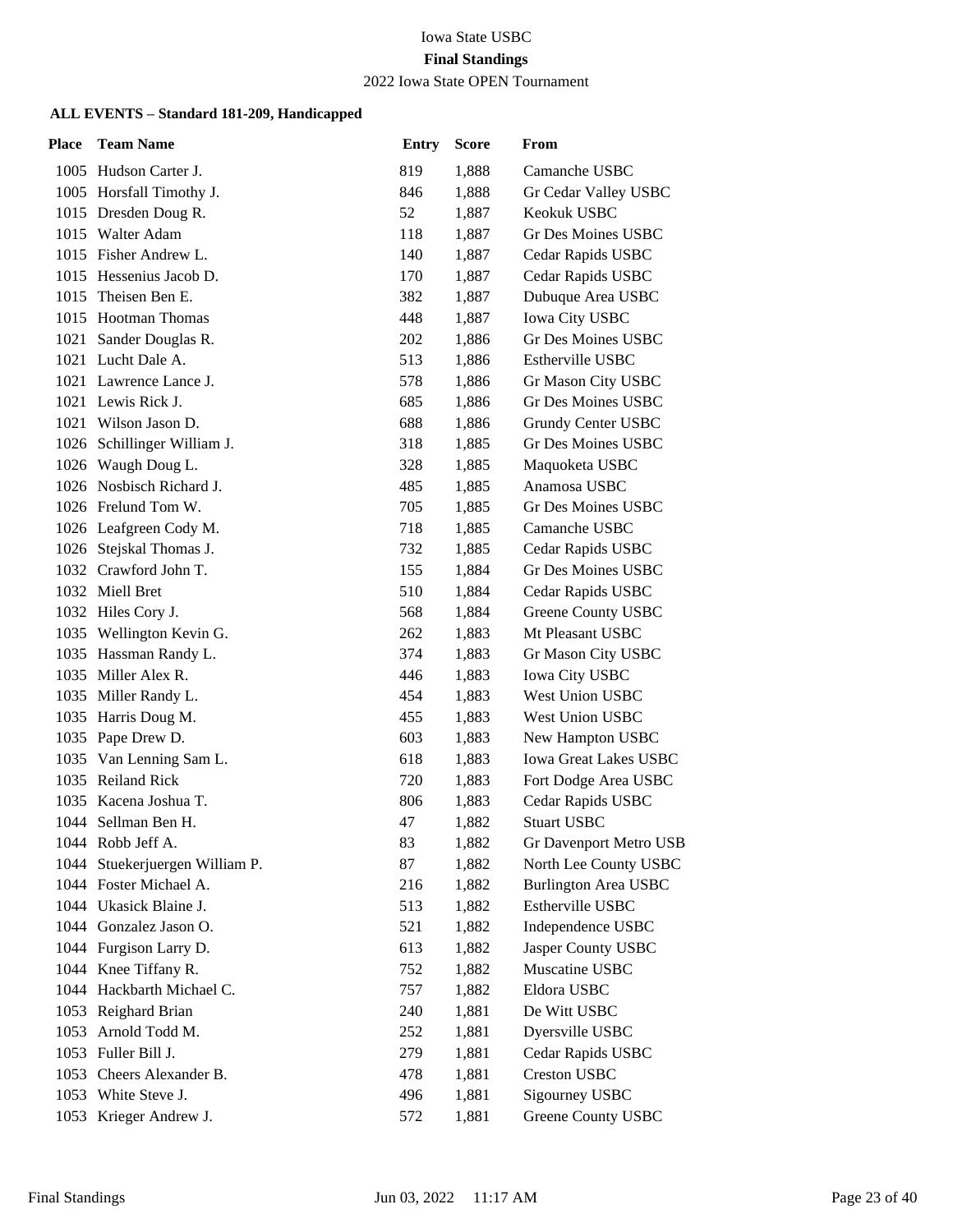2022 Iowa State OPEN Tournament

| Place | <b>Team Name</b>            | <b>Entry</b> | <b>Score</b> | From                        |
|-------|-----------------------------|--------------|--------------|-----------------------------|
|       | 1053 Jass Kendall R.        | 691          | 1,881        | Ottumwa Area USBC           |
|       | 1053 Waltz Shane M.         | 715          | 1,881        | Gr Cedar Valley USBC        |
|       | 1053 Hanson Michael J.      | 715          | 1,881        | Gr Cedar Valley USBC        |
|       | 1062 Honts Greg P.          | 246          | 1,880        | Dyersville USBC             |
|       | 1062 Henry Richard L.       | 256          | 1,880        | Fort Dodge Area USBC        |
|       | 1062 Norris Rick E.         | 314          | 1,880        | Gr Des Moines USBC          |
|       | 1062 Dudley Ronald K.       | 706          | 1,880        | Grundy Center USBC          |
|       | 1066 Breitbach Robert J.    | 382          | 1,879        | Dubuque Area USBC           |
|       | 1066 Sandhagen Jay          | 440          | 1,879        | Oelwein USBC                |
|       | 1066 Corporon Douglas V.    | 194          | 1,879        | Cedar Rapids USBC           |
|       | 1069 Duncan Curtis L.       | 112          | 1,878        | Ames Area USBC              |
|       | 1069 Lenz Lucas M.          | 386          | 1,878        | Dubuque Area USBC           |
|       | 1069 Lawrence Kris E.       | 725          | 1,878        | <b>Clinton USBC</b>         |
|       | 1072 Brashaw Rodney J.      | 49           | 1,877        | <b>Clinton USBC</b>         |
|       | 1072 Smith Terry A.         | 400          | 1,877        | Tripoli USBC                |
|       | 1072 Althaus Zach P.        | 469          | 1,877        | Dubuque Area USBC           |
|       | 1072 Brown Donald Butch R.  | 498          | 1,877        | <b>Gr Des Moines USBC</b>   |
|       | 1072 Cline Cobi T.          | 554          | 1,877        | Muscatine USBC              |
|       | 1072 Shelton Stephen D.     | 703          | 1,877        | Gr Des Moines USBC          |
|       | 1072 Knepper Benjamin J.    | 897          | 1,877        | Dubuque Area USBC           |
|       | 1079 Sheredy Billy J.       | 81           | 1,876        | Gr Davenport Metro USB      |
|       | 1079 Hughes Robert J.       | 672          | 1,876        | Jasper County USBC          |
| 1081  | Oder Tyler J.               | 92           | 1,875        | <b>Gr Des Moines USBC</b>   |
| 1081  | Fluharty Eric Z.            | 128          | 1,875        | Gr Siouxland USBC           |
| 1081  | Cannon Tom A.               | 233          | 1,875        | <b>Atlantic USBC</b>        |
|       | 1081 Hennick Mike B. Sr     | 311          | 1,875        | Gr Des Moines USBC          |
|       | 1081 Berlin Scott M.        | 562          | 1,875        | Muscatine USBC              |
| 1081  | Cornelius Kyle L.           | 625          | 1,875        | Carroll Area USBC           |
|       | 1081 Swenson Chad J.        | 829          | 1,875        | Sanborn USBC                |
|       | 1081 Palar Brock J.         | 811          | 1,875        | Ames Area USBC              |
| 1081  | Stover William J. II        | 877          | 1,875        | Gr Cedar Valley USBC        |
|       | 1090 Wyatt Dewey            | 223          | 1,874        | <b>Burlington Area USBC</b> |
|       | 1090 Hempstead Mark A.      | 433          | 1,874        | West Delaware USBC          |
|       | 1090 Althaus Luke P.        | 470          | 1,874        | Dubuque Area USBC           |
|       | 1090 Johnson Trent W.       | 482          | 1,874        | Gr Des Moines USBC          |
|       | 1090 Bushore Christopher L. | 620          | 1,874        | Ames Area USBC              |
|       | 1095 Humphrey David M.      | 31           | 1,873        | Gr Des Moines USBC          |
|       | 1095 Steffen Tony J.        | 67           | 1,873        | Dubuque Area USBC           |
|       | 1095 Keleher Nate A.        | 128          | 1,873        | <b>Gr Siouxland USBC</b>    |
|       | 1095 Brockett Rickie W.     | 214          | 1,873        | <b>Burlington Area USBC</b> |
|       | 1095 Fagan Adam S.          | 332          | 1,873        | Maquoketa USBC              |
|       | 1095 Meyer Bernie M.        | 515          | 1,873        | Estherville USBC            |
|       | 1095 Doy Nick J.            | 557          | 1,873        | Muscatine USBC              |
|       | 1095 Dohrmann Dana R.       | 578          | 1,873        | Gr Mason City USBC          |
|       | 1095 Arduser Drew D.        | 774          | 1,873        | Monticello USBC             |
|       | 1104 Twitchell John R.      | 155          | 1,872        | Gr Des Moines USBC          |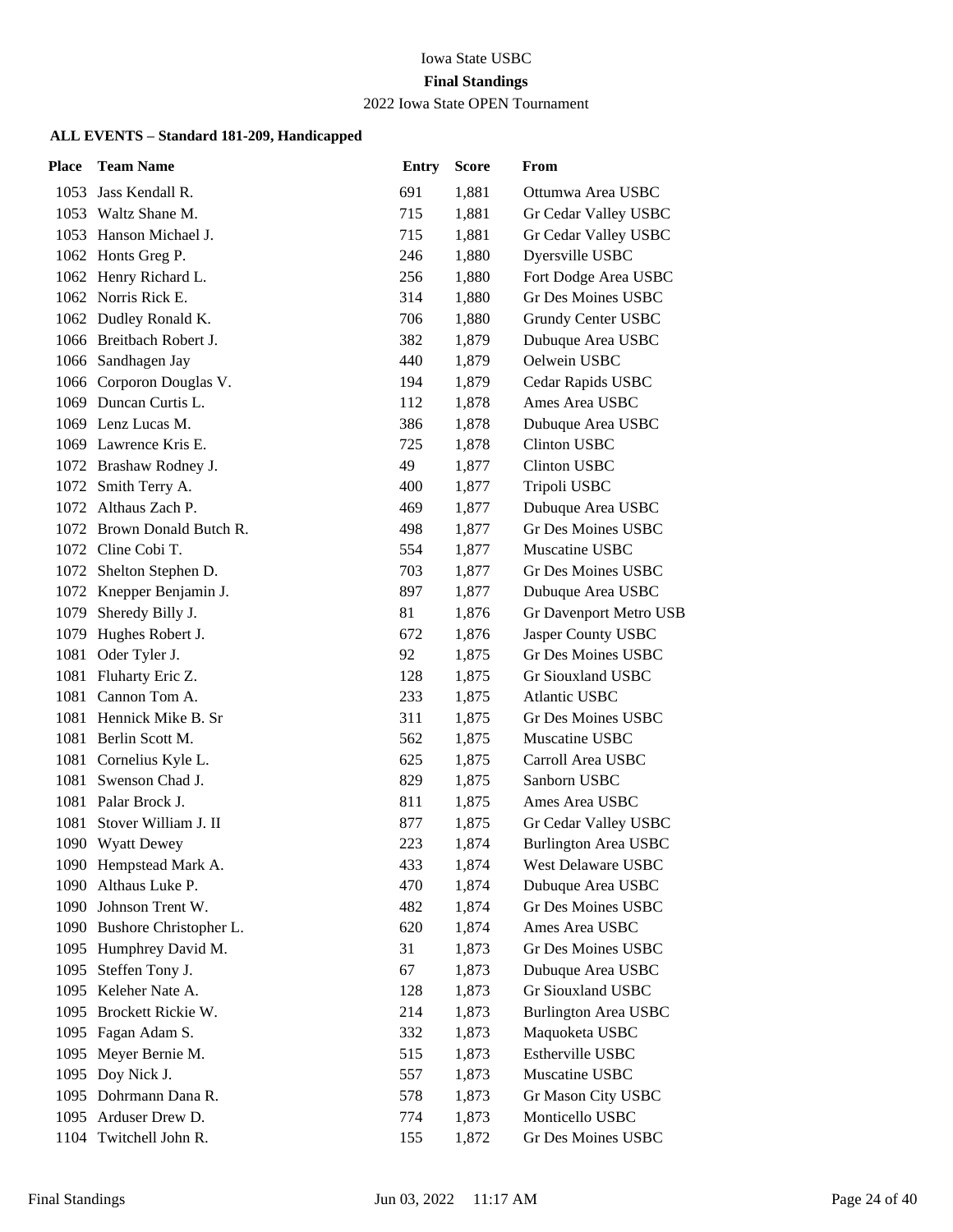### 2022 Iowa State OPEN Tournament

| <b>Place</b> | <b>Team Name</b>           | <b>Entry</b> | <b>Score</b> | From                        |
|--------------|----------------------------|--------------|--------------|-----------------------------|
|              | 1104 Henley Sean M.        | 476          | 1,872        | <b>Council Bluffs USBC</b>  |
|              | 1104 Jensen Tim K.         | 485          | 1,872        | Anamosa USBC                |
|              | 1104 Nisser Steve D.       | 531          | 1,872        | <b>Gr Des Moines USBC</b>   |
|              | 1104 Knipfer Josh L.       | 654          | 1,872        | Mt Pleasant USBC            |
|              | 1109 Goffinet Mark W.      | 135          | 1,871        | Ames Area USBC              |
|              | 1109 Eash Jerry D. Jr      | 198          | 1,871        | Marshalltown Area USBC      |
|              | 1109 Fenner Clarence S.    | 317          | 1,871        | Gr Des Moines USBC          |
|              | 1109 Backus Richard L.     | 530          | 1,871        | <b>Gr Des Moines USBC</b>   |
|              | 1109 Kullen Josh B.        | 841          | 1,871        | Gr Cedar Valley USBC        |
|              | 1114 Danner Corey          | 127          | 1,870        | Sigourney USBC              |
|              | 1114 Marchant J W IV       | 205          | 1,870        | <b>Gr Des Moines USBC</b>   |
|              | 1114 Shepherd Josh E.      | 725          | 1,870        | <b>Clinton USBC</b>         |
|              | 1117 Holland Timothy J.    | 632          | 1,869        | <b>Gr Des Moines USBC</b>   |
|              | 1118 Shaull Curtis A.      | 150          | 1,868        | Cedar Rapids USBC           |
|              | 1118 Fortin William L.     | 257          | 1,868        | Mt Pleasant USBC            |
|              | 1120 Taylor Zach           | 64           | 1,867        | Dubuque Area USBC           |
|              | 1120 Grady Daniel L.       | 138          | 1,867        | Cedar Rapids USBC           |
|              | 1120 Schatzman John B. Jr  | 199          | 1,867        | Marshalltown Area USBC      |
|              | 1120 Cox Chuck R.          | 273          | 1,867        | <b>Gr Des Moines USBC</b>   |
|              | 1120 Vermeulen Joe S.      | 468          | 1,867        | Dubuque Area USBC           |
|              | 1120 Taylor John W. Jr     | 617          | 1,867        | Greene County USBC          |
|              | 1120 Huisman Jesse D.      | 687          | 1,867        | <b>Grundy Center USBC</b>   |
|              | 1120 Goldman Perry J.      | 735          | 1,867        | Oskaloosa USBC              |
|              | 1120 Hannemann Jeffrey T.  | 663          | 1,867        | <b>Gr Des Moines USBC</b>   |
|              | 1129 Bates Brian J.        | 57           | 1,866        | Ottumwa Area USBC           |
|              | 1129 Thurm Bud R.          | 400          | 1,866        | Tripoli USBC                |
|              | 1129 Graham Patrick D.     | 689          | 1,866        | Ottumwa Area USBC           |
|              | 1129 Ryan Thomas J.        | 814          | 1,866        | Marshalltown Area USBC      |
|              | 1133 Schweizer Nicholas D. | 378          | 1,865        | Gr Mason City USBC          |
|              | 1133 Wiggins Willie V.     | 463          | 1,865        | Dubuque Area USBC           |
|              | 1133 Burke Joshua M.       | 600          | 1,865        | New Hampton USBC            |
| 1133         | Starr Johanas L.           | 637          | 1,865        | Cedar Rapids USBC           |
|              | 1133 Cline Brad            | 292          | 1,865        | Charles City USBC           |
|              | 1133 Evans Jason T.        | 793          | 1,865        | Gr Des Moines USBC          |
|              | 1133 Weber Heath E.        | 800          | 1,865        | Forest City USBC            |
|              | 1140 Gillespie Robbin G.   | 16           | 1,864        | Charles City USBC           |
|              | 1140 Kurtz Johnny S.       | 155          | 1,864        | Gr Des Moines USBC          |
|              | 1140 Dixon Brandon S.      | 222          | 1,864        | <b>Burlington Area USBC</b> |
|              | 1140 Mullane Brad J.       | 450          | 1,864        | <b>Iowa City USBC</b>       |
|              | 1140 Eischeid Alan J.      | 536          | 1,864        | Manning USBC                |
|              | 1140 Thygesen Wes E.       | 533          | 1,864        | Manning USBC                |
|              | 1146 Gifford Jessie D.     | 17           | 1,863        | Charles City USBC           |
|              | 1146 Ingalls Mark A.       | 22           | 1,863        | Cedar Rapids USBC           |
|              | 1146 Hansel Troy J.        | 37           | 1,863        | Gr Siouxland USBC           |
|              | 1149 Nutz Rick L.          | 23           | 1,862        | Cedar Rapids USBC           |
|              | 1149 Vickroy Mike L.       | 34           | 1,862        | Jasper County USBC          |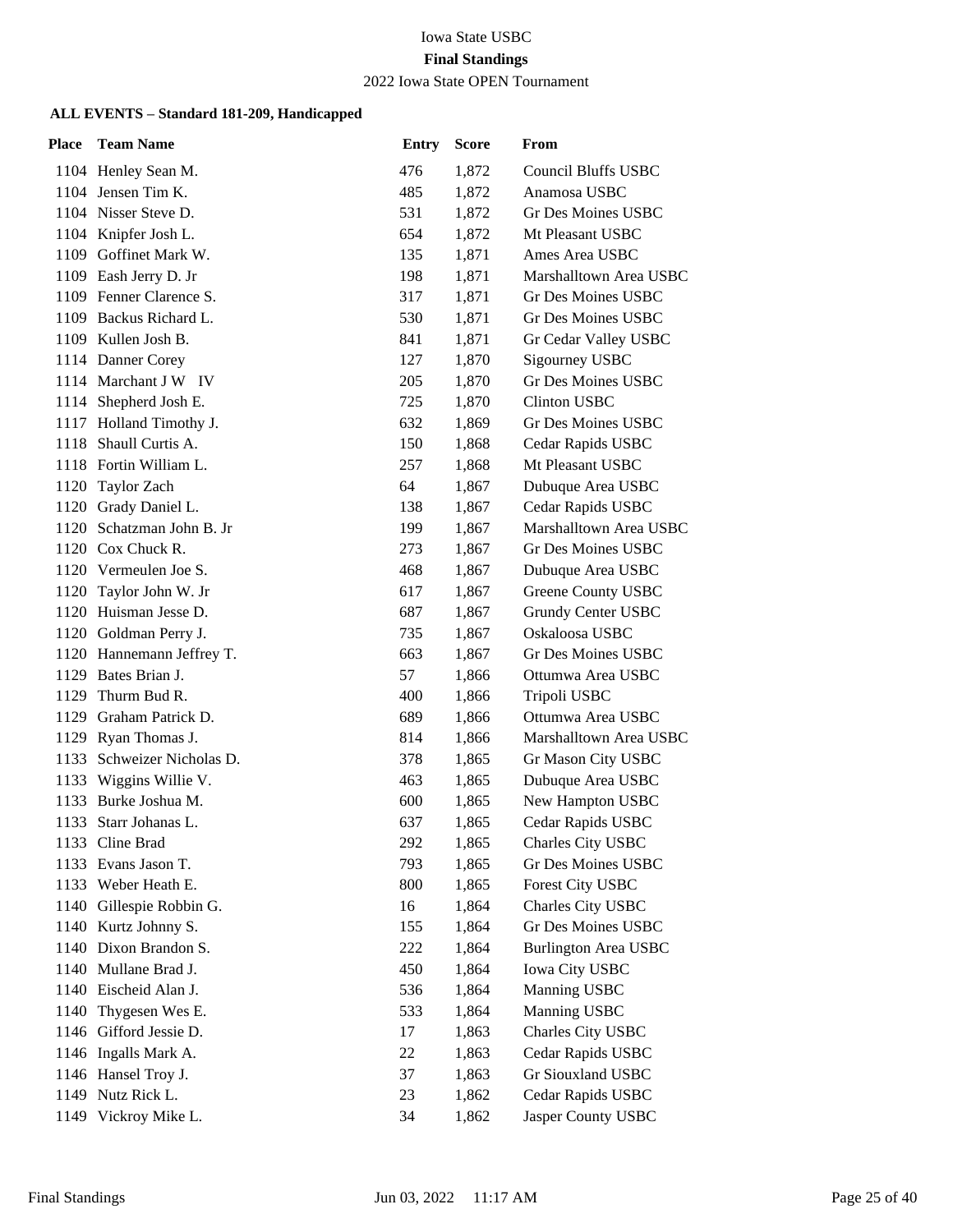### 2022 Iowa State OPEN Tournament

| Place | <b>Team Name</b>           | <b>Entry</b> | <b>Score</b> | From                        |
|-------|----------------------------|--------------|--------------|-----------------------------|
|       | 1149 Logsdon Jim J.        | 84           | 1,862        | Cedar Rapids USBC           |
|       | 1149 Bruns Norman K.       | 492          | 1,862        | Sigourney USBC              |
|       | 1149 Konen Mickey P.       | 131          | 1,862        | <b>Gr Des Moines USBC</b>   |
|       | 1149 Esch Samuel A.        | 767          | 1,862        | Ames Area USBC              |
|       | 1149 Hofer Dan L.          | 864          | 1,862        | Gr Cedar Valley USBC        |
|       | 1156 Burton Chad R.        | 1            | 1,861        | Gr Des Moines USBC          |
|       | 1156 Reyes Raymond P.      | 80           | 1,861        | <b>Burlington Area USBC</b> |
|       | 1156 Corsello James J. Jr  | 133          | 1,861        | Gr Mason City USBC          |
|       | 1156 Mc Bride Richard R.   | 147          | 1,861        | Cedar Rapids USBC           |
|       | 1156 Gruber Anthoney D.    | 310          | 1,861        | Gr Des Moines USBC          |
|       | 1156 Keller Jesse          | 337          | 1,861        | Maquoketa USBC              |
|       | 1156 Parsons Forrest G. Sr | 634          | 1,861        | Gr Des Moines USBC          |
|       | 1156 Krenz Lonnie R.       | 644          | 1,861        | Muscatine USBC              |
|       | 1156 Kohl Jennifer M.      | 904          | 1,861        | Dubuque Area USBC           |
|       | 1165 Townsend Ronald D.    | 183          | 1,860        | <b>Council Bluffs USBC</b>  |
|       | 1165 Feldman Mark A.       | 244          | 1,860        | Dyersville USBC             |
|       | 1165 Barr Tammy R.         | 261          | 1,860        | Mt Pleasant USBC            |
|       | 1165 VanHorn Rob W.        | 458          | 1,860        | West Union USBC             |
|       | 1165 Lawrence Donna K.     | 724          | 1,860        | <b>Clinton USBC</b>         |
|       | 1170 Kelsen Paul E.        | 169          | 1,859        | Cedar Rapids USBC           |
|       | 1170 Clavey Mike R.        | 369          | 1,859        | Fort Dodge Area USBC        |
|       | 1170 Davis Gary S.         | 489          | 1,859        | <b>Burlington Area USBC</b> |
|       | 1170 Harms Keith A.        | 754          | 1,859        | Gr Mason City USBC          |
|       | 1170 Sonnee George         | 268          | 1,859        | Mt Pleasant USBC            |
|       | 1175 McKee Dylan T.        | 20           | 1,858        | Gr Mason City USBC          |
| 1175  | Schmitz Jake J.            | 313          | 1,858        | Gr Des Moines USBC          |
|       | 1175 Ertz Jason D.         | 490          | 1,858        | <b>Burlington Area USBC</b> |
| 1175  | Johnson Nate M.            | 531          | 1,858        | Gr Des Moines USBC          |
|       | 1175 Ruba Daniel P.        | 730          | 1,858        | Dubuque Area USBC           |
| 1175  | Boone Thomas D.            | 778          | 1,858        | Gr Mason City USBC          |
|       | 1175 Peverill Kevin L.     | 851          | 1,858        | Gr Cedar Valley USBC        |
|       | 1182 Sharpshair Ken        | 211          | 1,857        | Marshalltown Area USBC      |
|       | 1182 Averhoff Forry E.     | 343          | 1,857        | Waukon USBC                 |
|       | 1182 Poutre William L.     | 621          | 1,857        | Ames Area USBC              |
|       | 1182 Fredrick Chris J.     | 738          | 1,857        | Dubuque Area USBC           |
|       | 1186 Gacioch Mike T. III   | 67           | 1,856        | Dubuque Area USBC           |
|       | 1186 Palmer Danny L.       | 70           | 1,856        | Ottumwa Area USBC           |
|       | 1186 Stevens Russ D.       | 178          | 1,856        | <b>Belmond USBC</b>         |
|       | 1186 Plambeck Doug A.      | 527          | 1,856        | Red Oak USBC                |
|       | 1190 Gliem Richard         | 282          | 1,855        | Greene County USBC          |
|       | 1190 Brink Greg G.         | 345          | 1,855        | Waukon USBC                 |
|       | 1190 Franz Cathe M.        | 449          | 1,855        | <b>Iowa City USBC</b>       |
|       | 1190 Goodenow Colton A.    | 477          | 1,855        | Maquoketa USBC              |
|       | 1190 Bakula Scott W.       | 599          | 1,855        | New Hampton USBC            |
|       | 1190 Riesberg Eunice L.    | 688          | 1,855        | Grundy Center USBC          |
|       | 1190 Swaim Shawn L.        | 49           | 1,855        | Clinton USBC                |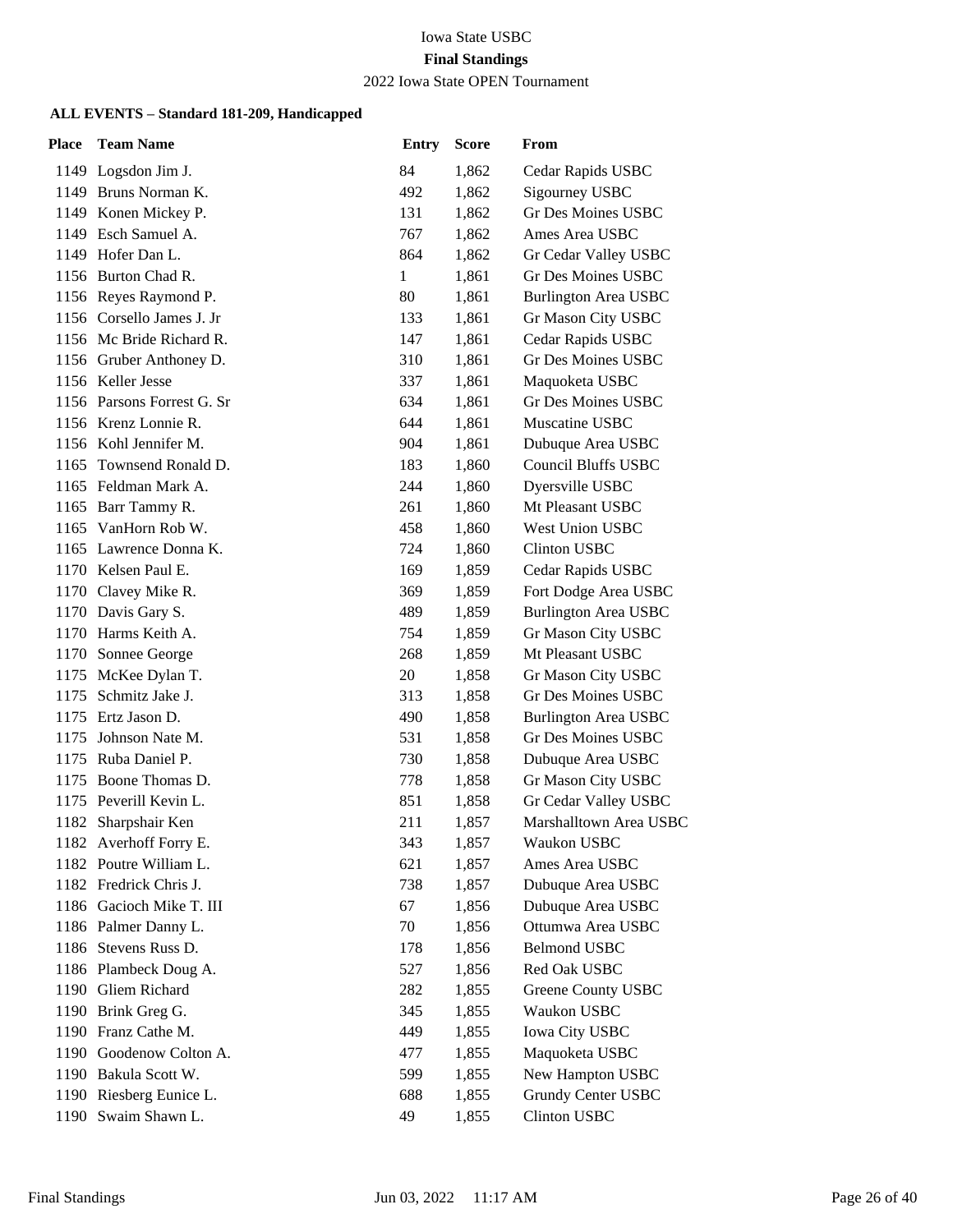#### 2022 Iowa State OPEN Tournament

| Place | <b>Team Name</b>             | <b>Entry</b> | <b>Score</b> | From                        |
|-------|------------------------------|--------------|--------------|-----------------------------|
|       | 1197 Turner Dale R.          | 304          | 1,854        | Muscatine USBC              |
|       | 1197 Eberling Andrew R.      | 340          | 1,854        | Waukon USBC                 |
|       | 1199 Beem Rod L.             | 155          | 1,853        | Gr Des Moines USBC          |
|       | 1199 Engel James T.          | 216          | 1,853        | <b>Burlington Area USBC</b> |
|       | 1199 Hintze Kent W.          | 517          | 1,853        | Estherville USBC            |
|       | 1199 Bryan Gary              | 662          | 1,853        | Gr Des Moines USBC          |
|       | 1199 Lorenz Dwayne D.        | 413          | 1,853        | Gr Davenport Metro USB      |
|       | 1204 Eckman James M.         | 21           | 1,852        | Gr Mason City USBC          |
|       | 1204 Purdy Gary L. Jr        | 493          | 1,852        | Sigourney USBC              |
|       | 1204 Robinson Eddie J. III   | 860          | 1,852        | Gr Cedar Valley USBC        |
|       | 1207 Terranova Logan D.      | 190          | 1,851        | Fort Dodge Area USBC        |
|       | 1207 Albers Todd K.          | 861          | 1,851        | Gr Cedar Valley USBC        |
|       | 1209 Fisher Jesse J.         | 94           | 1,850        | Gr Des Moines USBC          |
|       | 1209 Bumgardner Bruce K.     | 186          | 1,850        | Gr Des Moines USBC          |
|       | 1211 Wilke Petra             | 48           | 1,849        | <b>Clinton USBC</b>         |
|       | 1211 Greenstreet Kevin W. II | 58           | 1,849        | Ottumwa Area USBC           |
|       | 1211 Ash Todd L.             | 74           | 1,849        | <b>Burlington Area USBC</b> |
|       | 1211 Meyer Tim J.            | 104          | 1,849        | Decorah USBC                |
|       | 1211 Ruppe Jessie E.         | 183          | 1,849        | <b>Council Bluffs USBC</b>  |
|       | 1211 Kedley Jacob M.         | 239          | 1,849        | Gr Davenport Metro USB      |
|       | 1211 Springman Barry A.      | 280          | 1,849        | Cedar Rapids USBC           |
| 1211  | Thole Luke A.                | 336          | 1,849        | Maquoketa USBC              |
|       | 1211 Leach Cody J.           | 464          | 1,849        | Dubuque Area USBC           |
|       | 1211 Skokan Shane M.         | 713          | 1,849        | <b>Council Bluffs USBC</b>  |
|       | 1211 Price Mike C.           | 31           | 1,849        | Gr Des Moines USBC          |
|       | 1211 Christensen Casey J.    | 823          | 1,849        | Cedar Rapids USBC           |
|       | 1223 Perdieu William         | 240          | 1,848        | De Witt USBC                |
|       | 1223 Abben Steven W.         | 374          | 1,848        | Gr Mason City USBC          |
|       | 1223 Polman Brian A.         | 422          | 1,848        | Iowa City USBC              |
| 1223  | Koogler Michael E.           | 423          | 1,848        | Iowa City USBC              |
| 1223  | Morse Wesley J.              | 737          | 1,848        | Gr Davenport Metro USB      |
|       | 1228 Warrior Ryan J.         | 47           | 1,846        | <b>Stuart USBC</b>          |
|       | 1228 Eggers Brian A.         | 64           | 1,846        | Dubuque Area USBC           |
|       | 1228 Marbach Jerry J.        | 436          | 1,846        | West Delaware USBC          |
|       | 1228 Althaus Rick A.         | 470          | 1,846        | Dubuque Area USBC           |
|       | 1228 Kightlinger Tim P.      | 794          | 1,846        | Ames Area USBC              |
|       | 1233 Olson Tyler J.          | 40           | 1,845        | Ames Area USBC              |
|       | 1233 Lindstrom Bob C.        | 334          | 1,845        | Maquoketa USBC              |
| 1233  | Larkin Sean                  | 340          | 1,845        | Waukon USBC                 |
| 1233  | Rosine Richard D.            | 365          | 1,845        | Gr Des Moines USBC          |
|       | 1233 Pierce Justin D.        | 419          | 1,845        | Cedar Rapids USBC           |
| 1233  | Schumacher Aaron W.          | 469          | 1,845        | Dubuque Area USBC           |
| 1233  | Utterback Willard Jr         | 494          | 1,845        | Sigourney USBC              |
|       | 1233 Elwick Mark             | 712          | 1,845        | Cedar Rapids USBC           |
|       | 1233 Merfeld Brad J.         | 882          | 1,845        | Monticello USBC             |
|       | 1233 Wheeler Scott A.        | 420          | 1,845        | Cedar Rapids USBC           |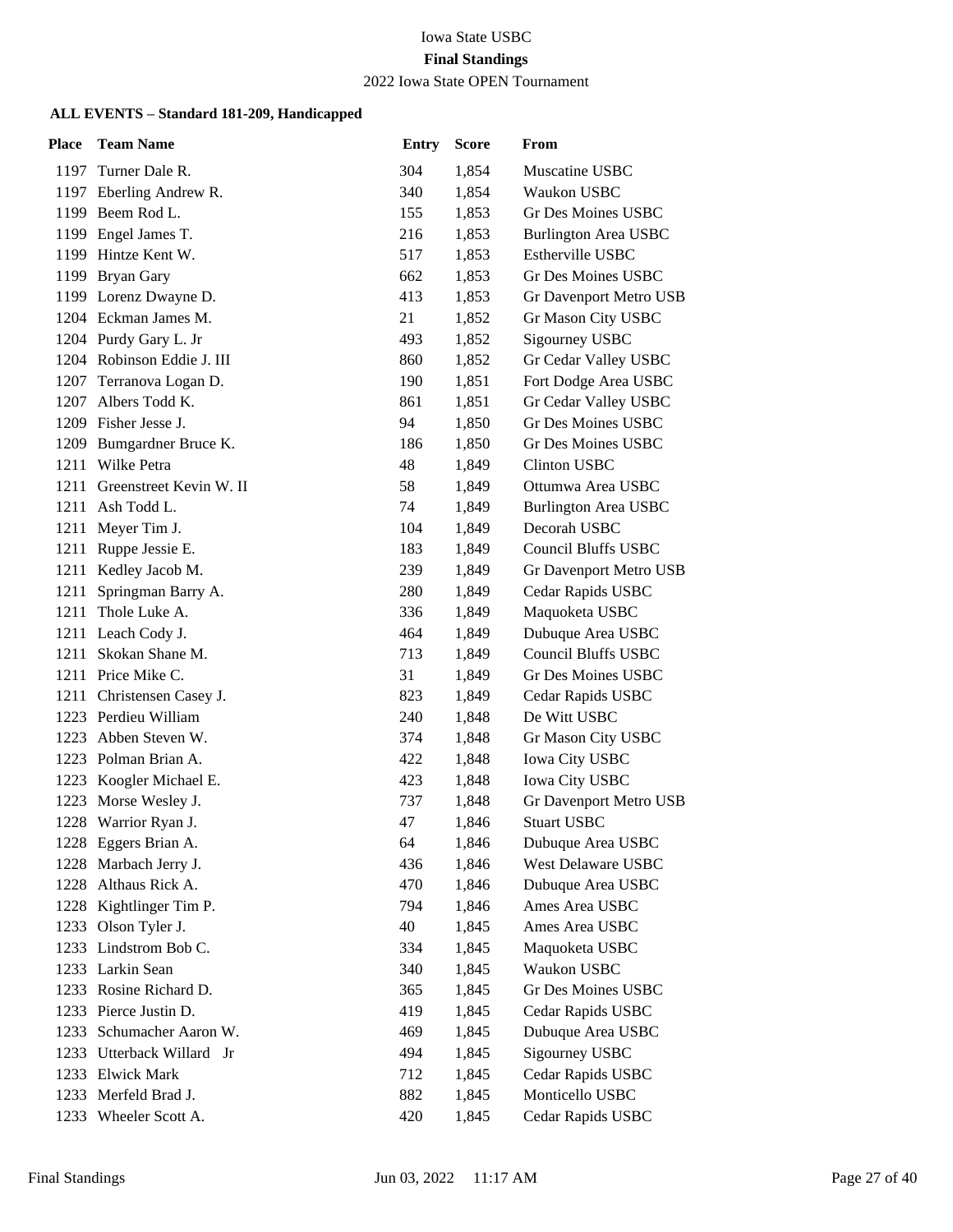### 2022 Iowa State OPEN Tournament

| Place | <b>Team Name</b>          | <b>Entry</b> | <b>Score</b> | From                        |
|-------|---------------------------|--------------|--------------|-----------------------------|
|       | 1243 Hayden Dominic M.    | 114          | 1,844        | Gr Des Moines USBC          |
|       | 1243 Smith Logan A.       | 219          | 1,844        | <b>Burlington Area USBC</b> |
|       | 1243 Heath Robert C. Jr   | 281          | 1,844        | Greene County USBC          |
|       | 1243 Walker Kelsey C.     | 316          | 1,844        | Gr Des Moines USBC          |
|       | 1243 Edgington Todd E.    | 874          | 1,844        | Gr Cedar Valley USBC        |
|       | 1248 Montgomery Robert J. | 46           | 1,843        | <b>Stuart USBC</b>          |
|       | 1248 Morrison Marty W.    | 204          | 1,843        | Gr Des Moines USBC          |
|       | 1248 Blaisdell Tyler D.   | 232          | 1,843        | <b>Boone County USBC</b>    |
|       | 1248 Engler Steven A.     | 246          | 1,843        | Dyersville USBC             |
|       | 1248 Beitz Brian V.       | 434          | 1,843        | <b>West Delaware USBC</b>   |
|       | 1253 Heeter Rich          | 223          | 1,842        | <b>Burlington Area USBC</b> |
|       | 1253 Blum Rodger V.       | 486          | 1,842        | Anamosa USBC                |
|       | 1253 Gingerich Anthony    | 702          | 1,842        | Cedar Rapids USBC           |
|       | 1253 Dowell Zach J.       | 898          | 1,842        | Monticello USBC             |
|       | 1257 Gragg Christopher D. | 203          | 1,841        | <b>Gr Des Moines USBC</b>   |
|       | 1258 Smith Garrett        | 60           | 1,840        | Cedar Rapids USBC           |
|       | 1258 Bartlett Sarah       | 164          | 1,840        | <b>Council Bluffs USBC</b>  |
|       | 1258 Murphy Dennis P.     | 582          | 1,840        | Anamosa USBC                |
|       | 1258 Helton Alexander D.  | 721          | 1,840        | Fort Dodge Area USBC        |
|       | 1258 Will Mason           | 761          | 1,840        | Fort Dodge Area USBC        |
|       | 1263 Houghton Glenn L. Jr | 91           | 1,839        | <b>Gr Des Moines USBC</b>   |
|       | 1263 Thurman Danny J. Sr  | 95           | 1,839        | Gr Des Moines USBC          |
|       | 1263 Vance Troy A.        | 131          | 1,839        | Gr Des Moines USBC          |
|       | 1263 Mc Bride Brad D.     | 143          | 1,839        | Cedar Rapids USBC           |
|       | 1267 Grimm Dustin A.      | 145          | 1,838        | Cedar Rapids USBC           |
| 1267  | Sherlock Kevin M.         | 616          | 1,838        | <b>Greene County USBC</b>   |
|       | 1267 Oswald Paul J.       | 881          | 1,838        | Monticello USBC             |
|       | 1267 Maxson David M. Jr   | 890          | 1,838        | Gr Cedar Valley USBC        |
|       | 1271 Stevens Larry J.     | 178          | 1,837        | <b>Belmond USBC</b>         |
| 1271  | Weirup Christopher L.     | 334          | 1,837        | Maquoketa USBC              |
| 1271  | Davis James D.            | 441          | 1,837        | Oelwein USBC                |
| 1271  | Illg Jason M.             | 545          | 1,837        | Spencer USBC                |
|       | 1271 Glawe Victor S.      | 888          | 1,837        | Gr Cedar Valley USBC        |
| 1271  | Borkowski Eric            | 533          | 1,837        | Manning USBC                |
| 1277  | Spear Todd M.             | 135          | 1,836        | Ames Area USBC              |
|       | 1277 Benshoof Jesse L.    | 231          | 1,836        | <b>Gr Des Moines USBC</b>   |
| 1277  | Begalske Arlin A.         | 459          | 1,836        | West Union USBC             |
| 1277  | Berkhoudt Russ J.         | 561          | 1,836        | Muscatine USBC              |
| 1277  | Bond Ryan M.              | 886          | 1,836        | Gr Cedar Valley USBC        |
|       | 1282 Argo James D.        | 72           | 1,835        | Ottumwa Area USBC           |
|       | 1282 Snow Jennifer L.     | 487          | 1,835        | Anamosa USBC                |
|       | 1282 Mathews Mike M.      | 499          | 1,835        | Gr Des Moines USBC          |
|       | 1282 Ellis Forrest R.     | 603          | 1,835        | New Hampton USBC            |
|       | 1282 Schwake Michael J.   | 831          | 1,835        | Lenox USBC                  |
|       | 1282 Hinrichs Brian J.    | 776          | 1,835        | Monticello USBC             |
|       | 1282 Schellhorn Jessica   | 845          | 1,835        | Gr Cedar Valley USBC        |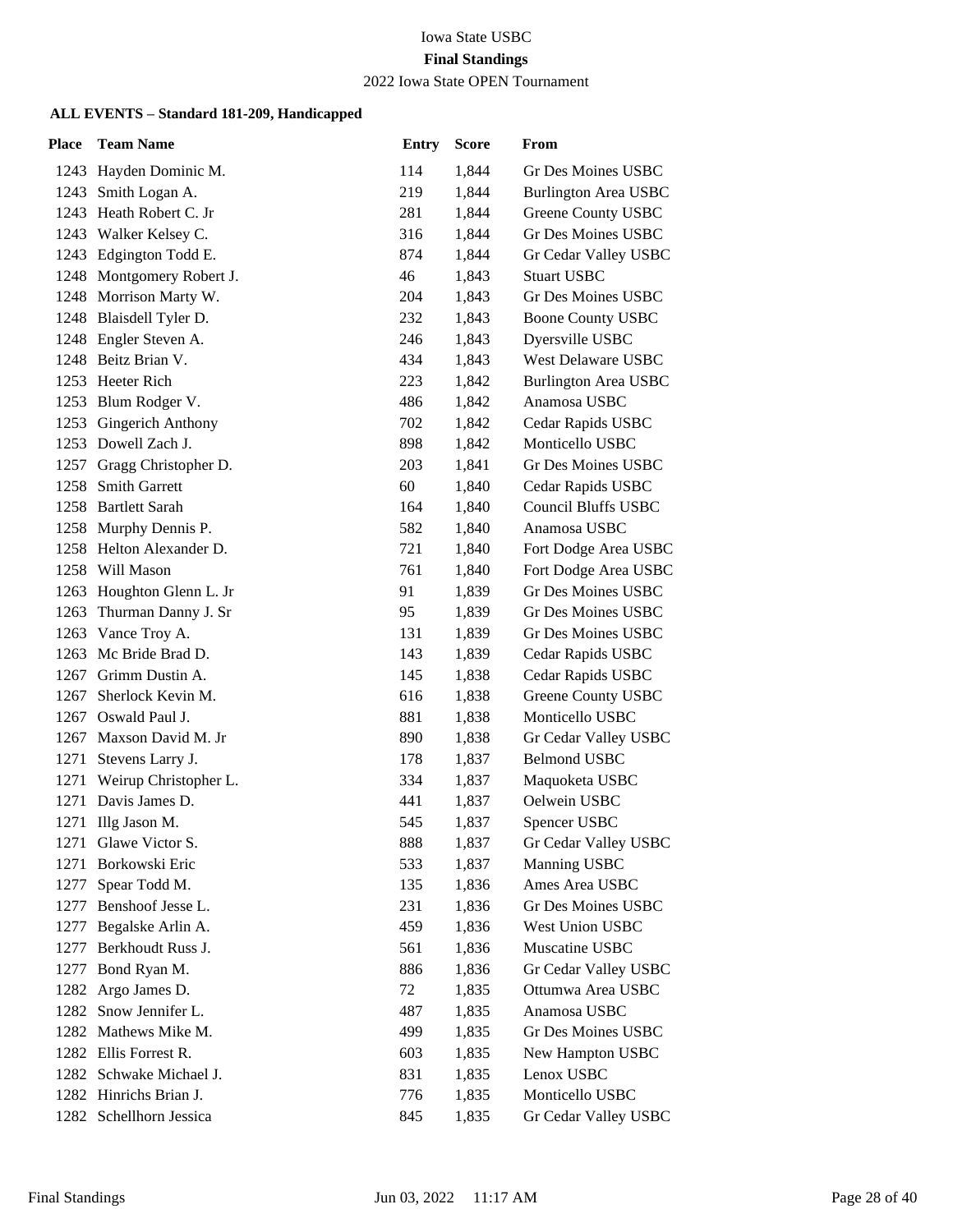### 2022 Iowa State OPEN Tournament

| <b>Place</b> | <b>Team Name</b>             | <b>Entry</b>   | <b>Score</b> | From                        |
|--------------|------------------------------|----------------|--------------|-----------------------------|
|              | 1289 Greenwood Russ E.       | 229            | 1,834        | Gr Des Moines USBC          |
|              | 1289 Yeisley Conor R.        | 280            | 1,834        | Cedar Rapids USBC           |
|              | 1291 Bickford Chuck B.       | 645            | 1,833        | Muscatine USBC              |
|              | 1291 Svendsen Brendon L.     | 660            | 1,833        | Gr Des Moines USBC          |
|              | 1291 Starkweather Aaron D.   | 834            | 1,833        | Muscatine USBC              |
|              | 1291 Dufoe Alex J.           | $\overline{4}$ | 1,833        | Cedar Rapids USBC           |
|              | 1291 Nicholson Stephin T.    | 840            | 1,833        | Gr Cedar Valley USBC        |
|              | 1296 Randall Mark A.         | $\overline{4}$ | 1,832        | Cedar Rapids USBC           |
|              | 1296 Bertagnolli Dr. Rico L. | 12             | 1,832        | Gr Des Moines USBC          |
|              | 1296 Solomon Bernie J.       | 292            | 1,832        | Charles City USBC           |
|              | 1296 Proffitt Logan          | 42             | 1,832        | Marshalltown Area USBC      |
|              | 1300 Brayton Chad M.         | 69             | 1,831        | Fort Dodge Area USBC        |
|              | 1300 Buonanni Buzzy          | 231            | 1,831        | <b>Gr Des Moines USBC</b>   |
|              | 1300 Niksich Michael R.      | 126            | 1,831        | Gr Davenport Metro USB      |
|              | 1303 Van Pelt Steven C.      | 118            | 1,830        | Gr Des Moines USBC          |
|              | 1303 Ruble Herb W.           | 686            | 1,830        | Gr Des Moines USBC          |
|              | 1303 Newman Candace A.       | 868            | 1,830        | Gr Cedar Valley USBC        |
|              | 1306 Fecher Matt A.          | 617            | 1,829        | Greene County USBC          |
|              | 1306 Peters Anthony 'AJ'     | 857            | 1,829        | Gr Cedar Valley USBC        |
|              | 1308 Birnbaum Edwin L.       | 368            | 1,828        | Fort Dodge Area USBC        |
|              | 1308 Ketchum April S.        | 755            | 1,828        | Gr Mason City USBC          |
|              | 1310 Samuel Noah             | 217            | 1,827        | <b>Burlington Area USBC</b> |
|              | 1310 Canby Anthony L.        | 268            | 1,827        | Mt Pleasant USBC            |
|              | 1310 McElmeel Nic E.         | 773            | 1,827        | Monticello USBC             |
|              | 1310 Adams Cole              | 849            | 1,827        | Gr Cedar Valley USBC        |
|              | 1314 Kilts Gerald S.         | 102            | 1,826        | Cedar Rapids USBC           |
|              | 1314 Waffle Doug K.          | 183            | 1,826        | <b>Council Bluffs USBC</b>  |
|              | 1314 Aguero Rudy             | 566            | 1,826        | Muscatine USBC              |
|              | 1314 Totten Jesse L.         | 679            | 1,826        | Ida Grove USBC              |
|              | 1314 Ewurs Frank G.          | 787            | 1,826        | Gr Des Moines USBC          |
|              | 1319 Tilleraas Jared O.      | 456            | 1,825        | <b>West Union USBC</b>      |
|              | 1319 Belloma Alex J.         | 507            | 1,825        | Appanoose/Davis County      |
|              | 1319 Dreckman Chad J.        | 657            | 1,825        | Gr Des Moines USBC          |
|              | 1322 Armstrong Chris L.      | 205            | 1,824        | <b>Gr Des Moines USBC</b>   |
|              | 1322 Moore Larry L.          | 281            | 1,824        | <b>Greene County USBC</b>   |
|              | 1324 Ewing Doug J.           | 33             | 1,823        | Jasper County USBC          |
|              | 1324 McCann Jake             | 859            | 1,823        | Gr Cedar Valley USBC        |
|              | 1326 Bloom Cheryl K.         | 203            | 1,822        | Gr Des Moines USBC          |
|              | 1326 Dunn Tanner V.          | 490            | 1,822        | <b>Burlington Area USBC</b> |
|              | 1326 Goetz Joseph            | 697            | 1,822        | Keokuk USBC                 |
|              | 1329 Bingham Ronald R.       | 19             | 1,821        | Pella USBC                  |
| 1329         | Schreurs Ron C. Jr           | 562            | 1,821        | Muscatine USBC              |
|              | 1329 Loney Matt R.           | 897            | 1,821        | Dubuque Area USBC           |
|              | 1329 Brown Rick A.           | 809            | 1,821        | Oskaloosa USBC              |
| 1333         | Schoep Arden J.              | 15             | 1,820        | Ames Area USBC              |
|              | 1333 Powers Gary R.          | 27             | 1,820        | Council Bluffs USBC         |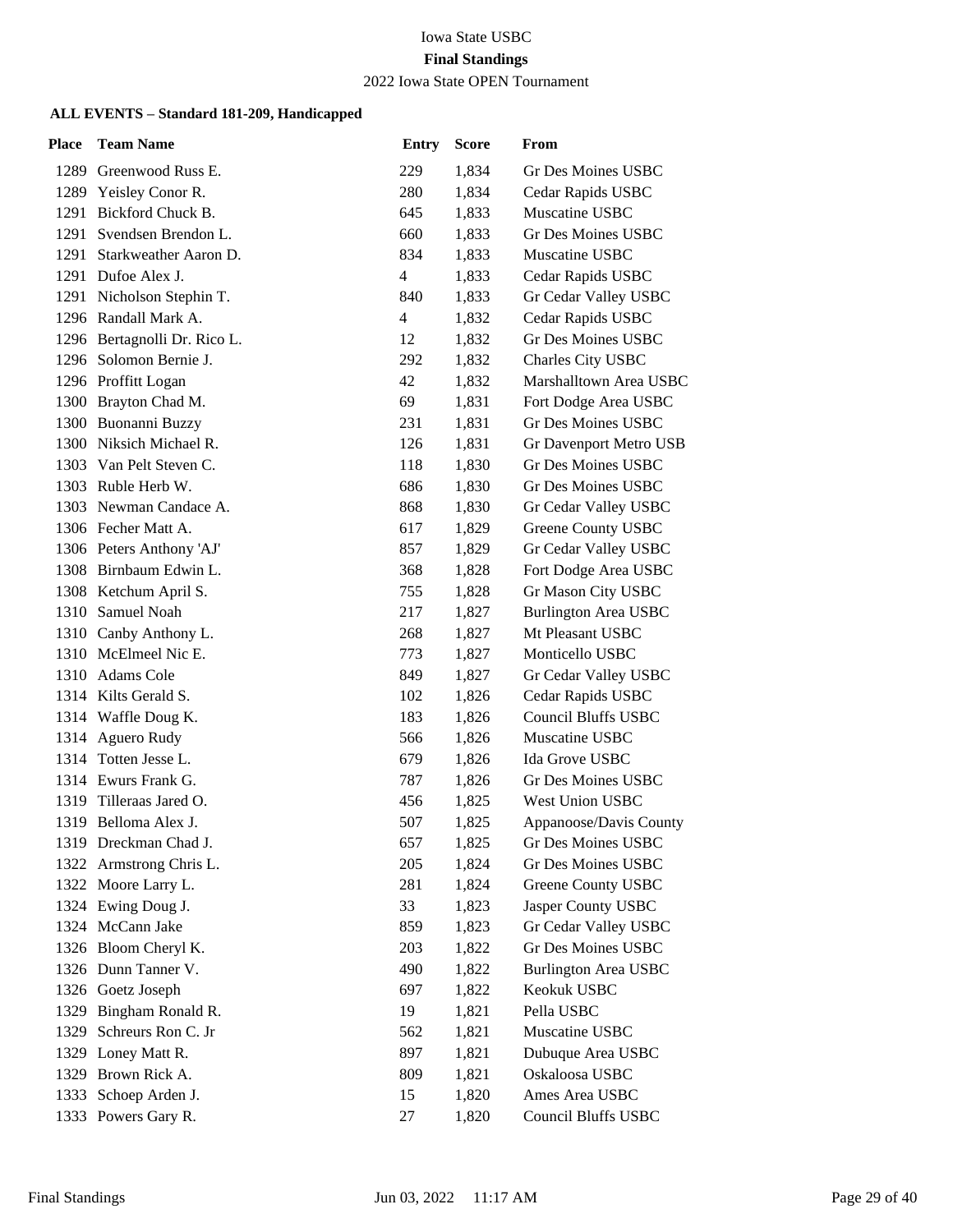### 2022 Iowa State OPEN Tournament

| Place | <b>Team Name</b>           | <b>Entry</b> | <b>Score</b> | From                        |
|-------|----------------------------|--------------|--------------|-----------------------------|
|       | 1333 Payton Lisa R.        | 208          | 1,820        | Gr Des Moines USBC          |
|       | 1336 Painter Terry L.      | 73           | 1,819        | <b>Burlington Area USBC</b> |
|       | 1336 Luneckas Darin H.     | 636          | 1,819        | Cedar Rapids USBC           |
|       | 1336 Stahowick Thomas H.   | 787          | 1,819        | Gr Des Moines USBC          |
|       | 1339 Groth Bryce W.        | 134          | 1,818        | Gr Mason City USBC          |
|       | 1339 Williams Roger L.     | 189          | 1,818        | Fort Dodge Area USBC        |
| 1339  | Shea Brian W.              | 332          | 1,818        | Maquoketa USBC              |
|       | 1339 Kammerer Tim L.       | 417          | 1,818        | Red Oak USBC                |
|       | 1339 Stanley Dave B.       | 433          | 1,818        | West Delaware USBC          |
|       | 1339 Krenz Keylon R.       | 644          | 1,818        | Muscatine USBC              |
|       | 1339 Loeffelholz Robert E. | 650          | 1,818        | Dubuque Area USBC           |
|       | 1339 Hamand David A.       | 729          | 1,818        | Gr Mason City USBC          |
|       | 1347 Mc Craw Burley H. Jr  | 26           | 1,817        | Council Bluffs USBC         |
|       | 1347 Hingtgen Melvin J.    | 66           | 1,817        | Dubuque Area USBC           |
|       | 1347 Cotton Michael R. Jr  | 293          | 1,817        | Charles City USBC           |
|       | 1347 Sorenson Douglas J.   | 529          | 1,817        | Gr Mason City USBC          |
|       | 1347 Moore Travis A.       | 723          | 1,817        | Fort Dodge Area USBC        |
|       | 1352 Becker Paul L.        | 368          | 1,816        | Fort Dodge Area USBC        |
|       | 1352 Brown Matt R.         | 625          | 1,816        | Carroll Area USBC           |
|       | 1354 Schwarting Arthur C.  | 446          | 1,815        | <b>Iowa City USBC</b>       |
|       | 1354 Orr Stephen           | 553          | 1,815        | Red Oak USBC                |
|       | 1354 Dawson Chad R.        | 598          | 1,815        | Bellevue USBC               |
|       | 1354 Burke Chuck W.        | 603          | 1,815        | New Hampton USBC            |
|       | 1354 Slaght Andrew P.      | 653          | 1,815        | Dubuque Area USBC           |
|       | 1354 Ahmann Robert J.      | 763          | 1,815        | <b>Bellevue USBC</b>        |
|       | 1354 Stalkfleet Hannah L.  | 894          | 1,815        | Muscatine USBC              |
|       | 1361 Donovan Matthew W.    | 47           | 1,814        | <b>Stuart USBC</b>          |
|       | 1361 Sego Marty J.         | 173          | 1,814        | Gr Mason City USBC          |
|       | 1361 Adams Neal T.         | 556          | 1,814        | Muscatine USBC              |
|       | 1361 Dvorak John R.        | 668          | 1,814        | Cedar Rapids USBC           |
|       | 1361 Renard Shaun P.       | 613          | 1,814        | Jasper County USBC          |
|       | 1366 Lustig Tom A.         | 529          | 1,813        | Gr Mason City USBC          |
|       | 1366 Mueller Jeffrey P.    | 597          | 1,813        | Bellevue USBC               |
|       | 1366 Delano Robert A.      | 737          | 1,813        | Gr Davenport Metro USB      |
|       | 1366 Nelson Kevin A.       | 891          | 1,813        | Gr Cedar Valley USBC        |
|       | 1366 Mason Chris M.        | 203          | 1,813        | Gr Des Moines USBC          |
|       | 1371 Lamb Brenda S.        | 34           | 1,812        | Jasper County USBC          |
|       | 1371 Uhlenberg Ron L.      | 211          | 1,812        | Marshalltown Area USBC      |
|       | 1371 Bents Dorsey J.       | 285          | 1,812        | Cedar Rapids USBC           |
| 1371  | Adams Kenneth P.           | 356          | 1,812        | Stacyville USBC             |
|       | 1371 Haas Terrell          | 430          | 1,812        | West Delaware USBC          |
| 1371  | Wedebrand Bryan C.         | 516          | 1,812        | Estherville USBC            |
| 1371  | Stanton Kenneth R.         | 525          | 1,812        | Monticello USBC             |
|       | 1371 Kruse Brett R.        | 301          | 1,812        | Cedar Rapids USBC           |
| 1379  | <b>Schmitt Steve</b>       | 428          | 1,811        | Grundy Center USBC          |
| 1379  | Hedrick Casey T.           | 726          | 1,811        | Dubuque Area USBC           |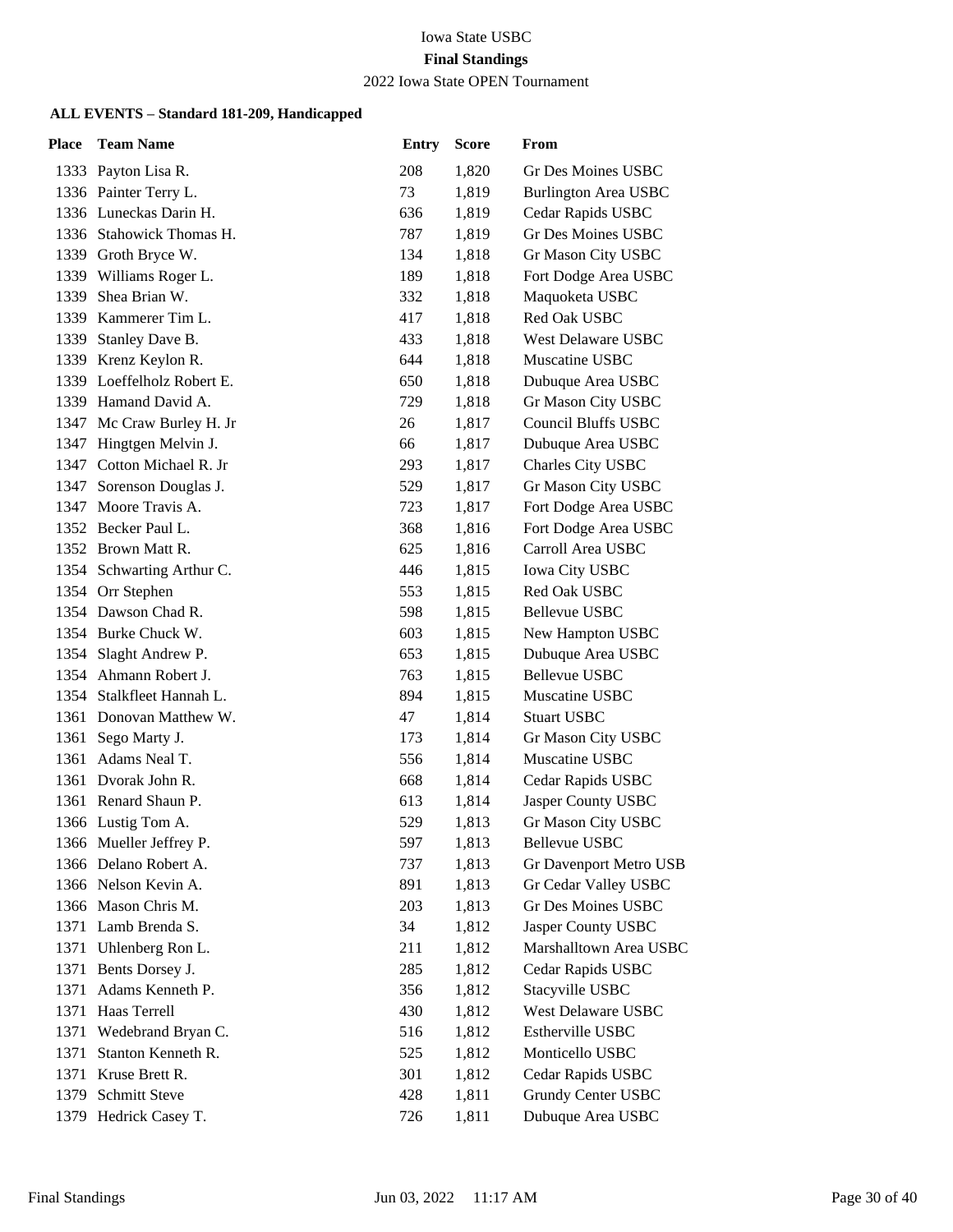2022 Iowa State OPEN Tournament

| Place | <b>Team Name</b>           | <b>Entry</b> | <b>Score</b> | From                        |
|-------|----------------------------|--------------|--------------|-----------------------------|
|       | 1379 Werkmeister Brian L.  | 860          | 1,811        | Gr Cedar Valley USBC        |
|       | 1382 Demmer Tim A.         | 248          | 1,810        | Dyersville USBC             |
|       | 1382 Bockenstedt Andy W.   | 380          | 1,810        | Dubuque Area USBC           |
|       | 1382 Mcauley Michael       | 434          | 1,810        | <b>West Delaware USBC</b>   |
|       | 1382 Hogan Michael J.      | 696          | 1,810        | Keokuk USBC                 |
|       | 1386 Maiers Marv D.        | 379          | 1,809        | Dubuque Area USBC           |
|       | 1386 Petersen Randall J.   | 502          | 1,809        | Gr Mason City USBC          |
|       | 1386 Thygesen Derrick C.   | 533          | 1,809        | Manning USBC                |
|       | 1386 Schroeder Ethan F.    | 560          | 1,809        | Muscatine USBC              |
|       | 1386 Einck Kevin A.        | 604          | 1,809        | New Hampton USBC            |
|       | 1391 Adams Kris J.         | 124          | 1,808        | Ames Area USBC              |
|       | 1391 Mc Nulty Brian J.     | 191          | 1,808        | Cedar Rapids USBC           |
|       | 1391 Fuchs Shane A.        | 301          | 1,808        | Cedar Rapids USBC           |
|       | 1391 Chamberlain Justin D. | 309          | 1,808        | Gr Des Moines USBC          |
|       | 1391 Will Jason E.         | 761          | 1,808        | Fort Dodge Area USBC        |
|       | 1391 Meinsma Tom A.        | 819          | 1,808        | Camanche USBC               |
|       | 1397 Arduser Andy A.       | 774          | 1,807        | Monticello USBC             |
|       | 1398 Moore Jeff D.         | 201          | 1,806        | Camanche USBC               |
|       | 1398 Underwood Lance B.    | 218          | 1,806        | <b>Burlington Area USBC</b> |
|       | 1398 Collins Mike J.       | 566          | 1,806        | Muscatine USBC              |
|       | 1398 Ribbink Warren S.     | 893          | 1,806        | Muscatine USBC              |
|       | 1402 Brink Nick G.         | 340          | 1,805        | Waukon USBC                 |
|       | 1402 Greve Paul J.         | 719          | 1,805        | Camanche USBC               |
|       | 1402 Toenjes Ryan S.       | 776          | 1,805        | Monticello USBC             |
|       | 1405 Stanley Elizabeth C.  | 154          | 1,804        | Gr Des Moines USBC          |
|       | 1405 Kramer Austin H.      | 388          | 1,804        | Dubuque Area USBC           |
|       | 1405 Lee Jonathan W.       | 654          | 1,804        | Mt Pleasant USBC            |
|       | 1405 Christie Dennis J.    | 762          | 1,804        | <b>Gr Des Moines USBC</b>   |
|       | 1405 Shoppa Brady T.       | 562          | 1,804        | Muscatine USBC              |
|       | 1410 Coffey Shawn M.       | 353          | 1,803        | Camanche USBC               |
|       | 1410 Uhl Terry N.          | 471          | 1,803        | <b>Council Bluffs USBC</b>  |
|       | 1410 Newman Dale H. Jr     | 678          | 1,803        | Ida Grove USBC              |
|       | 1410 Foster Emily A.       | 684          | 1,803        | Fort Dodge Area USBC        |
|       | 1410 Solum Marvin Jr       | 686          | 1,803        | Gr Des Moines USBC          |
|       | 1410 Bonfig Eric J.        | 706          | 1,803        | Grundy Center USBC          |
|       | 1410 Shaffer Kevin M.      | 881          | 1,803        | Monticello USBC             |
|       | 1410 Newby Eric D.         | 800          | 1,803        | Forest City USBC            |
|       | 1418 Gonshorowski Steve    | 38           | 1,802        | Gr Siouxland USBC           |
|       | 1418 Hammel Douglas N.     | 123          | 1,802        | Keokuk USBC                 |
|       | 1418 Jessup Steven M.      | 687          | 1,802        | <b>Grundy Center USBC</b>   |
|       | 1418 Mckee Patrick M.      | 747          | 1,802        | <b>Gr Des Moines USBC</b>   |
|       | 1418 Benhart Koty          | 843          | 1,802        | Gr Cedar Valley USBC        |
| 1423  | Chapman Josh T.            | 131          | 1,801        | <b>Gr Des Moines USBC</b>   |
| 1423  | Ballensky William E.       | 810          | 1,801        | Ames Area USBC              |
|       | 1423 Ahn Kyle F.           | 836          | 1,801        | Gr Des Moines USBC          |
|       | 1426 Smith Charles R.      | 96           | 1,800        | Gr Des Moines USBC          |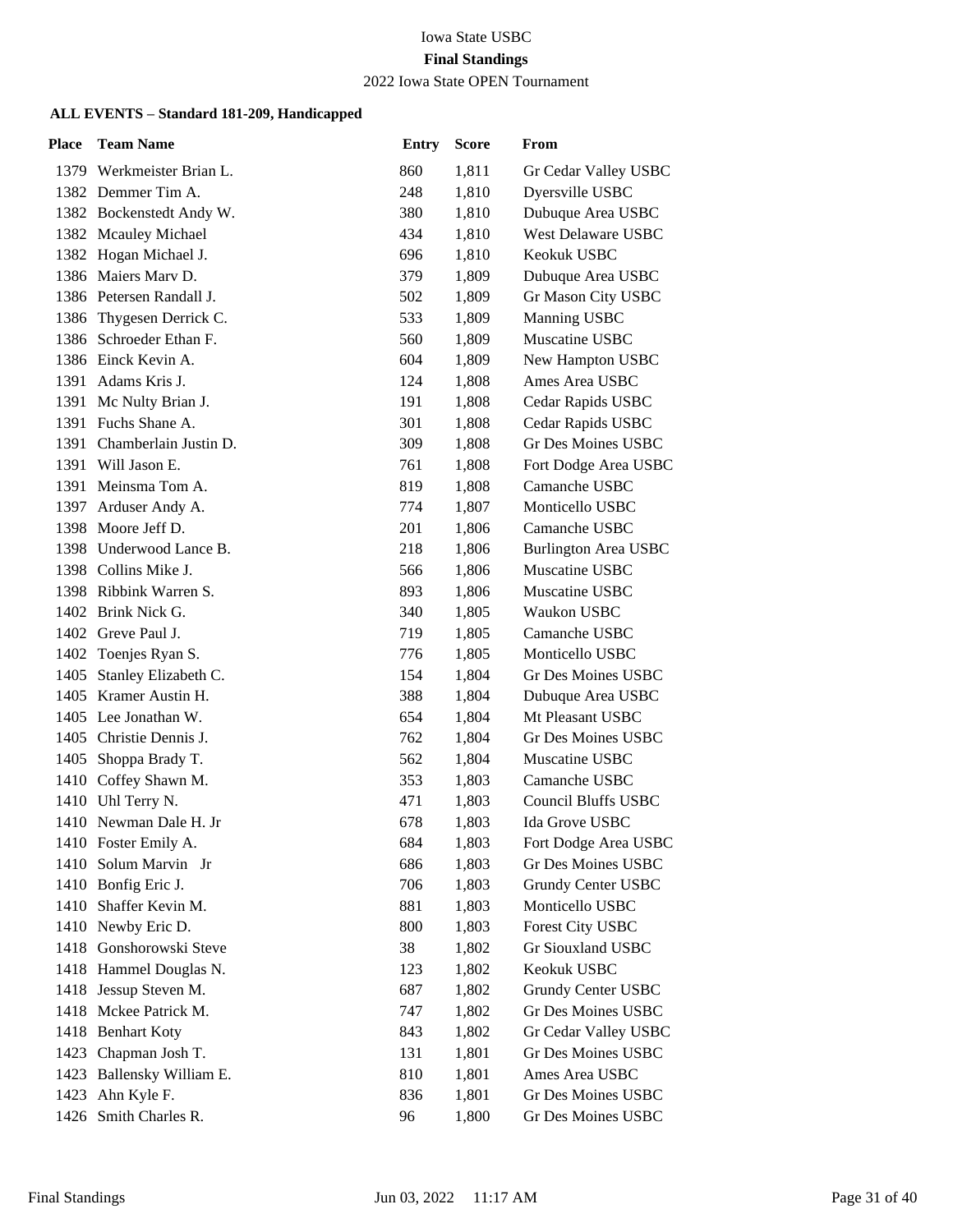2022 Iowa State OPEN Tournament

| Place | <b>Team Name</b>            | <b>Entry</b> | <b>Score</b> | From                       |
|-------|-----------------------------|--------------|--------------|----------------------------|
|       | 1426 Gwennap Kenneth D.     | 473          | 1,800        | <b>Council Bluffs USBC</b> |
|       | 1426 Elkin Taylar           | 804          | 1,800        | Fort Dodge Area USBC       |
|       | 1429 Eddy Todd D.           | 101          | 1,799        | Greenfield USBC            |
| 1429  | Jensen Ryan                 | 376          | 1,799        | Gr Mason City USBC         |
|       | 1429 Jacobsen Harry R.      | 634          | 1,799        | <b>Gr Des Moines USBC</b>  |
|       | 1429 True Wesley L.         | 636          | 1,799        | Cedar Rapids USBC          |
| 1429  | Goodell Matthew J.          | 769          | 1,799        | Cedar Rapids USBC          |
|       | 1434 Core Ryan M.           | 86           | 1,798        | Cedar Rapids USBC          |
|       | 1434 Hammel Doug C. Jr      | 123          | 1,798        | Keokuk USBC                |
|       | 1434 Konz John F.           | 231          | 1,798        | <b>Gr Des Moines USBC</b>  |
| 1437  | Wisecup Kala                | 254          | 1,797        | Fort Dodge Area USBC       |
|       | 1438 Edwards Dennis O.      | 38           | 1,796        | Gr Siouxland USBC          |
|       | 1438 Kelly Michael P.       | 238          | 1,796        | Camanche USBC              |
|       | 1440 Flanagan Randy D.      | 184          | 1,795        | <b>Council Bluffs USBC</b> |
|       | 1440 Decker Kevin R.        | 201          | 1,795        | Camanche USBC              |
|       | 1440 Bronemann Brian J.     | 777          | 1,795        | Monticello USBC            |
|       | 1440 Palmer Brian D.        | 793          | 1,795        | Gr Des Moines USBC         |
|       | 1440 Burn Paul M.           | 818          | 1,795        | Camanche USBC              |
|       | 1440 Schellhorn Donald A.   | 847          | 1,795        | Gr Cedar Valley USBC       |
|       | 1446 Eppens Michael D.      | 133          | 1,794        | Gr Mason City USBC         |
|       | 1446 Edwards Jock D.        | 328          | 1,794        | Maquoketa USBC             |
|       | 1446 Patterson Neil L.      | 743          | 1,794        | Cedar Rapids USBC          |
|       | 1446 Oswald Josh J.         | 881          | 1,794        | Monticello USBC            |
|       | 1446 Moe Timothy G.         | 600          | 1,794        | New Hampton USBC           |
|       | 1446 Smith Gary G.          | 771          | 1,794        | Anamosa USBC               |
|       | 1446 Nolan Shawn B.         | 772          | 1,794        | Monticello USBC            |
| 1453  | Quakenbush Austin M.        | 471          | 1,793        | <b>Council Bluffs USBC</b> |
|       | 1453 Larson Brock           | 627          | 1,793        | Gr Davenport Metro USB     |
|       | 1453 Lamb Doug C.           | 666          | 1,793        | <b>Gr Des Moines USBC</b>  |
| 1453  | Chitty Cody D.              | 704          | 1,793        | <b>Gr Des Moines USBC</b>  |
| 1453  | Hinrichs Nathan T.          | 776          | 1,793        | Monticello USBC            |
|       | 1458 Wonderly Paul J.       | 206          | 1,792        | Gr Des Moines USBC         |
|       | 1458 Bemiss Graig T.        | 443          | 1,792        | Oelwein USBC               |
|       | 1458 Hayslett Keegan S.     | 444          | 1,792        | <b>Iowa City USBC</b>      |
| 1458  | Juza Tim C.                 | 552          | 1,792        | Spencer USBC               |
|       | 1462 Hepker James W.        | 285          | 1,791        | Cedar Rapids USBC          |
|       | 1462 Barragy Christopher M. | 603          | 1,791        | New Hampton USBC           |
|       | 1464 Adams David A.         | 52           | 1,790        | Keokuk USBC                |
|       | 1464 Matlage Phil L.        | 153          | 1,790        | Gr Des Moines USBC         |
|       | 1466 Buckner Tyler L.       | 101          | 1,789        | Greenfield USBC            |
|       | 1466 Bebout Justin S.       | 243          | 1,789        | Gr Davenport Metro USB     |
|       | 1466 Steffensmeier Scott J. | 248          | 1,789        | Dyersville USBC            |
|       | 1466 Kuntz David E.         | 526          | 1,789        | Monticello USBC            |
|       | 1466 Kluesner Mark J.       | 637          | 1,789        | Cedar Rapids USBC          |
|       | 1466 Wagner Brandon M.      | 823          | 1,789        | Cedar Rapids USBC          |
|       | 1472 Reed John R.           | 466          | 1,788        | Dubuque Area USBC          |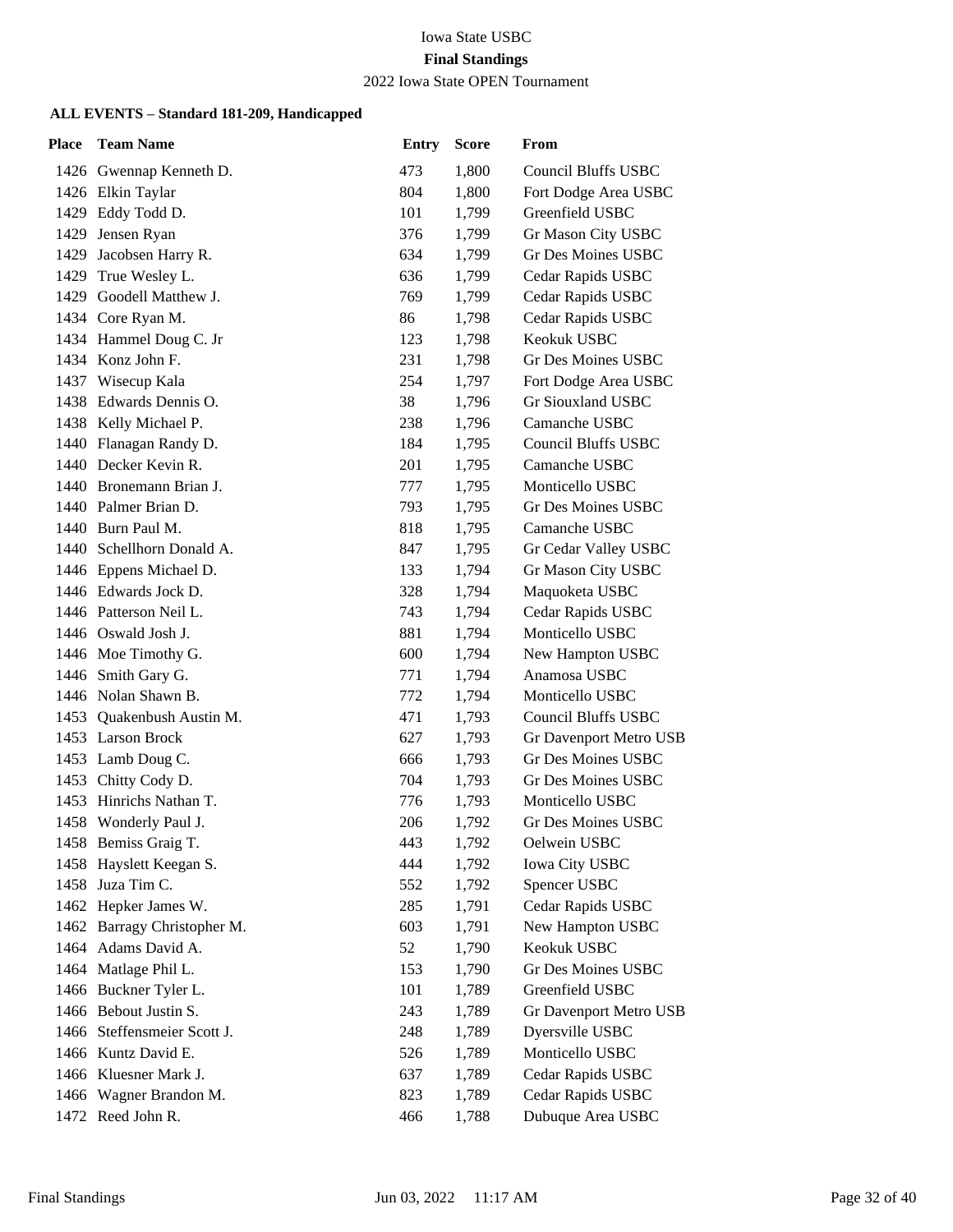#### 2022 Iowa State OPEN Tournament

| <b>Place</b> | <b>Team Name</b>            | <b>Entry</b> | <b>Score</b> | From                       |
|--------------|-----------------------------|--------------|--------------|----------------------------|
|              | 1472 Breashears MaryJane K. | 487          | 1,788        | Anamosa USBC               |
|              | 1474 Case Terry L. Jr       | 129          | 1,787        | Gr Siouxland USBC          |
|              | 1474 Fulton John J.         | 138          | 1,787        | Cedar Rapids USBC          |
|              | 1474 Bruce Adam N.          | 206          | 1,787        | <b>Gr Des Moines USBC</b>  |
|              | 1474 Idler Ryan L.          | 292          | 1,787        | Charles City USBC          |
|              | 1474 Hawkins Alan J.        | 320          | 1,787        | <b>Iowa City USBC</b>      |
|              | 1474 Newbanks Jordan D.     | 813          | 1,787        | Ames Area USBC             |
|              | 1480 Watson Thomas J.       | 308          | 1,786        | Gr Des Moines USBC         |
|              | 1480 Gumm Kennon W.         | 458          | 1,786        | <b>West Union USBC</b>     |
|              | 1480 Holub Loras J.         | 486          | 1,786        | Anamosa USBC               |
|              | 1480 Cook Michael G.        | 741          | 1,786        | Gr Des Moines USBC         |
|              | 1484 McAllister Matthew T.  | 252          | 1,785        | Dyersville USBC            |
|              | 1484 Elsbernd Mike A.       | 456          | 1,785        | West Union USBC            |
|              | 1484 Kehm Theodore Jr       | 472          | 1,785        | <b>Council Bluffs USBC</b> |
|              | 1484 Martinez Chad C.       | 886          | 1,785        | Gr Cedar Valley USBC       |
|              | 1484 Kleppe Kevin K.        | 844          | 1,785        | Gr Cedar Valley USBC       |
|              | 1489 Schnabel Rodger G.     | 647          | 1,784        | Eldora USBC                |
|              | 1489 Kirchner Kevin         | 268          | 1,784        | Mt Pleasant USBC           |
| 1491         | McCarthy Jamie M.           | 343          | 1,782        | Waukon USBC                |
|              | 1491 Fagan Kyle             | 436          | 1,782        | <b>West Delaware USBC</b>  |
|              | 1491 Lenz Keith A.          | 542          | 1,782        | <b>Iowa City USBC</b>      |
|              | 1491 Grapp Joshua E.        | 851          | 1,782        | Gr Cedar Valley USBC       |
|              | 1495 Hebdon Jayson P. Sr    | 299          | 1,781        | Cedar Rapids USBC          |
|              | 1495 Soukup Chad E.         | 300          | 1,781        | Cedar Rapids USBC          |
|              | 1495 Renne Jeremy J.        | 348          | 1,781        | Waukon USBC                |
|              | 1495 Spies Justin P.        | 452          | 1,781        | <b>West Union USBC</b>     |
|              | 1495 Lane Christopher L.    | 806          | 1,781        | Cedar Rapids USBC          |
|              | 1500 Mitchell Trelys H. Jr  | 148          | 1,780        | Cedar Rapids USBC          |
|              | 1500 Farrell Richard P.     | 338          | 1,780        | Maquoketa USBC             |
|              | 1500 Peterson Jesse         | 347          | 1,780        | Waukon USBC                |
|              | 1500 Maschke Justin M.      | 366          | 1,780        | Gr Des Moines USBC         |
|              | 1500 Kruse Jerry L. Jr      | 645          | 1,780        | Muscatine USBC             |
|              | 1505 Hall Robert L.         | 29           | 1,779        | Iowa City USBC             |
|              | 1505 Henderson Jeff L.      | 46           | 1,779        | <b>Stuart USBC</b>         |
|              | 1505 Kukral Robert J.       | 408          | 1,779        | Tripoli USBC               |
|              | 1505 Riggen Michael T.      | 903          | 1,779        | Pella USBC                 |
|              | 1509 Brockney David L.      | 16           | 1,778        | Charles City USBC          |
|              | 1509 Harrison Rae           | 254          | 1,778        | Fort Dodge Area USBC       |
| 1509         | Ryner Mike L.               | 374          | 1,778        | Gr Mason City USBC         |
|              | 1509 Domek Martin J.        | 516          | 1,778        | Estherville USBC           |
|              | 1509 Rollins Jenn D.        | 723          | 1,778        | Fort Dodge Area USBC       |
| 1509         | Bruggeman Josh              | 528          | 1,778        | Gr Mason City USBC         |
| 1515         | Hoisington Kevin            | 347          | 1,777        | Waukon USBC                |
|              | 1516 Stevens Rick R.        | 178          | 1,776        | <b>Belmond USBC</b>        |
|              | 1516 Behnke Russell         | 301          | 1,776        | Cedar Rapids USBC          |
|              | 1516 Marchand James R.      | 606          | 1,776        | Gr Davenport Metro USB     |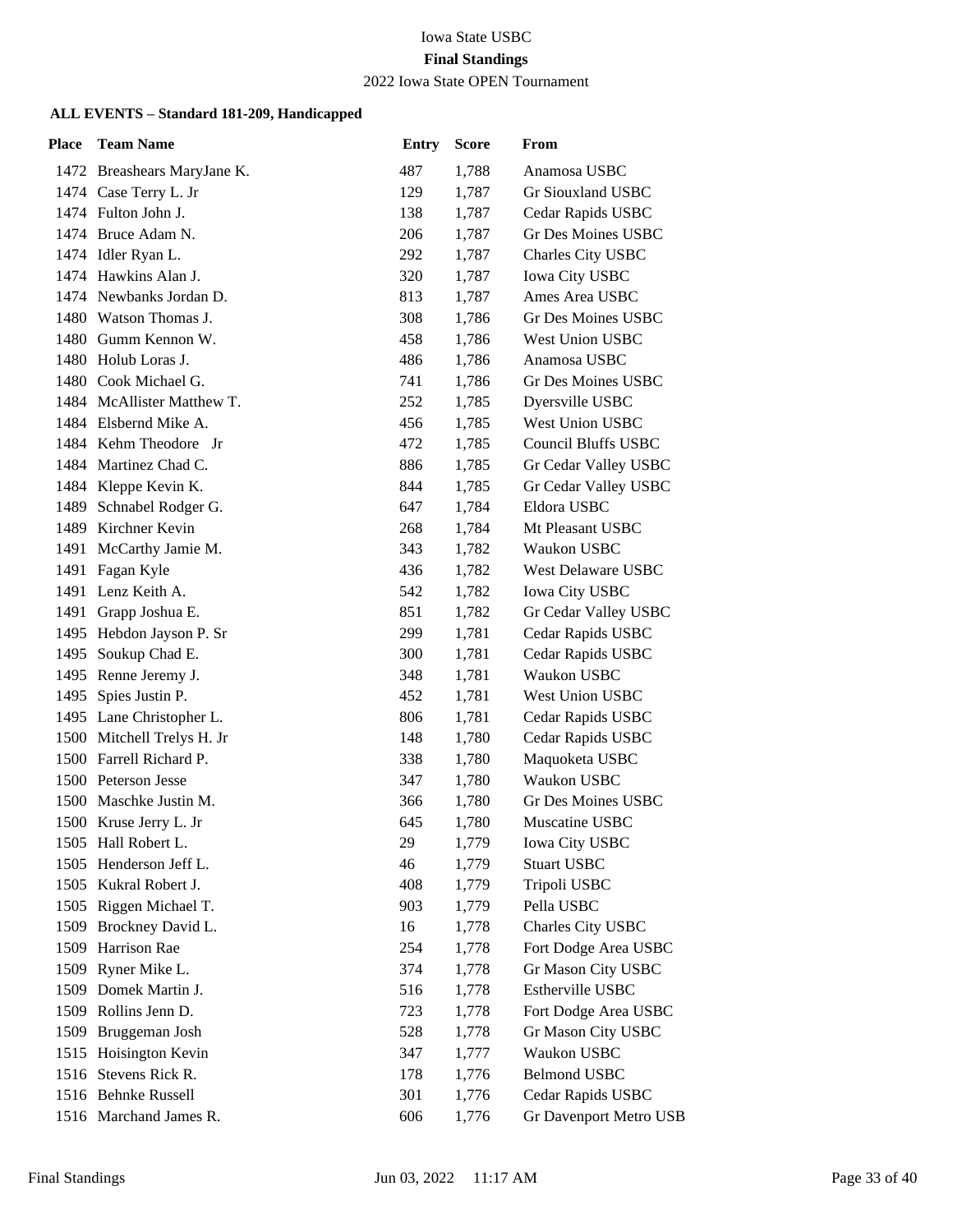### 2022 Iowa State OPEN Tournament

| Place | <b>Team Name</b>               | <b>Entry</b> | <b>Score</b> | From                      |
|-------|--------------------------------|--------------|--------------|---------------------------|
|       | 1519 Hurmence Roger L.         | 86           | 1,775        | Cedar Rapids USBC         |
|       | 1519 Scott Chaz M.             | 328          | 1,775        | Maquoketa USBC            |
|       | 1519 Benson Tharin M.          | 346          | 1,775        | Waukon USBC               |
|       | 1519 Brungardt Joe T.          | 680          | 1,775        | Ida Grove USBC            |
| 1519  | Shoafstall Terrance M.         | 778          | 1,775        | Gr Mason City USBC        |
|       | 1519 Boege Derick L.           | 876          | 1,775        | Gr Cedar Valley USBC      |
|       | 1525 Possehl Mike              | 170          | 1,774        | Cedar Rapids USBC         |
|       | 1525 Mohr Doug A.              | 332          | 1,774        | Maquoketa USBC            |
|       | 1525 McClellan Lucas A.        | 550          | 1,774        | Spencer USBC              |
|       | 1525 Erichsen Luke             | 414          | 1,774        | Gr Davenport Metro USB    |
|       | 1525 Richmond Jeremiah 'Jp' P. | 844          | 1,774        | Gr Cedar Valley USBC      |
|       | 1530 Scheffert Steve L.        | 727          | 1,773        | Dubuque Area USBC         |
|       | 1531 Black Ryan J.             | 109          | 1,772        | Cedar Rapids USBC         |
| 1531  | Slobodnik Doug A.              | 258          | 1,772        | Mt Pleasant USBC          |
|       | 1531 Rouse Rayce               | 298          | 1,772        | Cedar Rapids USBC         |
|       | 1531 Schmitt Rick J.           | 382          | 1,772        | Dubuque Area USBC         |
|       | 1531 Topp Nathan M.            | 816          | 1,772        | Eldora USBC               |
|       | 1536 Cloos Philip J.           | 482          | 1,771        | <b>Gr Des Moines USBC</b> |
|       | 1537 Heefner Jay P.            | 84           | 1,770        | Cedar Rapids USBC         |
|       | 1538 Ahles John A.             | 757          | 1,769        | Eldora USBC               |
|       | 1539 Riddle Christopher M. Jr  | 63           | 1,768        | <b>Iowa City USBC</b>     |
|       | 1539 Barner Barton S.          | 485          | 1,768        | Anamosa USBC              |
|       | 1539 Pietsch Thomas            | 491          | 1,768        | Sigourney USBC            |
|       | 1539 Glawe Rick C.             | 102          | 1,768        | Cedar Rapids USBC         |
|       | 1543 Hunter Max                | 104          | 1,767        | Decorah USBC              |
|       | 1543 Kamp Steve W.             | 387          | 1,767        | Dubuque Area USBC         |
|       | 1545 Mitchell Jerry            | 294          | 1,766        | Charles City USBC         |
|       | 1545 Usher Steve W.            | 800          | 1,766        | <b>Forest City USBC</b>   |
|       | 1547 Brumley David A.          | 45           | 1,764        | <b>Stuart USBC</b>        |
| 1547  | Snapp Michael N.               | 277          | 1,764        | Cedar Rapids USBC         |
|       | 1547 Hanson Troy D.            | 502          | 1,764        | Gr Mason City USBC        |
|       | 1547 Coberley Adam R.          | 520          | 1,764        | Dubuque Area USBC         |
|       | 1547 Dole Kyle T.              | 548          | 1,764        | Spencer USBC              |
| 1547  | Sickels Ralph                  | 691          | 1,764        | Ottumwa Area USBC         |
|       | 1547 Wolfe David F.            | 732          | 1,764        | Cedar Rapids USBC         |
|       | 1554 Matthews Shawn A.         | 157          | 1,763        | <b>Stuart USBC</b>        |
|       | 1555 Vaske Nathan P.           | 383          | 1,762        | Dubuque Area USBC         |
|       | 1556 Fisher Eric A.            | 324          | 1,761        | Marshalltown Area USBC    |
|       | 1556 Westhoff Matt J.          | 783          | 1,761        | Dubuque Area USBC         |
|       | 1558 Starr Michael E.          | 365          | 1,760        | Gr Des Moines USBC        |
|       | 1558 Stonehocker Larry L.      | 499          | 1,760        | <b>Gr Des Moines USBC</b> |
| 1558  | Stephens Sheri                 | 620          | 1,760        | Ames Area USBC            |
| 1561  | Mitchell Tyler R.              | 294          | 1,759        | Charles City USBC         |
|       | 1561 Lombard Robert E.         | 368          | 1,759        | Fort Dodge Area USBC      |
|       | 1561 Bergan Michael L.         | 376          | 1,759        | Gr Mason City USBC        |
| 1561  | Sommerfelt Matt J.             | 406          | 1,759        | Tripoli USBC              |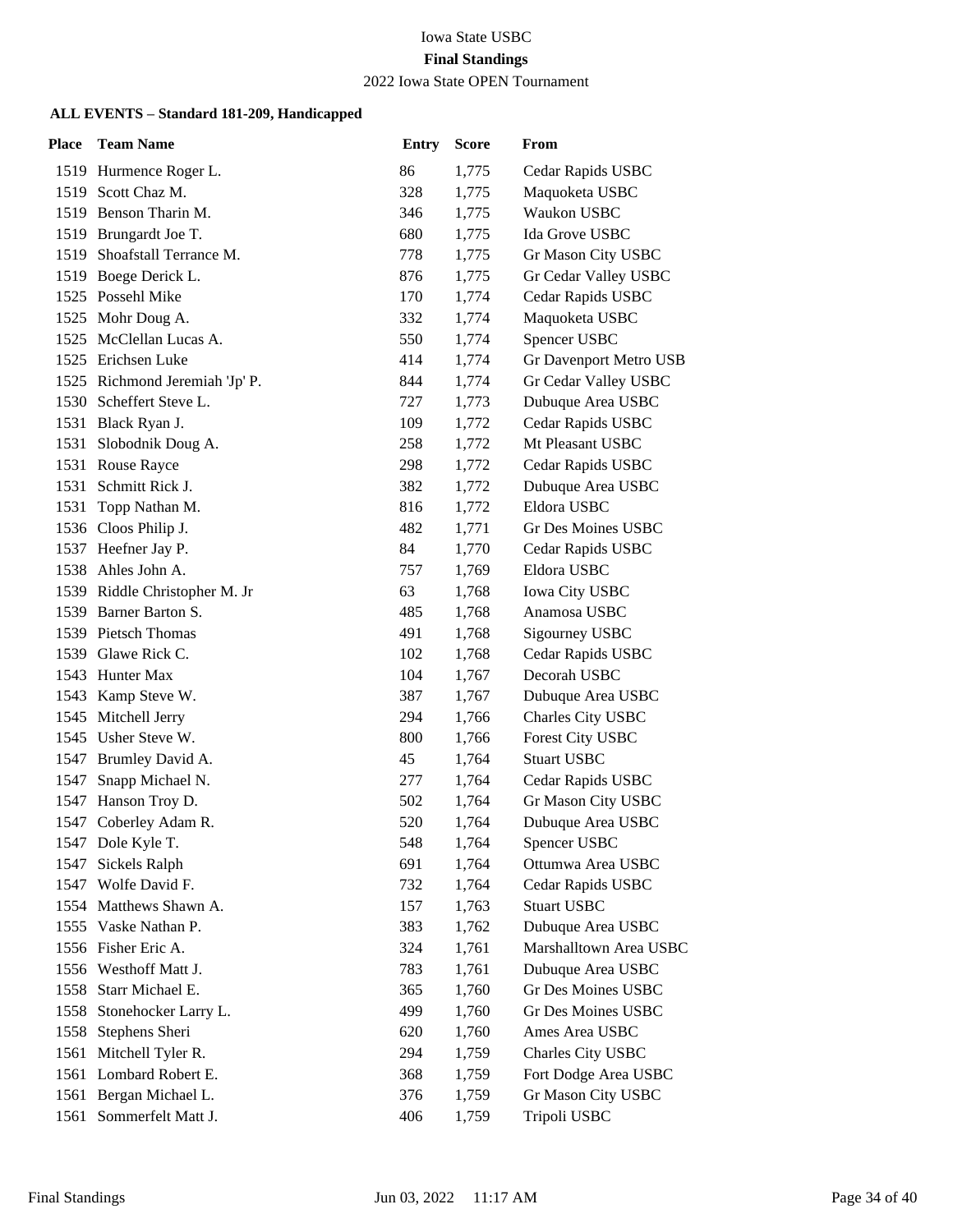### 2022 Iowa State OPEN Tournament

| <b>Team Name</b>           | <b>Entry</b> | <b>Score</b> | From                        |
|----------------------------|--------------|--------------|-----------------------------|
| 1561 Kasper Bobbie J.      | 542          | 1,759        | Iowa City USBC              |
| Quakenbush Jodi R.<br>1561 | 474          | 1,759        | <b>Council Bluffs USBC</b>  |
| 1567 Foss Steven M.        | 6            | 1,758        | Iowa City USBC              |
| 1567 Hickman Damon L.      | 549          | 1,758        | Spencer USBC                |
| 1567 Lewis Brett M.        | 733          | 1,758        | Cedar Rapids USBC           |
| 1567 Dirks Joseph E.       | 881          | 1,758        | Monticello USBC             |
| 1571 Preston Paul L.       | 622          | 1,757        | Gr Des Moines USBC          |
| 1572 Crawford Wyatt D.     | 7            | 1,756        | Iowa City USBC              |
| 1572 Guest Lisa            | 72           | 1,756        | Ottumwa Area USBC           |
| 1572 Farrell Jeff A.       | 275          | 1,756        | Corydon USBC                |
| 1572 Wheatly Norman D.     | 307          | 1,756        | Gr Des Moines USBC          |
| 1572 Spies Litisha E.      | 453          | 1,756        | West Union USBC             |
| 1572 Bruening Steve L.     | 585          | 1,756        | Guthrie County USBC         |
| 1572 Stalker Evan R.       | 755          | 1,756        | Gr Mason City USBC          |
| 1572 Bushore Christian L.  | 767          | 1,756        | Ames Area USBC              |
| 1580 Whiteman Scott M.     | 706          | 1,755        | Grundy Center USBC          |
| 1581 Lock Jeff A.          | 119          | 1,754        | Iowa City USBC              |
| 1581 McRill Evan E.        | 321          | 1,754        | Marshalltown Area USBC      |
| 1581 Brink Billy A.        | 340          | 1,754        | Waukon USBC                 |
| 1581 Fisher Benjamin       | 740          | 1,754        | Ames Area USBC              |
| 1581 Main Wiley            | 831          | 1,754        | Lenox USBC                  |
| 1586 Cochran Robert E.     | 156          | 1,753        | <b>Gr Des Moines USBC</b>   |
| 1587 Schmitt Verne         | 257          | 1,752        | Mt Pleasant USBC            |
| 1587 Pitts Ryan A.         | 681          | 1,752        | Sioux Rapids-Alta USBC      |
| 1589 Hemann John A.        | 167          | 1,751        | <b>St Ansgar USBC</b>       |
| 1589 Brown Cory L.         | 175          | 1,751        | <b>Belmond USBC</b>         |
| 1589 Walker Billy R.       | 315          | 1,751        | Gr Des Moines USBC          |
| 1589 Ragsdale Noah L.      | 877          | 1,751        | Gr Cedar Valley USBC        |
| Smeins Duncan C.           | 170          | 1,750        | Cedar Rapids USBC           |
| 1593 Gilge Kenneth B.      | 589          | 1,750        | Guthrie County USBC         |
| Bowers Timothy J.          | 268          | 1,750        | Mt Pleasant USBC            |
| 1596 Gilbert Michael A.    | 62           | 1,749        | <b>Iowa City USBC</b>       |
| 1596 Schmidt Corey K.      | 293          | 1,749        | Charles City USBC           |
| 1598 Foxen Tony            | 244          | 1,748        | Dyersville USBC             |
| 1599 Wagner Curt J.        | 132          | 1,747        | Gr Des Moines USBC          |
| 1599 Weidemann Scott R.    | 457          | 1,747        | West Union USBC             |
| 1599 Ennenga Jason R.      | 867          | 1,747        | Gr Cedar Valley USBC        |
| 1602 Shannon Kaitlyn D.    | 220          | 1,746        | <b>Burlington Area USBC</b> |
| Garringer Jeremy L.        | 628          | 1,745        | Iowa City USBC              |
| 1604 Hellman Eddie C.      | 180          | 1,744        | <b>Belmond USBC</b>         |
| 1604 Stone Brody C.        | 295          | 1,744        | Charles City USBC           |
| 1604 Schiltz Stan M.       | 311          | 1,744        | Gr Des Moines USBC          |
| 1604 Dilks W. Bryan        | 685          | 1,744        | Gr Des Moines USBC          |
| 1604 Anderson Ray T.       | 724          | 1,744        | Clinton USBC                |
| 1609 Beswick John P.       | 48           | 1,743        | <b>Clinton USBC</b>         |
| Forcht Andrew S.           | 158          | 1,743        | <b>Stuart USBC</b>          |
|                            |              |              |                             |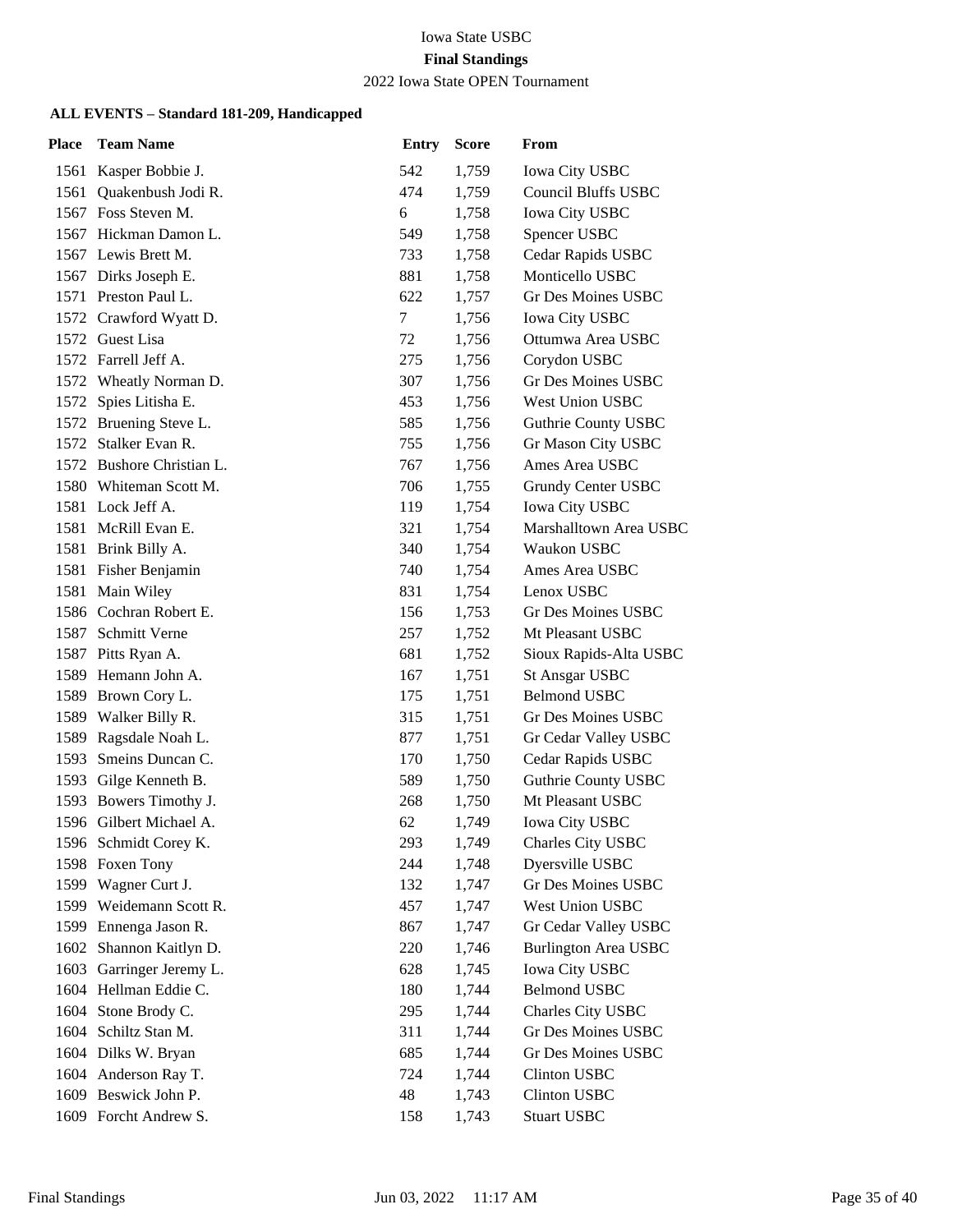2022 Iowa State OPEN Tournament

| Place | <b>Team Name</b>           | <b>Entry</b> | <b>Score</b> | From                        |
|-------|----------------------------|--------------|--------------|-----------------------------|
|       | 1609 Caffrey Daniel R.     | 294          | 1,743        | Charles City USBC           |
|       | 1609 Myers Tyler J.        | 476          | 1,743        | <b>Council Bluffs USBC</b>  |
|       | 1609 Lawrence Jonathan D.  | 510          | 1,743        | Cedar Rapids USBC           |
|       | 1614 Johnson Phillip M.    | 527          | 1,742        | Red Oak USBC                |
|       | 1614 Cutsforth Troy J.     | 604          | 1,742        | New Hampton USBC            |
|       | 1616 Kendall Tom W.        | 885          | 1,741        | Gr Cedar Valley USBC        |
|       | 1617 Breashears Tom E.     | 485          | 1,740        | Anamosa USBC                |
|       | 1617 Butler Jason          | 675          | 1,740        | Ida Grove USBC              |
|       | 1619 Ita Joseph E.         | 216          | 1,739        | <b>Burlington Area USBC</b> |
|       | 1620 Rice Bailey D.        | 384          | 1,738        | Dubuque Area USBC           |
|       | 1620 Baxter Jason D.       | 840          | 1,738        | Gr Cedar Valley USBC        |
|       | 1622 Hansen Kaleb J.       | 161          | 1,737        | Council Bluffs USBC         |
|       | 1622 Kirchhoff Kyle M.     | 406          | 1,737        | Tripoli USBC                |
|       | 1622 Briner Mike E.        | 479          | 1,737        | <b>Creston USBC</b>         |
|       | 1622 Meyer Kody            | 677          | 1,737        | Ida Grove USBC              |
|       | 1626 Darrah Josh M.        | 124          | 1,736        | Ames Area USBC              |
|       | 1626 Thompson Jeff J.      | 529          | 1,736        | Gr Mason City USBC          |
|       | 1628 Carpenter Rick D.     | 558          | 1,735        | Muscatine USBC              |
| 1629  | Ramirez Juan G.            | 195          | 1,734        | Cedar Rapids USBC           |
|       | 1629 Buck Mark D.          | 608          | 1,734        | Gr Davenport Metro USB      |
|       | 1631 Mc Guire Lyle D.      | 144          | 1,732        | Cedar Rapids USBC           |
|       | 1632 Graybill Gary W.      | 26           | 1,731        | <b>Council Bluffs USBC</b>  |
|       | 1632 Wright Dave L. Jr     | 430          | 1,731        | West Delaware USBC          |
|       | 1632 Trampel Ryan D.       | 634          | 1,731        | Gr Des Moines USBC          |
|       | 1635 Kinrade Scott M.      | 511          | 1,730        | Cedar Rapids USBC           |
| 1635  | Casillas Jerri R.          | 885          | 1,730        | Gr Cedar Valley USBC        |
|       | 1637 Hahn Mark             | 242          | 1,729        | Gr Davenport Metro USB      |
|       | 1638 Pearson Andy L.       | 279          | 1,727        | Cedar Rapids USBC           |
|       | 1639 Ayers Gary L.         | 713          | 1,726        | <b>Council Bluffs USBC</b>  |
|       | 1640 Olsen Michael R.      | 331          | 1,725        | Maquoketa USBC              |
|       | 1640 Schultz James A.      | 475          | 1,725        | <b>Council Bluffs USBC</b>  |
|       | 1642 Stanton Brenton E. Sr | 362          | 1,724        | Gr Des Moines USBC          |
|       | 1642 Booth Scott A.        | 818          | 1,724        | Camanche USBC               |
|       | 1644 Dietz Chad D.         | 737          | 1,723        | Gr Davenport Metro USB      |
|       | 1644 Wandro Eugene C.      | 846          | 1,723        | Gr Cedar Valley USBC        |
|       | 1646 Dornbush Brian R.     | 48           | 1,722        | Clinton USBC                |
|       | 1647 Rollf Randy E.        | 54           | 1,721        | Ottumwa Area USBC           |
| 1647  | Mootz Robert G.            | 64           | 1,721        | Dubuque Area USBC           |
|       | 1649 Reese Darin W.        | 11           | 1,720        | Anamosa USBC                |
|       | 1649 Lane Robert M.        | 60           | 1,720        | Cedar Rapids USBC           |
|       | 1649 Powers Anthony J.     | 239          | 1,720        | Gr Davenport Metro USB      |
|       | 1649 Eiben Hayo T.         | 772          | 1,720        | Monticello USBC             |
|       | 1649 Graham Warren E.      | 790          | 1,720        | Anamosa USBC                |
|       | 1654 Cryder Christian      | 15           | 1,719        | Ames Area USBC              |
|       | 1654 Gibson Joe            | 240          | 1,719        | De Witt USBC                |
|       | 1656 Feltes Adam C.        | 629          | 1,718        | <b>Iowa City USBC</b>       |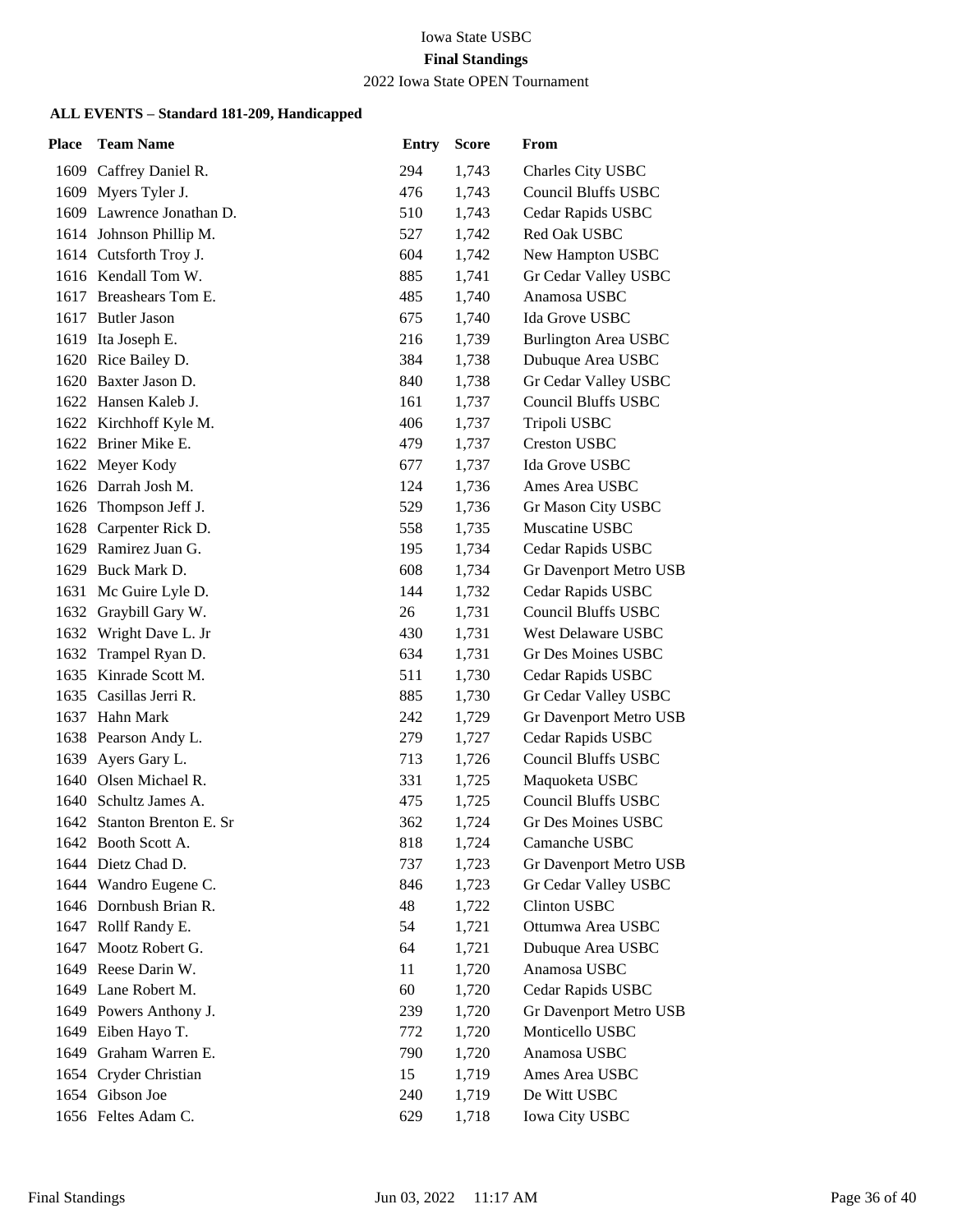### 2022 Iowa State OPEN Tournament

| <b>Place</b> | <b>Team Name</b>          | <b>Entry</b> | <b>Score</b> | From                       |
|--------------|---------------------------|--------------|--------------|----------------------------|
|              | 1656 Epperson Brian W.    | 816          | 1,718        | Eldora USBC                |
|              | 1658 Frost Dylan          | 188          | 1,717        | Gr Des Moines USBC         |
|              | 1658 Beenken Dennis D.    | 429          | 1,717        | Grundy Center USBC         |
|              | 1658 Jones Gary E.        | 639          | 1,717        | <b>Bellevue USBC</b>       |
|              | 1661 Meyer David J.       | 510          | 1,714        | Cedar Rapids USBC          |
|              | 1661 Bauer Troy M.        | 881          | 1,714        | Monticello USBC            |
| 1663         | Sells Hayley R.           | 228          | 1,713        | Gr Des Moines USBC         |
|              | 1663 Deflieger Chester D. | 379          | 1,713        | Dubuque Area USBC          |
|              | 1665 Hill Kyle M.         | 33           | 1,711        | Jasper County USBC         |
| 1665         | Pape Brian R.             | 351          | 1,711        | Camanche USBC              |
| 1665         | Nissen Stan D.            | 547          | 1,711        | Spencer USBC               |
|              | 1668 Manders Jason J.     | 641          | 1,710        | Bellevue USBC              |
|              | 1668 Brown James A.       | 779          | 1,710        | Gr Mason City USBC         |
|              | 1670 Kuennen Steven G.    | 605          | 1,709        | New Hampton USBC           |
|              | 1671 Powers Jack A.       | 27           | 1,707        | <b>Council Bluffs USBC</b> |
|              | 1671 Griffiths Edward J.  | 267          | 1,707        | Mt Pleasant USBC           |
|              | 1673 Graves Justin D.     | 765          | 1,706        | Gr Des Moines USBC         |
|              | 1674 Banes Mitchell G.    | 260          | 1,705        | Mt Pleasant USBC           |
|              | 1674 Havlovic Mark J.     | 359          | 1,705        | Stacyville USBC            |
|              | 1674 Kruser Jamie L.      | 759          | 1,705        | Dubuque Area USBC          |
|              | 1674 Thorson Dane S.      | 880          | 1,705        | Monticello USBC            |
|              | 1678 Halleran Tanner O.   | 115          | 1,704        | Gr Des Moines USBC         |
|              | 1678 Wohlleber Alexis     | 263          | 1,704        | Mt Pleasant USBC           |
|              | 1678 Franks Joseph A.     | 642          | 1,704        | Muscatine USBC             |
|              | 1678 Parks Joe H.         | 707          | 1,704        | Grundy Center USBC         |
| 1682         | Judson Derald L.          | 154          | 1,703        | <b>Gr Des Moines USBC</b>  |
|              | 1683 Weimerskirk Todd A.  | 641          | 1,700        | <b>Bellevue USBC</b>       |
|              | 1683 Dunne William J.     | 641          | 1,700        | Bellevue USBC              |
|              | 1683 Ginther Ashley S.    | 846          | 1,700        | Gr Cedar Valley USBC       |
|              | 1686 Herke Michael W.     | 519          | 1,699        | Estherville USBC           |
|              | 1686 Miller Michael       | 825          | 1,699        | <b>Boone County USBC</b>   |
|              | 1688 Lydon Joe P.         | 417          | 1,698        | Red Oak USBC               |
|              | 1688 Smmons Joshua D.     | 313          | 1,698        | Gr Des Moines USBC         |
| 1690         | <b>Ross Doug</b>          | 294          | 1,694        | Charles City USBC          |
| 1691         | <b>Wolmutt Steven</b>     | 770          | 1,692        | Anamosa USBC               |
|              | 1692 Laird Darin M.       | 315          | 1,691        | Gr Des Moines USBC         |
|              | 1693 Holtan Rod W.        | 581          | 1,690        | Humboldt Iowa USBC         |
| 1694         | Hosch Austin M.           | 385          | 1,689        | Dubuque Area USBC          |
| 1695         | Jandik Red                | 5            | 1,688        | Cedar Rapids USBC          |
| 1695         | Klocke Jason D.           | 537          | 1,688        | Manning USBC               |
| 1697         | Kimball Shawn D.          | 108          | 1,687        | Cedar Rapids USBC          |
| 1697         | Kennedy Danny L.          | 727          | 1,687        | Dubuque Area USBC          |
| 1697         | Blackwell Garrett J.      | 758          | 1,687        | Cedar Rapids USBC          |
| 1697         | Snyder Daniel J.          | 410          | 1,687        | Cedar Rapids USBC          |
| 1701         | Schriever Chad D.         | 293          | 1,684        | Charles City USBC          |
| 1701         | Gadbois Derek A.          | 484          | 1,684        | Council Bluffs USBC        |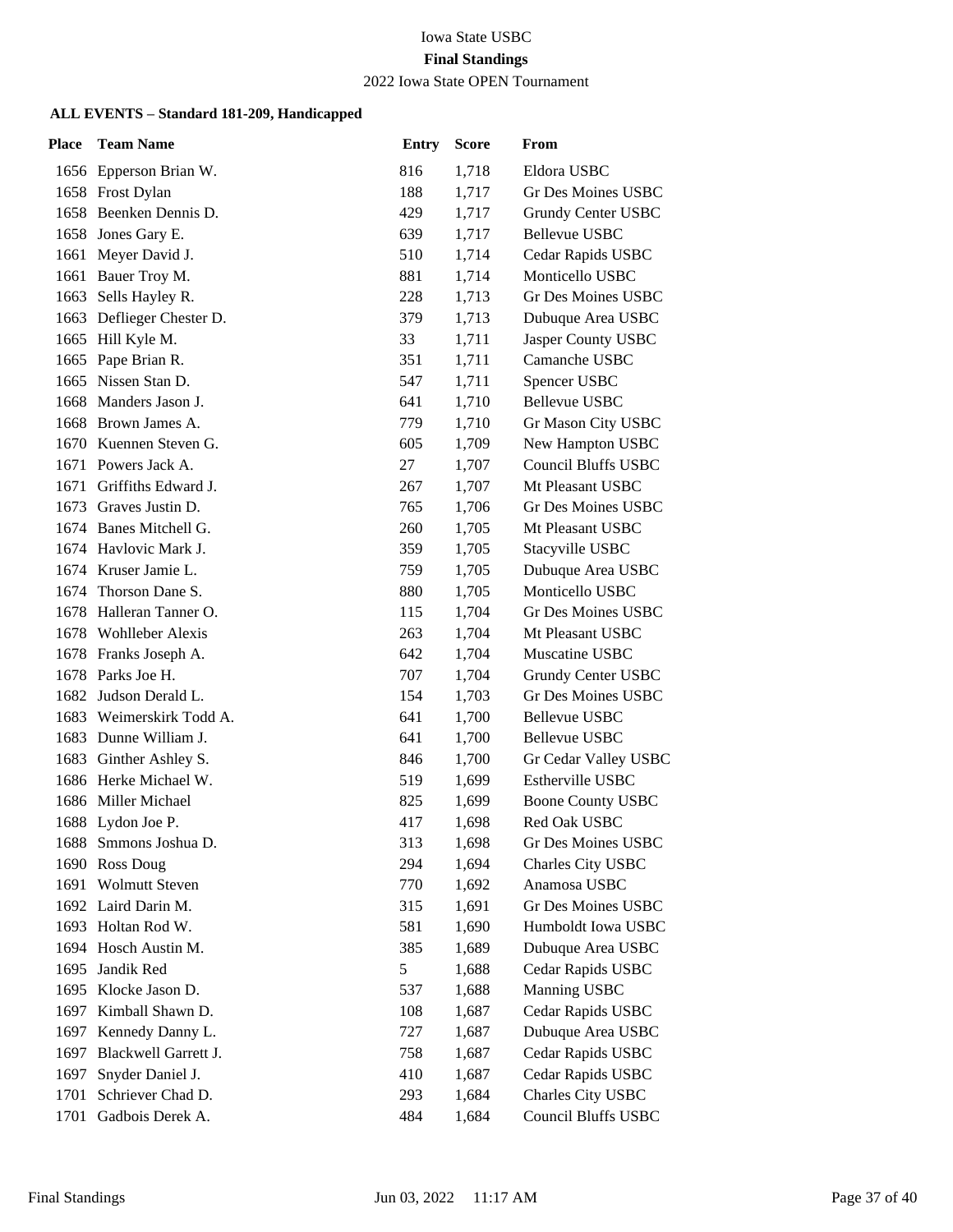### 2022 Iowa State OPEN Tournament

| <b>Place</b> | <b>Team Name</b>           | <b>Entry</b> | <b>Score</b> | From                       |
|--------------|----------------------------|--------------|--------------|----------------------------|
|              | 1703 Fulton Jacob J.       | 23           | 1,683        | Cedar Rapids USBC          |
|              | 1703 McRobie Mike W.       | 861          | 1,683        | Gr Cedar Valley USBC       |
| 1705         | Schmitt Marvin             | 458          | 1,682        | <b>West Union USBC</b>     |
|              | 1705 Ristau Richard J.     | 800          | 1,682        | <b>Forest City USBC</b>    |
|              | 1707 Brantner Jerry L.     | 122          | 1,681        | Gr Mason City USBC         |
|              | 1707 Wilson Blaine         | 430          | 1,681        | West Delaware USBC         |
|              | 1707 Connolly Matt J.      | 783          | 1,681        | Dubuque Area USBC          |
|              | 1710 Thomas Andrew J.      | 474          | 1,680        | <b>Council Bluffs USBC</b> |
|              | 1711 Souder Ray A.         | 262          | 1,679        | Mt Pleasant USBC           |
|              | 1711 Garringer Michael D.  | 628          | 1,679        | <b>Iowa City USBC</b>      |
| 1713         | Ahmann Tom J.              | 300          | 1,678        | Cedar Rapids USBC          |
|              | 1713 Kiburz Klayton        | 898          | 1,678        | Monticello USBC            |
|              | 1715 Kamberger John W.     | 729          | 1,674        | Gr Mason City USBC         |
|              | 1716 Akers Clive E.        | 541          | 1,672        | Marshalltown Area USBC     |
|              | 1717 Galle Brian J.        | 727          | 1,670        | Dubuque Area USBC          |
|              | 1718 Donnelly Donald J. Jr | 160          | 1,669        | <b>Council Bluffs USBC</b> |
|              | 1719 Weinschenk Richard H. | 597          | 1,667        | Bellevue USBC              |
| 1720         | Jacobs Jon M.              | 773          | 1,665        | Monticello USBC            |
|              | 1721 Black Derrick J.      | 40           | 1,664        | Ames Area USBC             |
|              | 1721 Matthews Martin A.    | 472          | 1,664        | <b>Council Bluffs USBC</b> |
|              | 1723 Wohlleber Danny L.    | 263          | 1,663        | Mt Pleasant USBC           |
|              | 1724 Trimble David D.      | 557          | 1,662        | Muscatine USBC             |
| 1725         | Schuldt Luke D.            | 399          | 1,659        | Tripoli USBC               |
|              | 1726 Bemiss Kevin          | 458          | 1,658        | West Union USBC            |
|              | 1727 Morgan Pat W.         | 714          | 1,657        | <b>Council Bluffs USBC</b> |
|              | 1728 Page Kirk E.          | 711          | 1,652        | Cedar Rapids USBC          |
| 1729         | Medinger Chris J.          | 597          | 1,651        | <b>Bellevue USBC</b>       |
|              | 1730 Hauser Dustin M.      | 110          | 1,647        | <b>Iowa City USBC</b>      |
|              | 1731 Smith Jennifer L.     | 850          | 1,646        | Gr Cedar Valley USBC       |
| 1732         | Mays Scott A.              | 498          | 1,641        | Gr Des Moines USBC         |
| 1733         | Nord Donald W.             | 125          | 1,640        | Gr Davenport Metro USB     |
| 1733         | Nguyen Joshua J.           | 839          | 1,640        | Gr Cedar Valley USBC       |
|              | 1735 Hoffmann Gary D.      | 381          | 1,639        | Dubuque Area USBC          |
|              | 1736 Recker Terry J.       | 249          | 1,635        | Dyersville USBC            |
| 1737         | Benge Matthew A.           | 23           | 1,632        | Cedar Rapids USBC          |
| 1737         | Mattern Dave B.            | 787          | 1,632        | Gr Des Moines USBC         |
|              | 1739 Medina Ryan R.        | 105          | 1,631        | Jasper County USBC         |
|              | 1739 Kalinosky Adam M.     | 24           | 1,631        | <b>Council Bluffs USBC</b> |
| 1741         | Stepanek Trent D.          | 278          | 1,629        | Cedar Rapids USBC          |
| 1741         | Tobey Nathan R.            | 888          | 1,629        | Gr Cedar Valley USBC       |
|              | 1741 Foster Michael V.     | 795          | 1,629        | Ames Area USBC             |
| 1744         | Johansen Lee A.            | 460          | 1,625        | West Union USBC            |
|              | 1745 Chatfield Melinda M.  | 257          | 1,622        | Mt Pleasant USBC           |
|              | 1746 Sorrowfree Robert J.  | 557          | 1,614        | Muscatine USBC             |
|              | 1747 Butteris Zachary J.   | 10           | 1,613        | Anamosa USBC               |
|              | 1748 Pierson Joe S.        | 273          | 1,611        | Gr Des Moines USBC         |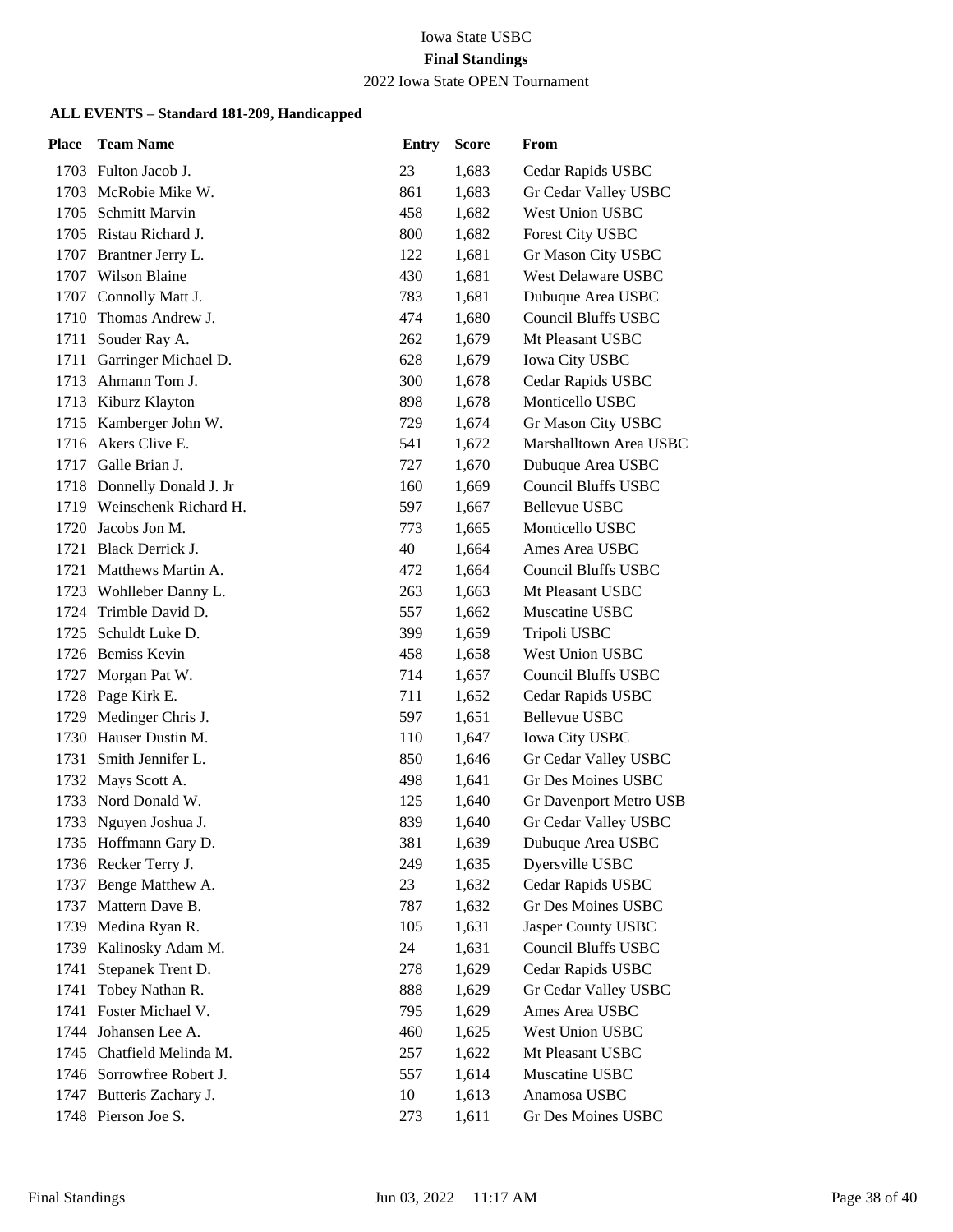2022 Iowa State OPEN Tournament

| Place | <b>Team Name</b>               | <b>Entry</b> | <b>Score</b> | From                        |
|-------|--------------------------------|--------------|--------------|-----------------------------|
|       | 1749 McCarville Jason C.       | 637          | 1,610        | Cedar Rapids USBC           |
|       | 1750 Zear Chad D.              | 905          | 1,602        | <b>Iowa City USBC</b>       |
|       | 1751 Marshall David G.         | 582          | 1,601        | Anamosa USBC                |
|       | 1752 Burge Keaton J.           | 11           | 1,600        | Anamosa USBC                |
|       | 1752 Harding Steve D.          | 554          | 1,600        | Muscatine USBC              |
|       | 1754 Schuster Adam J.          | 247          | 1,599        | Dyersville USBC             |
|       | 1755 Staake Loren L.           | 612          | 1,590        | West Union USBC             |
|       | 1756 Henderson Anthony N.      | 486          | 1,587        | Anamosa USBC                |
|       | 1757 Hummel Dave               | 302          | 1,580        | Grundy Center USBC          |
|       | 1758 Grimm Dion T.             | 296          | 1,577        | Cedar Rapids USBC           |
|       | 1759 Kremer Daniel G.          | 354          | 1,574        | Camanche USBC               |
|       | 1760 Forcht Cory L.            | 158          | 1,569        | <b>Stuart USBC</b>          |
|       | 1761 Mueller Jared D.          | 385          | 1,568        | Dubuque Area USBC           |
|       | 1761 Carpenter Casey F.        | 558          | 1,568        | Muscatine USBC              |
|       | 1763 Norris Brad J.            | 610          | 1,567        | Gr Davenport Metro USB      |
|       | 1764 Lemper Chris D.           | 891          | 1,566        | Gr Cedar Valley USBC        |
|       | 1764 Tichler Colin S.          | 827          | 1,566        | Camanche USBC               |
|       | 1766 Merrifield Jason J.       | 510          | 1,563        | Cedar Rapids USBC           |
|       | 1767 Becker Eric P.            | 731          | 1,557        | Gr Davenport Metro USB      |
|       | 1768 Williams Andrew C.        | 858          | 1,551        | Gr Cedar Valley USBC        |
|       | 1769 Weber Dale J.             | 639          | 1,545        | Bellevue USBC               |
|       | 1770 Doll Louie P.             | 690          | 1,538        | Ottumwa Area USBC           |
|       | 1771 Tucek Tyler D.            | 567          | 1,467        | Muscatine USBC              |
|       | 1772 Weeks Eric R.             | 549          | 1,449        | Spencer USBC                |
|       | 1773 York Kevin S.             | 810          | 1,424        | Ames Area USBC              |
| 1774  | Bumgardner Brett D.            | 456          | 1,405        | <b>West Union USBC</b>      |
| 1775  | Nichols Rod                    | 52           | 1,384        | Keokuk USBC                 |
|       | 1776 Kies Daniel R.            | 489          | 1,335        | <b>Burlington Area USBC</b> |
|       | 1777 Freeman Jason C.          | 891          | 1,334        | Gr Cedar Valley USBC        |
|       | 1778 Andersen George (Andy) K. | 133          | 1,333        | Gr Mason City USBC          |
|       | 1779 Irwin Mark D.             | 561          | 1,279        | Muscatine USBC              |
|       | 1780 Lankford Dick W.          | 207          | 1,249        | Gr Des Moines USBC          |
|       | 1781 Weber Collin A.           | 871          | 1,246        | Gr Cedar Valley USBC        |
| 1782  | Bruner Joel D.                 | 16           | 1,229        | Charles City USBC           |
| 1783  | Walker Michael D.              | 759          | 1,211        | Dubuque Area USBC           |
|       | 1784 Edwards Steve K.          | 837          | 1,204        | Dubuque Area USBC           |
|       | 1785 Douglass Eric             | 720          | 1,202        | Fort Dodge Area USBC        |
|       | 1786 Groenewald Michael A.     | 865          | 1,161        | Gr Cedar Valley USBC        |
| 1787  | Olberding David J.             | 248          | 1,118        | Dyersville USBC             |
|       | 1788 McCormick Cody J.         | 208          | 1,111        | Gr Des Moines USBC          |
|       | 1789 Weber Paul E.             | 867          | 687          | Gr Cedar Valley USBC        |
|       | 1790 Weber Chaz M.             | 867          | 643          | Gr Cedar Valley USBC        |
|       | 1791 King Elijah               | 760          | 622          | De Witt USBC                |
|       | 1792 Lex Douglas E.            | 461          | 585          | Dubuque Area USBC           |
|       | 1793 Reinhart David K.         | 48           | 577          | <b>Clinton USBC</b>         |
|       | 1794 Hendricks Dean            | 442          | 566          | Oelwein USBC                |